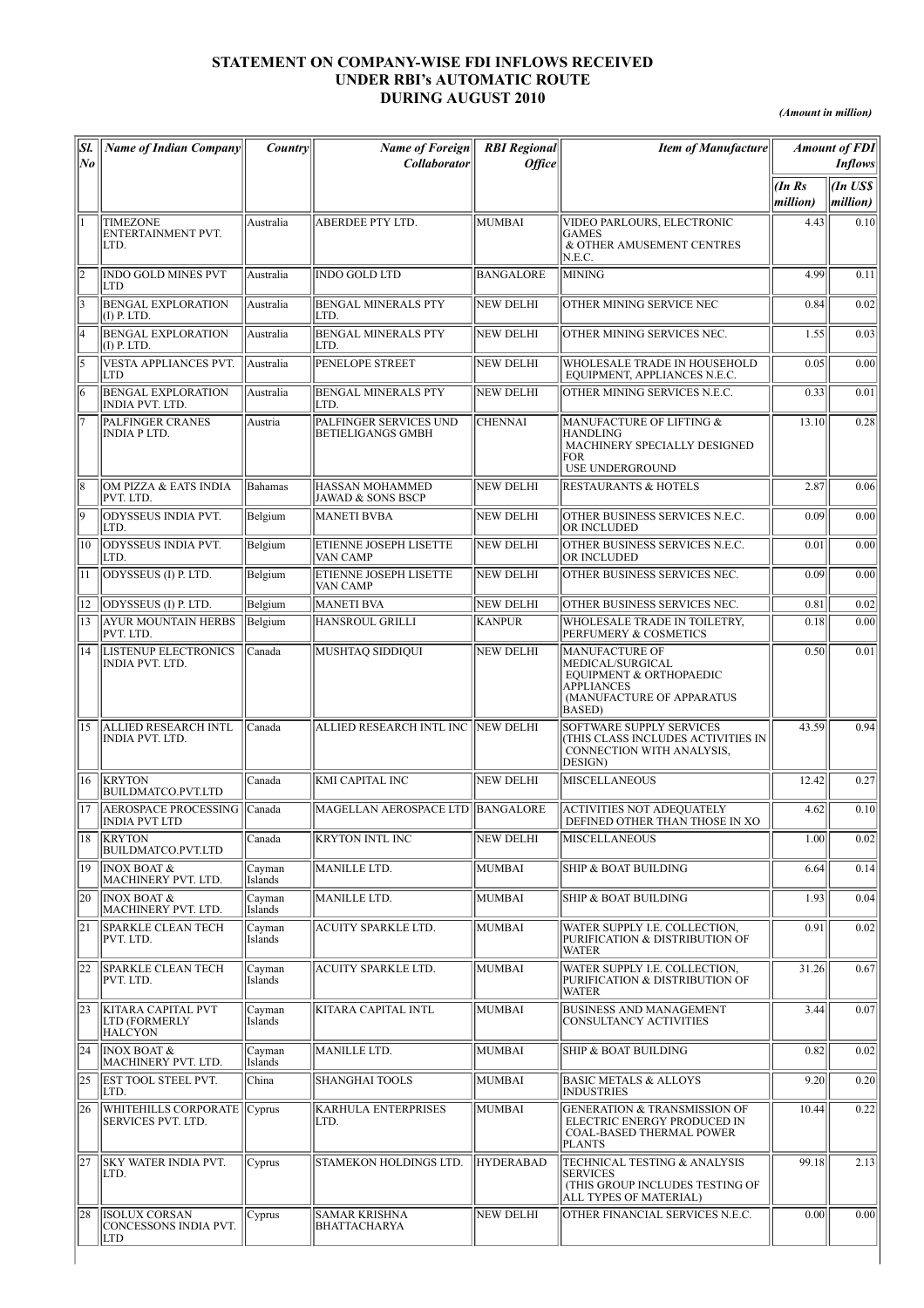| SI.<br>lNo | <b>Name of Indian Company</b>                                | Country | <b>Name of Foreign</b><br><b>Collaborator</b>                           | <b>RBI</b> Regional<br><b>Office</b> | <b>Item of Manufacture</b>                                                                                                     |                   | <b>Amount of FDI</b><br><b>Inflows</b> |
|------------|--------------------------------------------------------------|---------|-------------------------------------------------------------------------|--------------------------------------|--------------------------------------------------------------------------------------------------------------------------------|-------------------|----------------------------------------|
|            |                                                              |         |                                                                         |                                      |                                                                                                                                | (InRs<br>million) | (In US\$<br>million)                   |
| 29         | YG REALTY P. LTD.                                            | Cyprus  | <b>GIDJA INVESTMENTS LTD.</b>                                           | NEW DELHI                            | <b>CONSTRUCTION OF NON</b><br>RESIDENTIAL BUILDING                                                                             | 44.73             | 0.96                                   |
| 30         | <b>BOURN HALL INTL. (I) P.</b><br>LTD.                       | Cyprus  | <b>BOURN HALL INTL. LTD.</b>                                            | NEW DELHI                            | <b>HEALTH &amp; MEDICAL SERVICES</b>                                                                                           | 11.42             | 0.25                                   |
| 31         | <b>DELHI DUTY FREE</b><br><b>SERVICES PVT. LTD.</b>          | Cyprus  | YALORVIN LTD.                                                           | NEW DELHI                            | OTHER BUSINESS SERVICES N.E.C.                                                                                                 | 264.53            | 5.68                                   |
| 32         | <b>WEB 18 SOFTWARE</b><br><b>SERVICES LTD.</b>               | Cyprus  | E-18 LTD.                                                               | <b>NEW DELHI</b>                     | <b>INTERNET SERVICES / INFORMATION</b><br><b>TECHNOLOGY</b>                                                                    | 873.94            | 18.77                                  |
| 33         | <b>ISOLUX CORSAN</b><br>CONCESSONS INDIA PVT.<br>LTD         | Cyprus  | <b>ISOLUX CORSAN</b><br>CONCESSONS CYPRUS LTD.                          | NEW DELHI                            | OTHER FINANCIAL SERVICES N.E.C.                                                                                                | 20.13             | 0.43                                   |
| 34         | <b>AZORIM DELHI</b><br>CONSULTING CO. PVT.<br>LTD.           | Cyprus  | AZORIM CONSULTING LTD.                                                  | NEW DELHI                            | <b>BUSINESS &amp; MANAGEMENT</b><br><b>CONSULTANCY ACTIVITIES</b>                                                              | 4.24              | 0.09                                   |
| 35         | <b>BOURN HALL</b><br><b>INTERNATIONAL INDIA</b><br>PVT. LTD. | Cyprus  | <b>BOURN HALL</b><br><b>INTERNATIONAL LTD.</b>                          | NEW DELHI                            | <b>HEALTH &amp; MEDICAL SERVICES</b><br>ETC.-ALLOPATHIC                                                                        | 0.10              | 0.00                                   |
| 36         | <b>RITESH SPINNING MILLS</b><br>LTD.                         | Cyprus  | <b>TMW ASPFI CYPRUS</b><br>HOLDING CO. LTD.                             | NEW DELHI                            | DEVELOPING & SUBDIVIDING<br><b>REAL ESTATE INTO LOTS</b>                                                                       | 250.00            | 5.37                                   |
| 37         | <b>JUMBO MERCANTILE</b><br>PVT. LTD.                         | Cyprus  | <b>KEMIGTON ENTERPRISES</b><br>LTD.                                     | MUMBAI                               | <b>GENERATION OF ENERGY</b><br>THROUGH WIND MILLS                                                                              | 10.46             | 0.22                                   |
| 38         | <b>EQUINEX BUSINESS PARK</b><br><b>PVT LTD</b>               | Cyprus  | <b>ESSAR PARKS LTD</b>                                                  | MUMBAI                               | DEVELOPING AND SUBDIVIDING<br>REAL ESTATE INTO LOTS                                                                            | 1,105.82          | 23.75                                  |
| 39         | <b>SEVEN STAR CORPORATE</b><br><b>SERVICES PVT. LTD.</b>     | Cyprus  | <b>DORNSEN INVESTMENTS</b><br>LTD.                                      | MUMBAI                               | <b>GENERATION OF ENERGY</b><br>THROUGH WIND MILLS                                                                              | 10.44             | 0.22                                   |
| 40         | <b>SYMMETREE REALTY</b><br><b>VENTURE PVT LTD</b>            | Cyprus  | MONDON INVESTMENTS<br><b>LTD</b>                                        | MUMBAI                               | CONSTRUCTION OF RESIDENTIAL<br>BUILDINGS INCLUDING ADDITIONS<br>AND ALTERATIONS IN THE EXISTING<br><b>ONES</b>                 | 1.38              | 0.03                                   |
| 41         | UNITED WATERS INDIA<br>PVT. LTD.                             | Cyprus  | <b>UWC UNITED WATERS</b><br><b>CYPRUS</b>                               | MUMBAI                               | WATER SUPPLY I.E. COLLECTION,<br>PURIFICATION & DISTRIBUTION OF<br><b>WATER</b>                                                | 2.42              | 0.05                                   |
| 42         | <b>EXORA BUSINESS PARKS</b><br><b>PVT LTD</b>                | Cyprus  | <b>VARIDGE VENTURES LTD</b>                                             | <b>BANGALORE</b>                     | CONSTRUCTION AND MAINTENANCE<br>NOT ELSEWHERE CLASSIFIED                                                                       | 84.41             | 1.81                                   |
| 43         | <b>HOM INDIA</b><br>MANAGEMENT SERVICES<br>PVT. LTD.         | Cyprus  | PC INDIA HOLDINGS PUBLIC<br>ICO. LTD.                                   | BANGALORE                            | <b>BUSINESS &amp; MANAGEMENT</b><br><b>CONSULTANCY ACTIVITIES</b>                                                              | 3.49              | 0.08                                   |
| 44         | <b>BRILLIANT SARE</b><br>REALITY PVT. LTD.                   | Cyprus  | <b>SARE CYPRUS LTD.</b>                                                 | <b>BHOPAL</b>                        | <b>CONSTRUCTION OF RESIDENTIAL</b><br><b>BUILDINGS INCLUDING ADDITIONS &amp;</b><br>ALTERATIONS IN THE EXISTING ONES           | 50.76             | 1.09                                   |
| 45         | <b>BOFO SOLUTIONS PVT</b><br>LTD                             | Finland | RANNIKON MONETEKNIIKA<br>ОY                                             | <b>MUMBAI</b>                        | MANUFACTURE OF ELECTRICAL<br>LIGHTING<br>OR SIGNALLING EOUIPMENT<br>SPECIALISED<br>FOR USE ON MOTOR CYCLES & MOT               | 3.46              | 0.07                                   |
| 46         | <b>BOFO SOLUTIONS PVT</b><br><b>LTD</b>                      | Finland | PMP PARTNERS OY                                                         | MUMBAI                               | MANUFACTURE OF ELECTRICAL<br>LIGHTING<br>OR SIGNALLING EQUIPMENT<br><b>SPECIALISED</b><br>FOR USE ON MOTOR CYCLES & MOT        | 0.03              | 0.00                                   |
| 47         | DULCE BEAUTY PVT LTD                                         | Chile   | <b>SUNDRI VISHINDAS</b><br><b>ISSARDAS</b>                              | MUMBAI                               | MANUFACTURE OF COSMETICS &<br>TOILET AIDS(INCLUDES PRE<br><b>SHAVE, SHAVING</b><br>OR AFTER SHAVE PREPARATIONS<br><b>PERSO</b> | 1.00              | 0.02                                   |
| 48         | <b>VICAT SAGAR CEMENT</b><br>PVT. LTD.                       | France  | PARFICIM S.A.S.                                                         | <b>HYDERABAD</b>                     | MANUFACTURE OF CEMENT, LIME &<br><b>PLASTER</b>                                                                                | 390.33            | 8.38                                   |
| 49         | CST LTD.                                                     | France  | <b>VALTIMET SAS</b>                                                     | <b>HYDERABAD</b>                     | <b>ACTIVITIES NOT ADEQUATELY</b><br><b>DEFINED</b><br>(OTHER THAN THOSE IN XO)                                                 | 106.76            | 2.29                                   |
| 50         | ALTEN INDIA PVT. LTD.                                        | France  | <b>ALTEN EUROPE SOCIETE A</b><br><b>RESPONSABILITE LI</b>               | NEW DELHI                            | DATA PROCESSING, SOFTWARE<br>DEVELOPMENT & COMPUTER<br>CONSULTANCY SERVICES                                                    | 6.40              | 0.14                                   |
| 51         | ATASH SEEDS PVT LTD                                          | France  | <b>VILMORIN &amp; CIE</b>                                               | <b>BANGALORE</b>                     | HORTICULTURE & NURSERY<br><b>SERVICES</b>                                                                                      | 14.70             | 0.32                                   |
| 52         | <b>OFIC BUILDING</b><br><b>MATERIALS INDIA PVT</b><br>LTD    | France  | <b>ONDULINE SA</b>                                                      | BANGALORE                            | WHOLESALE TRADE IN OTHER GOODS<br>N.E.C.                                                                                       | 10.54             | 0.23                                   |
| 53         | JEUMONT ELECTRIC<br>INDIA PVT. LTD.                          | France  | <b>JEUMONT ELECTRIC</b>                                                 | MUMBAI                               | MANUFACTURE OF ELECTRICAL<br>INDUSTRIAL<br>MACHINERY, APPARATUS & PARTS<br><b>THEREOF</b>                                      | 9.98              | 0.21                                   |
| 54         | <b>RED CATS INDIA PVT.</b><br>LTD.                           | France  | <b>RED CATS SA</b>                                                      | NEW DELHI                            | <b>MAKING OF SHIPS &amp;</b><br>OTHER VESSELS DRAWN BY POWER                                                                   | 0.00              | 0.00                                   |
| 55         | <b>CYRUS VIBRATION</b><br><b>MACHINES INDIA PVT.</b><br>LTD. | Germany | <b>CYRUS GMBH</b><br><b>SCEWINGTECHNIK</b>                              | MUMBAI                               | MANUFACTURE OF INDUSTRIAL<br><b>MACHINERY</b><br>FOR OTHER THAN FOOD & TEXTILE<br><b>INDUSTRIES</b>                            | 0.50              | 0.01                                   |
| 56         | <b>BITZER INDIA PVT LTD</b>                                  | Germany | <b>BITZER</b><br><b>KUHLMOSEHINENBAR</b><br><b>GMBH &amp; CO HOLDIN</b> | MUMBAI                               | MANUFACTURE OF ELECTRICAL<br><b>INDUSTRIAL</b><br>MACHINERY, APPRATUS & PARTS<br><b>THEREOF</b>                                | 15.30             | 0.33                                   |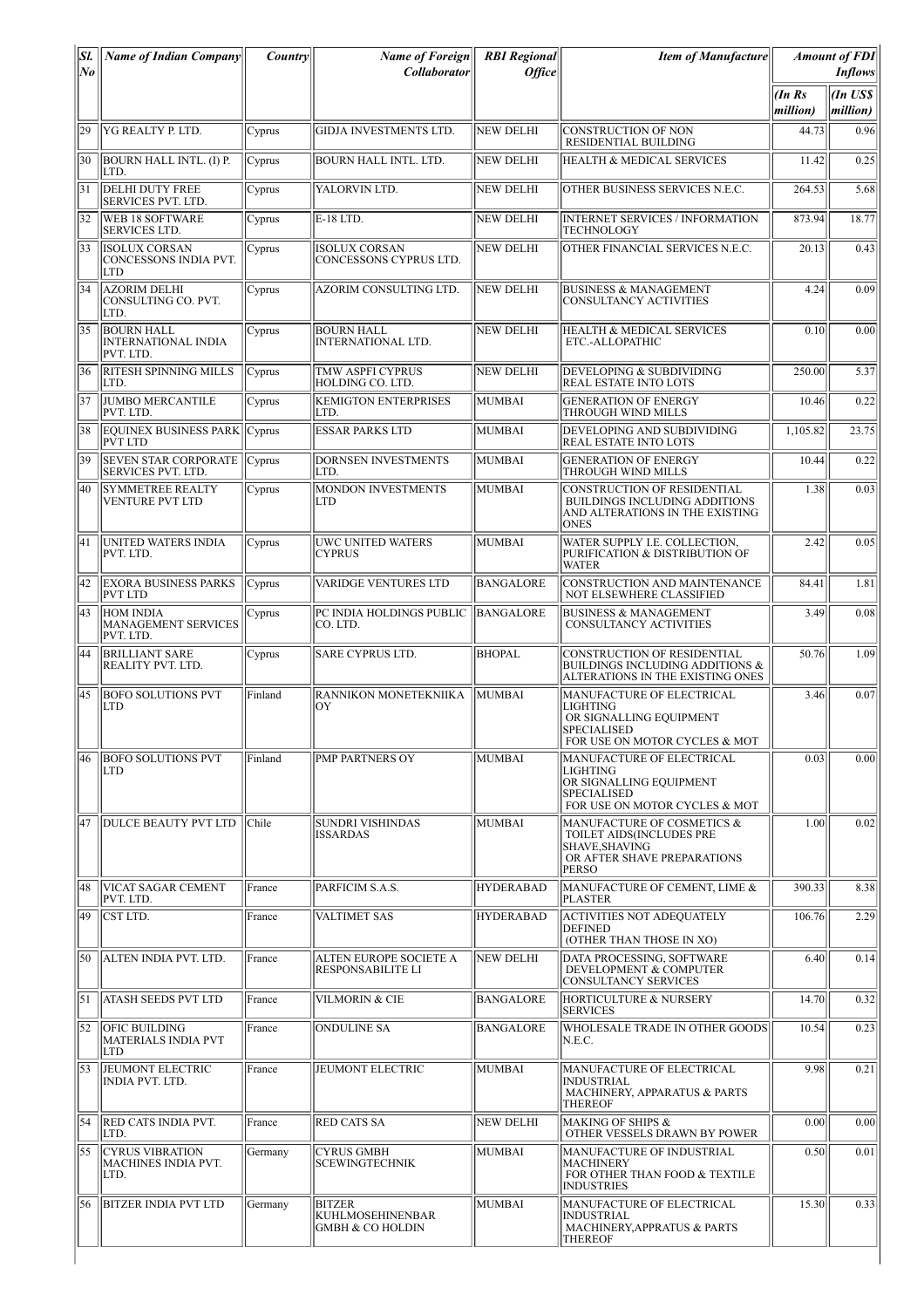| SI.<br> No | <b>Name of Indian Company</b>                                           | <i>Country</i> | <b>Name of Foreign</b><br><b>Collaborator</b>                  | <b>RBI</b> Regional<br><b>Office</b> | <b>Item of Manufacture</b>                                                                                                      |                    | <b>Amount of FDI</b><br><b>Inflows</b> |
|------------|-------------------------------------------------------------------------|----------------|----------------------------------------------------------------|--------------------------------------|---------------------------------------------------------------------------------------------------------------------------------|--------------------|----------------------------------------|
|            |                                                                         |                |                                                                |                                      |                                                                                                                                 | (In Rs<br>million) | $ $ <i>(In US\$</i><br>million)        |
| 57         | FREUDENBERG<br><b>FILTRATION TECH (I) PVT</b><br><b>LTD</b>             | Germany        | <b>FFT BETEILIGUNGS</b>                                        | MUMBAI                               | <b>SERVICES NEC</b>                                                                                                             | 13.05              | 0.28                                   |
| 58         | <b>SGL CARBON INDIA PVT.</b><br>LTD.                                    | Germany        | <b>SGL CARBON SE</b>                                           | MUMBAI                               | MANUFACTURE OF ELECTRICAL<br>INDUSTRIAL<br>MACHINERY, APPARATUS & PARTS<br><b>THEREOF</b>                                       | 56.78              | 1.22                                   |
| 59         | <b>BITZER INDIA PVT LTD</b>                                             | Germany        | <b>BITZER</b><br><b>KINHLMASCHIMENBAN</b><br><b>GMBH</b>       | MUMBAI                               | MANUFACTURE OF ELECTRICAL<br>INDUSTRIAL<br>MACHINERY, APPRATUS & PARTS<br><b>THEREOF</b>                                        | 1.70               | 0.04                                   |
| 60         | PE SUSTAINABILITY<br>SOLUTIONS PVT. LTD.                                | Germany        | PE INTERNATIONAL GMBH                                          | <b>BHOPAL</b>                        | DATA PROCESSING, SOFTWARE<br><b>DEVELOPMENT</b><br>& COMPUTER CONSULTANCY<br><b>SERVICES</b>                                    | 1.24               | 0.03                                   |
| 61         | <b>PE SUSTAINABILITY</b><br>SOLUTIONS PVT. LTD.                         | Germany        | PE INTERNATIONAL GMBH                                          | <b>BHOPAL</b>                        | DATA PROCESSING, SOFTWARE<br><b>DEVELOPMENT</b><br>& COMPUTER CONSULTANCY<br><b>SERVICES</b>                                    | 0.75               | 0.02                                   |
| 62         | <b>TECHEM ENERGY</b><br><b>SERVICES INDIA PVT.</b><br>LTD.              | Germany        | <b>TECHEM ENERGY SERVICES</b><br>GMBH                          | <b>MUMBAI</b>                        | MANUFACTURE OF MACHINERY &<br><b>EOUIPMENT</b><br>OTHER THAN TRANSPORT<br><b>EQUIPMENT</b>                                      | 6.84               | 0.15                                   |
| 63         | <b>TECHEM ENERGY</b><br><b>SERVICES INDIA PVT.</b><br>LTD.              | Germany        | <b>FLORIAN ANGERER &amp;</b><br><b>ULRICHGEROLD</b>            | MUMBAI                               | MANUFACTURE OF MACHINERY &<br><b>EQUIPMENT</b><br>OTHER THAN TRANSPORT<br><b>EQUIPMENT</b>                                      | 0.00               | 0.00                                   |
| 64         | <b>BIZFOSYS</b><br>TECHNOLOGIES PVT. LTD                                | Germany        | <b>PASCAL KLUNDER</b>                                          | PANAJI                               | DATA PROCESSING, SOFTWARE<br><b>DEVELOPMENT</b><br>& COMPUTER CONSULTANCY<br><b>SERVICES</b>                                    | 0.45               | 0.01                                   |
| 65         | <b>BAUER EQUIPMENT</b><br>INDIA PVT. LTD.                               | Germany        | <b>BAUER MEIT POOL GMBH</b>                                    | NEW DELHI                            | OTHER ACTIVITIES ALLIED TO<br>CONSTRUCTION N.E.C.                                                                               | 0.02               | 0.00                                   |
| 66         | BARTEC INDIA PVT. LTD.                                                  | Germany        | <b>BARTEC GMBH</b>                                             | <b>NEW DELHI</b>                     | MANUFACTURE OF INSULATED WIRES<br>& CABLES,<br>INCLUDING MANUFACTURE OF<br>OPTICAL FIBRE CABLES                                 | 5.56               | 0.12                                   |
| 67         | LOESER ARM INDIA PVT.<br>LTD.                                           | Germany        | THOMAS LUDWIG LOESER                                           | NEW DELHI                            | MANUFACTURE OF GRINDING,<br>LAPPING,<br>HOUSING & POLISHING MACHINES                                                            | 0.25               | 0.01                                   |
| 68         | NUCON INDUSTRIES PVT.<br>LTD.                                           | Germany        | <b>BERND ZANDER</b>                                            | <b>HYDERABAD</b>                     | MANUFACTURE OF GAS CYLINDERS                                                                                                    | 2.68               | 0.06                                   |
| 69         | RIEKER SHOE INDIA PVT.<br>LTD.                                          | Germany        | <b>RIEKER HOLDING AG</b>                                       | KANPUR                               | WHOLESALE TRADE N.E.C.                                                                                                          | 0.10               | 0.00                                   |
| 70         | HDFC ERGO GENERAL<br> INSURANCE CO. LTD.                                | Germany        | ERGO INTERNATIONAL AG                                          | MUMBAI                               | <b>INSURANCE CARRIERS OTHER THAN</b><br> LIFE<br>SUCH AS FIRE, MARINE, ACCIDENT,<br>HEALTH INCLUDING INSURANCE<br><b>AGENTS</b> | 117.00             | 2.51                                   |
| 71         | <b>GERMAN PROJECT</b><br><b>MANAGEMENT INDIA</b><br><b>PVT LTD</b>      | Germany        | <b>SVEN SCHMEDES</b>                                           | MUMBAI                               | PROJECT MANAGEMENT ACTIVITIES<br>(FARM MANAGEMENT ACTIVITIES<br>ARE<br>CLASSIFIED IN CLASS 039.9)                               | 0.09               | 0.00                                   |
| 72         | <b>GERMAN PROJECT</b><br>MANAGEMENT INDIA<br><b>PVT LTD</b>             | Germany        | <b>ELA SCHMEDES</b>                                            | MUMBAI                               | PROJECT MANAGEMENT ACTIVITIES<br>(FARM MANAGEMENT ACTIVITIES<br>ARE<br>CLASSIFIED IN CLASS 039.9)                               | 0.02               | 0.00                                   |
| 73         | <b>T SYSTEMS</b><br><b>INFORMATION &amp;</b><br><b>COMMUNCATION TEC</b> | Germany        | <b>T SYSTEMS INTL GMBH</b>                                     | MUMBAI                               | <b>INTERNET SERVICES/INFORMATION</b><br><b>TECHNOLOGY</b>                                                                       | 1.00               | 0.02                                   |
| 74         | <b>WORLEE-CHEMIE INDIA</b><br><b>PVT LTD</b>                            | Germany        | <b>WORLEE CHEMIE GMBH</b>                                      | MUMBAI                               | WHOLESALE TRADE NOT ELSEWHERE<br><b>CLASSIFIED</b>                                                                              | 3.38               | 0.07                                   |
| 75         | A HARTRODT INDIA PVT<br> LTD                                            | Germany        | A HARTRODT GMBH & CO<br> KG                                    | MUMBAI                               | <b>SERVICES INCIDENTAL TO</b><br>TRANSPORT N.E.C.                                                                               | 8.81               | 0.19                                   |
| 76         | PALMARIUM<br><b>CONSULTANCY SERVICES</b><br>INDIA P L                   | Germany        | <b>SAMEER DESHPANDE</b>                                        | MUMBAI                               | SOFTWARE SUPPLY SERVICES<br>(THIS CLASS INCLUDES ACTIVITIES IN<br>CONNECTION WITH ANALYSIS,<br>DESIGN)                          | 0.09               | 0.00                                   |
| 77         | <b>WESTFALIA METAL</b><br>COMPONENTS INDIA PV.<br><b>LTD</b>            | Germany        | WESTFALIA<br>METALLSCHLAUCHTECHNIK<br><b>VERWAULT</b>          | MUMBAI                               | MANUFACTURE OF MOTOR CYCLES &<br><b>SCOOTERS &amp; PARTS (INCLUDES 3)</b><br>WHEELERS)                                          | 7.69               | 0.17                                   |
| 78         | <b>WESTFALIA METAL</b><br>COMPONENTS INDIA PV.<br><b>LTD</b>            | Germany        | <b>WESTFALIA</b><br>METALLSCHLAUCHTECHNIK<br><b>VERWALTU</b>   | MUMBAI                               | MANUFACTURE OF MOTOR CYCLES &<br><b>SCOOTERS &amp; PARTS (INCLUDES 3)</b><br>WHEELERS)                                          | 0.05               | 0.00                                   |
| 79         | <b>WESTFALIA METAL</b><br>COMPONENTS INDIA PV.<br> LTD                  | Germany        | <b>ULRICH TILLESSEN</b>                                        | MUMBAI                               | MANUFACTURE OF MOTOR CYCLES &<br><b>SCOOTERS &amp; PARTS (INCLUDES 3)</b><br>WHEELERS)                                          | 0.05               | 0.00                                   |
| 80         | CELESTIAL LABS LTD.                                                     | Hong Kong      | WINSTAR INDIA LTD.                                             | <b>HYDERABAD</b>                     | SOFTWARE SUPPLY SERVICES<br>(THIS CLASS INCLUDES ACTIVITIES<br>IN<br>CONNECTION WITH ANALYSIS,<br>DESIGN)                       | 46.28              | 0.99                                   |
| 81         | <b>LOTUS FOREX PVT LTD</b>                                              | Hong Kong      | <b>RAJESHKUMAR</b><br><b>DAMODARDAS</b><br><b>RAIPANCHOLIA</b> | <b>BANGALORE</b>                     | OTHER FINANCIAL SERVICES N.E.C.                                                                                                 | 0.39               | 0.01                                   |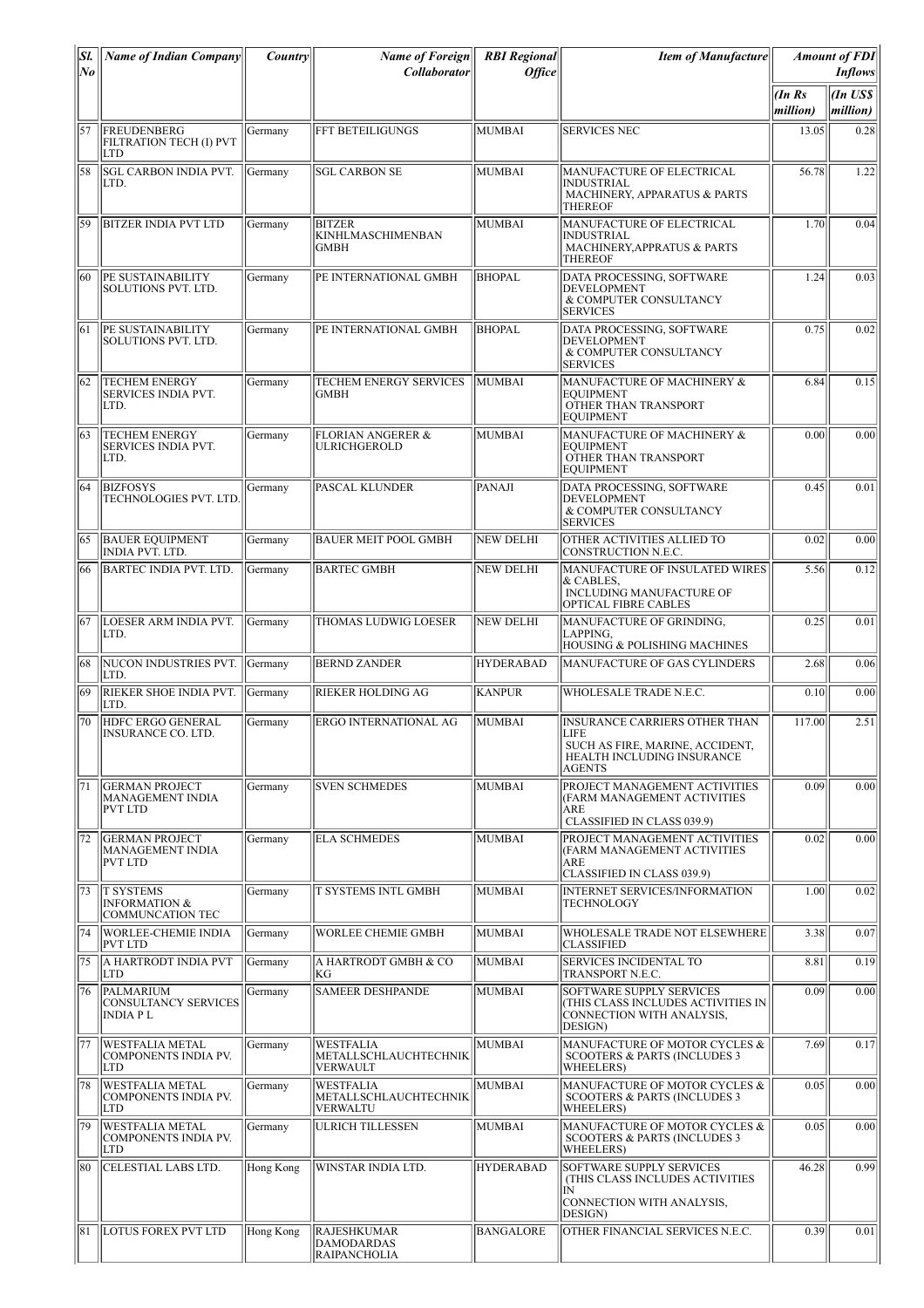| SI.<br>No | <b>Name of Indian Company</b>                                       | <i>Country</i> | <b>Name of Foreign</b><br><b>Collaborator</b>                  | <b>RBI</b> Regional<br><i>Office</i> | <b>Item of Manufacture</b>                                                                                                |                   | <b>Amount of FDI</b><br><b>Inflows</b> |
|-----------|---------------------------------------------------------------------|----------------|----------------------------------------------------------------|--------------------------------------|---------------------------------------------------------------------------------------------------------------------------|-------------------|----------------------------------------|
|           |                                                                     |                |                                                                |                                      |                                                                                                                           | (InRs<br>million) | (In US\$<br>million)                   |
| 82        | <b>LOTUS FOREX PVT LTD</b>                                          | Hong Kong      | <b>ASHOKKUMAR</b><br><b>DAMODARDAS</b><br><b>RAIPANCHOLIA</b>  | <b>BANGALORE</b>                     | OTHER FINANCIAL SERVICES N.E.C.                                                                                           | 1.64              | 0.04                                   |
| 83        | <b>LOTUS FOREX PVT LTD</b>                                          | Hong Kong      | DILIPKUMAR DAMODARDAS BANGALORE<br><b>RAIPANCHOLIA</b>         |                                      | OTHER FINANCIAL SERVICES N.E.C.                                                                                           | 1.64              | 0.04                                   |
| 84        | <b>LOTUS FOREX PVT LTD</b>                                          | Hong Kong      | DILIPKUMAR DAMODARDAS BANGALORE<br><b>RAIPANCHOLIA</b>         |                                      | OTHER FINANCIAL SERVICES N.E.C.                                                                                           | 0.39              | 0.01                                   |
| 85        | LOTUS FOREX PVT LTD                                                 | Hong Kong      | <b>RAJESHKUMAR</b><br><b>DAMODARDAS</b><br><b>RAIPANCHOLIA</b> | <b>BANGALORE</b>                     | OTHER FINANCIAL SERVICES N.E.C.                                                                                           | 1.64              | 0.04                                   |
| 86        | <b>LOTUS FOREX PVT LTD</b>                                          | Hong Kong      | <b>ASHOK KUMAR</b><br><b>DAMODARDAS</b><br><b>RAIPANCHOLIA</b> | <b>BANGALORE</b>                     | OTHER FINANCIAL SERVICES N.E.C.                                                                                           | 0.39              | 0.01                                   |
| 87        | PREM CABLES PVT LTD                                                 | Hong Kong      | <b>ESQUARE GLOBAL LTD</b>                                      | AHMEDABAD                            | MANUFACTURE OF ELECTRICAL<br>INDUSTRIAL MACHINERY, APPARATUS<br>& PARTS THEREOF                                           | 50.20             | 1.08                                   |
| 88        | PREM CABLES PVT LTD                                                 | Hong Kong      | <b>STHENO GLOBAL LTD</b>                                       | <b>AHMEDABAD</b>                     | MANUFACTURE OF ELECTRICAL<br>INDUSTRIAL MACHINERY, APPARATUS<br>& PARTS THEREOF                                           | 13.76             | 0.30                                   |
| 89        | PRO LOGISTICS I LTD.                                                | Hong Kong      | <b>PRO LOGISTICS HK LTD.</b>                                   | MUMBAI                               | TRANSPORT, STORAGE &<br>COMMUNICATIONS                                                                                    | 23.12             | 0.50                                   |
| 90        | TANITA INDIA PVT LTD                                                | Hong Kong      | TANITA HEALTH EQUIPMENT  MUMBAI<br>HK LTD                      |                                      | <b>MANUFACTURE OF WEIGHING</b><br><b>MACHINERY</b>                                                                        | 6.50              | 0.14                                   |
| 91        | <b>BRIGHTEX ENTERPRISES</b><br>PVT. LTD                             | Hong Kong      | <b>BRIGHTEX ENTERPRISES</b>                                    | <b>NEW DELHI</b>                     | MANUFACTURE OF OTHER<br>ELECTRONIC COMPONENTS N.E.C.                                                                      | 0.46              | 0.01                                   |
| 92        | <b>B.S. STUDIO OF SERVICES</b><br><b>INDIA PVT. LTD.</b>            | Hong Kong      | <b>BESTSELLER UNITED LTD.</b>                                  | <b>NEW DELHI</b>                     | MANUFACTURE OF OTHER<br>MISCELLANEOUS PRODUCTS N.E.C.                                                                     | 8.12              | 0.17                                   |
| 93        | <b>ACHIRA LABS PVT LTD</b>                                          | Ireland        | <b>LODESH JOSHI</b>                                            | <b>BANGALORE</b>                     | RESEARCH AND SCIENTIFIC SERIES<br>NOT CLASSIFIED ELSEWHERE SUCH<br>AS THOSE RENDERED BY                                   | 0.05              | 0.00                                   |
| 94        | CELTRO PACIFIC PVT.<br>LTD.                                         | Israel         | ICELTRO INC                                                    | <b>MUMBAI</b>                        | TELEPHONE COMMUNICATION<br><b>SERVICES</b>                                                                                | 0.01              | 0.00                                   |
| 95        | CELTRO PACIFIC PVT.<br>LTD.                                         | Israel         | <b>CELTRO LTD.</b>                                             | <b>MUMBAI</b>                        | TELEPHONE COMMUNICATION<br><b>SERVICES</b>                                                                                | 11.49             | 0.25                                   |
| 96        | <b>DREAM PLAST INDIA</b><br>PVT. LTD.                               | Italy          | <b>SUNINO SPA</b>                                              | <b>MUMBAI</b>                        | <b>MANUFACTURE OF PLASTIC</b><br>PRODUCTS N.E.C.                                                                          | 2.12              | 0.05                                   |
| 97        | <b>DREAM PLAST INDIA</b><br>PVT. LTD.                               | Italy          | PLASTIC LEGNO SPA                                              | <b>MUMBAI</b>                        | MANUFACTURE OF PLASTIC<br>PRODUCTS N.E.C.                                                                                 | 0.71              | 0.02                                   |
| 98        | <b>NUOVA FAOS INTL</b><br><b>MANUFACTURING CO</b><br><b>PVT LTD</b> | Italy          | <b>SERGIO MINA</b>                                             | <b>BANGALORE</b>                     | <b>MANUFACTURE OF OTHER</b><br><b>FABRICATED</b><br>METAL PRODUCTS N.E.C.                                                 | 0.00              | 0.00                                   |
| 99        | <b>BIESSE MANUFACTURING IItaly</b><br>CO. PVT LTD                   |                | <b>BIESSE SPA</b>                                              | <b>BANGALORE</b>                     | <b>MANUFACTURE OF WOODEN</b><br><b>INDUSTRIAL</b><br>FIXTURES SUCH AS BOBBINS, SPOOLS,<br><b>SWEING THREAD REELS ETC</b>  | 21.98             | 0.47                                   |
|           | 100 NUOVA FAOS INTL<br><b>MANUFACTURING CO</b><br><b>PVT LTD</b>    | Italy          | <b>FABRIZIO FABBRI</b>                                         | <b>BANGALORE</b>                     | MANUFACTURE OF OTHER<br>FABRICATED METAL PRODUCTS N.E.C.                                                                  | 0.10              | 0.00                                   |
|           | 101 KURLON CESARE<br>FURNITURE PVT. LTD.                            | Italy          | <b>GIACOMZZO CESARE</b>                                        | <b>BANGALORE</b>                     | MANUFACTURE OF FURNITURE<br>& FIXTURES OF PLASTICS                                                                        | 0.40              | 0.01                                   |
| 102       | <b>TERRUZZI FERCALX</b><br>ENGINEERING PVT. LTD.                    | Italy          | TERRUZZI FERCALX SPA                                           | MUMBAI                               | <b>ARCHITECTURAL &amp; ENGINEERING</b><br>& OTHER TECHNICAL CONSUL<br>TANCY ACTIVITIES                                    | 1.49              | 0.03                                   |
|           | 103 SABO HEMA<br>AUTOMOTIVE PVT. LTD.                               | Italy          | <b>ROBERTO NUTI SPA</b>                                        | <b>NEW DELHI</b>                     | <b>MANUFACTURE OF HAND</b><br>TOOLS OTHER THAN AGRICULTURE                                                                | 3.15              | 0.07                                   |
|           | 104 ELICA PB INDIA PVT. LTD.                                        | <b>Italy</b>   | <b>ELICA SPA</b>                                               | <b>MUMBAI</b>                        | MANUFACTURE OF KITCHENWARE<br>N.E.C.                                                                                      | 20.91             | 0.45                                   |
|           | 105 GEFRAN INDIA PVT. LTD.                                          | Italy          | <b>GEFRAN SPA</b>                                              | <b>MUMBAI</b>                        | <b>MISCELLANEOUS</b>                                                                                                      | 16.00             | 0.34                                   |
|           | 106 KENDA FARBEN (I) P. LTD.                                        | Italy          | <b>KENDA FARBEN SPA</b>                                        | <b>NEW DELHI</b>                     | MFR. OF PREPARED PIGMENTS<br>PREPARED<br>OPACIFIERS & PREPARED COLOURS,<br>VITRIFABLE ENAMELS & GLAZES                    | 31.50             | 0.68                                   |
|           | 107   MAGNETI MARELLIUM<br>ELECTRONIC SYSTEMS P                     | Italy          | MAGNETI MARELLI SPA                                            | <b>NEW DELHI</b>                     | MANUFACTURE OF ELECTRICAL<br>INDUSTRIAL MACHINERY,<br><b>APPARATUS</b><br>& PARTS THEREOF                                 | 66.30             | 1.42                                   |
|           | 108 YAKULT DANOME INDIA<br><b>PVT LTD</b>                           | Japan          | YAKULT HONSHA CO LTD                                           | <b>NEW DELHI</b>                     | MANUFACTURE OF DAIRY PRODUCTS                                                                                             | 60.00             | 1.29                                   |
|           | 109 YUTAKA AUTOPARTS (I)<br>P. LTD.                                 | Japan          | YUTAKA GIKEN CO. LTD.                                          | <b>NEW DELHI</b>                     | MFR. OF MOTOR CYCLE & SCOOTERS<br>AND PARTS                                                                               | 66.00             | 1.42                                   |
|           | 110 BNB COATINGS INDIA<br>LTD.                                      | Japan          | TU KAO WALABIKI                                                | <b>NEW DELHI</b>                     | MANUFACTURE OF PREPARED<br>PIGMENTS.<br>PREPARED OPACIFIERS & PREPARED<br>COLOURS, VIRTIFIABLE ENAMELS &<br><b>GLAZES</b> | 0.00              | 0.00                                   |
|           | 111   TOKYO CONSULTING<br>FIRM PVT. LTD.                            | Japan          | YASUMARI KUNO                                                  | <b>NEW DELHI</b>                     | <b>BUSINESS &amp; MANAGEMENT</b><br>CONSULTANCY ACTIVITIES                                                                | 2.65              | 0.06                                   |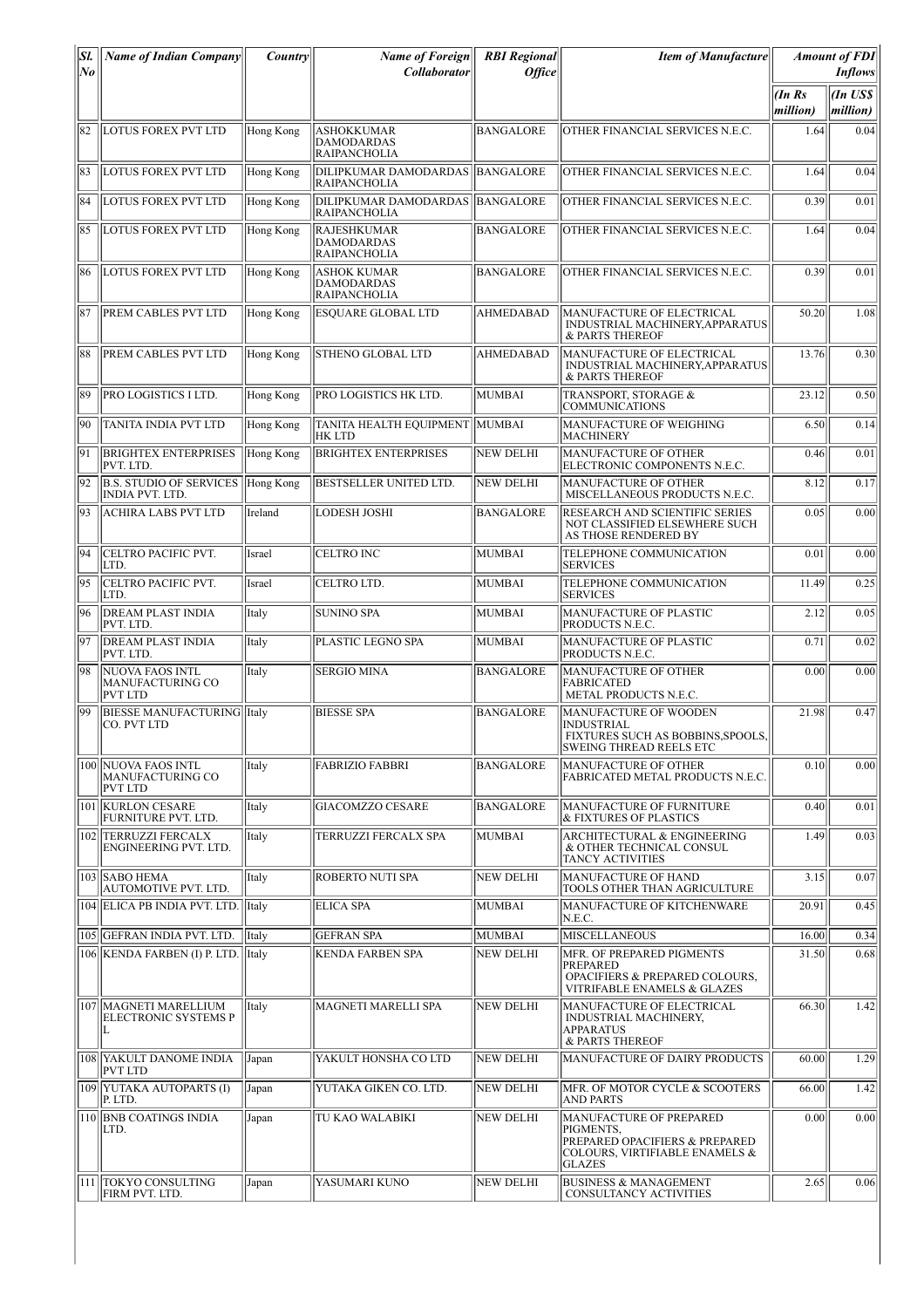| SI.                  | Name of Indian Company                                  | Country      | Name of Foreign                                      | <b>RBI</b> Regional | <b>Item of Manufacture</b>                                                                                                                 |                        | <b>Amount of FDI</b>                   |
|----------------------|---------------------------------------------------------|--------------|------------------------------------------------------|---------------------|--------------------------------------------------------------------------------------------------------------------------------------------|------------------------|----------------------------------------|
| $N_{\boldsymbol{0}}$ |                                                         |              | Collaborator                                         | <b>Office</b>       |                                                                                                                                            | $(In$ $Rs$<br>million) | <b>Inflows</b><br>(In US\$<br>million) |
|                      | 112 BNB COATINGS (I) LTD.                               | Japan        | NIPPON BEE CHEMICALS CO. NEW DELHI<br>LTD.           |                     | MFR. OF PREPARED PIGMENTS,<br><b>PREPARED OPACIFIERS &amp;</b><br><b>PREPAPREDE</b><br>COLOURS, VITRIFIABLE ENAMELS &<br><b>GLAZES</b>     | 20.40                  | 0.44                                   |
|                      | 113 UNIPRES AUTOPARTS<br><b>INDIA PVT. LTD.</b>         | Japan        | <b>MARUBENI CORPORATION</b>                          | <b>CHENNAI</b>      | <b>MANUFACTURE OF INTERNAL</b><br><b>COMBUSTION PISTON ENGINES &amp;</b><br><b>OTHER PARTS &amp; ACCESSORIES</b><br>N.E.C. FOR HEAVY MOTOR | 280.00                 | 6.01                                   |
|                      | 114 BNB COATINGS INDIA<br>LTD.                          | Japan        | NIPPON BEE CHEMICALS CO. NEW DELHI<br>LTD.           |                     | MANUFACTURE OF PREPARED<br>PIGMENTS, PREPARED OPACIFIERS &<br>PREPARED COLOURS, VIRTIFIABLE<br><b>ENAMELS &amp; GLAZES</b>                 | 45.90                  | 0.99                                   |
|                      | 115 BNB COATINGS INDIA<br>LTD.                          | Japan        | SHUKICHIKUSAKA                                       | <b>NEW DELHI</b>    | MANUFACTURE OF PREPARED<br>PIGMENTS, PREPARED OPACIFIERS &<br>PREPARED COLOURS, VIRTIFIABLE<br><b>ENAMELS &amp; GLAZES</b>                 | 0.00                   | 0.00                                   |
|                      | 116  BNB COATINGS INDIA<br>LTD.                         | Japan        | <b>TAKASHI KAMO</b>                                  | NEW DELHI           | MANUFACTURE OF PREPARED<br>PIGMENTS, PREPARED OPACIFIERS &<br>PREPARED COLOURS, VIRTIFIABLE<br><b>ENAMELS &amp; GLAZES</b>                 | 0.00                   | 0.00                                   |
|                      | 117 TOKYO CONSULTING<br>FIRM PVT. LTD.                  | Japan        | <b>KK KUNISOUKEN</b>                                 | NEW DELHI           | <b>BUSINESS &amp; MANAGEMENT</b><br><b>CONSULTANCY ACTIVITIES</b>                                                                          | 2.65                   | 0.06                                   |
|                      | 118 EDEL WEISS TOKIO LIFE<br><b>INSURANCE CO LTD</b>    | Japan        | TOKIO MARINE & NICHIDO<br><b>FIRE CO LTD</b>         | MUMBAI              | <b>INSURANCE CARRIERS,LIFE</b>                                                                                                             | 201.15                 | 4.32                                   |
|                      | 119 UNIPRES AUTOPARTS<br><b>INDIA PVT. LTD.</b>         | Japan        | UNIPRES CORPORATION                                  | <b>CHENNAI</b>      | MANUFACTURE OF INTERNAL<br><b>COMBUSTION PISTON ENGINES &amp;</b><br><b>OTHER PARTS &amp; ACCESSORIES</b><br>N.E.C. FOR HEAVY MOTOR        | 350.00                 | 7.52                                   |
|                      | 120 SPARSHA PHARMA<br><b>INTERNATIONAL PVT.</b><br>LTD. | Japan        | TEIKOKU SEIYAKU CO. LTD.                             | <b>HYDERABAD</b>    | MANUFACTURE OF DRUGS,<br>MEDICINES & ALLIED PRODUCTS                                                                                       | 129.53                 | 2.78                                   |
|                      | 121 SPARSHA PHARMA<br><b>INTERNATIONAL PVT.</b><br>LTD. | Japan        | TEIKOKU SEIYAKU CO. LTD.                             | <b>HYDERABAD</b>    | MANUFACTURE OF DRUGS,<br><b>MEDICINES &amp; ALLIED PRODUCTS</b>                                                                            | 48.19                  | 1.03                                   |
|                      | 122 HANKOOK LATEX PVT.<br>LTD.                          |              | Korea(North) JOOHO KWON                              | KOCHI               | MANUFACTURE OF OTHER<br>RUBBER PRODUCTS N.E.C.                                                                                             | 12.32                  | 0.26                                   |
|                      | 123 HANKOOK LATEX PVT.<br>LTD.                          |              | Korea(North) HANKOOK LATEX GROUP<br>ICO. LTD.        | KOCHI               | MANUFACTURE OF OTHER<br>RUBBER PRODUCTS N.E.C.                                                                                             | 28.74                  | 0.62                                   |
|                      | 124 HANKOOK LATEX PVT.<br>ILTD.                         |              | Korea(North)   HEE CHOW KWON                         | KOCHI               | <b>MANUFACTURE OF OTHER</b><br>RUBBER PRODUCTS N.E.C.                                                                                      | 8.21                   | 0.18                                   |
|                      | 125 HANKOOK LATEX PVT.<br>LTD.                          |              | Korea(North)   MYUNG SOOK LEE                        | KOCHI               | <b>MANUFACTURE OF OTHER</b><br>RUBBER PRODUCTS N.E.C.                                                                                      | 4.11                   | 0.09                                   |
| 126                  | MYUNG SUNG INDL CO.<br><b>INDIA PVT. LTD.</b>           |              | Korea(South) JAEK YU YOON                            | <b>MUMBAI</b>       | MANUFACTURE OF PARTS &<br>ACCESSORIES N.E.C. FOR ELECTRICAL<br>FANS & ELECTRIC / ELECTRO<br><b>THERMIN APPLIANCES</b>                      | 0.00                   | 0.00                                   |
|                      | 127 MYUNG SUNG INDL CO.<br>INDIA PVT. LTD.              |              | Korea(South) SONGJIN YOON                            | MUMBAI              | <b>MANUFACTURE OF PARTS &amp;</b><br><b>ACCESSORIES</b><br>N.E.C. FOR ELECTRICAL FANS &<br><b>ELECTRIC</b><br>/ ELECTRO THERMIN APPLIANCES | 0.00                   | 0.00                                   |
|                      | 128 MYUNG SUNG INDL CO.<br>INDIA PVT. LTD.              |              | Korea(South)  IN WOOHEE                              | <b>MUMBAI</b>       | MANUFACTURE OF PARTS &<br><b>ACCESSORIES</b><br>N.E.C. FOR ELECTRICAL FANS &<br><b>ELECTRIC</b><br>/ ELECTRO THERMIN APPLIANCES            | 0.00                   | 0.00                                   |
|                      | 129 DONG YANG<br><b>MECHATRONICS INDIA P</b><br>LTD.    |              | Korea(South) KYUNG MO CHO                            | <b>CHENNAI</b>      | MANUFACTURE OF INTERNAL<br> COMBUSTION<br>PISTON ENGINES & OTHER PARTS &<br>ACCESSORIES N.E.C. FOR HEAVY<br><b>MOTOR</b>                   | 0.05                   | 0.00                                   |
|                      | 130 S H ELECTRONICS INDIA<br>PVT. LTD.                  | Korea(South) | <b>SHIN HEUNG PRECISION</b><br>COMPANY LTD.          | <b>CHENNAI</b>      | MANUFACTURE OF ELECTRONIC<br><b>INTEGRATED CIRCUITS &amp;</b><br>MICRO ASSEMBLIES                                                          | 190.23                 | 4.09                                   |
|                      | 131   MYUNG SUNG INDL CO.<br><b>INDIA PVT. LTD.</b>     |              | Korea(South)  MYUNG SUNG INDL CO. LTD.   MUMBAI      |                     | MANUFACTURE OF PARTS &<br>ACCESSORIES N.E.C. FOR<br>ELECTRICAL<br><b>FANS &amp; ELECTRIC /</b><br>ELECTRO THERMIN APPLIANCES               | 4.62                   | 0.10                                   |
|                      | 132 MTI TELECOM<br>EQUIPMENTS INDIA PVT.<br>LTD.        |              | Korea(South) SANG SEON YOO                           | <b>NEW DELHI</b>    | <b>REPAIR OF MACHINERY &amp;</b><br>EQUIPMENT N.E.C.                                                                                       | 30.36                  | 0.65                                   |
|                      | 133 DONG YANG<br>MECHATRONICS INDIA P<br>LTD.           |              | Korea(South)   JEEN HO KIM                           | <b>CHENNAI</b>      | MANUFACTURE OF INTERNAL<br>COMBUSTION PISTON ENGINES &<br>OTHER PARTS & ACCESSORIES<br>N.E.C. FOR HEAVY MOTOR                              | 0.05                   | 0.00                                   |
|                      | 134 DONG YANG<br>MECHATRONICS INDIA P<br>LTD.           |              | Korea(South)   DONG YANG<br><b>MECHATRONICS CORP</b> | <b>CHENNAI</b>      | MANUFACTURE OF INTERNAL<br><b>COMBUSTION PISTON ENGINES &amp;</b><br><b>OTHER PARTS &amp; ACCESSORIES</b><br>N.E.C. FOR HEAVY MOTOR        | 0.90                   | 0.02                                   |
|                      | 135 J.KORIN SPINNING PVT<br>LTD                         |              | Korea(South)  LEE DAE RIM                            | <b>AHMEDABAD</b>    | MANUFACTURE OF OTHER<br>TEXTILES/TEXTILE PRODUCTS NEC<br>(TYRE CORD FABRICS OF HIGH<br>TENACITY MAN MADE YARN                              | 0.50                   | 0.01                                   |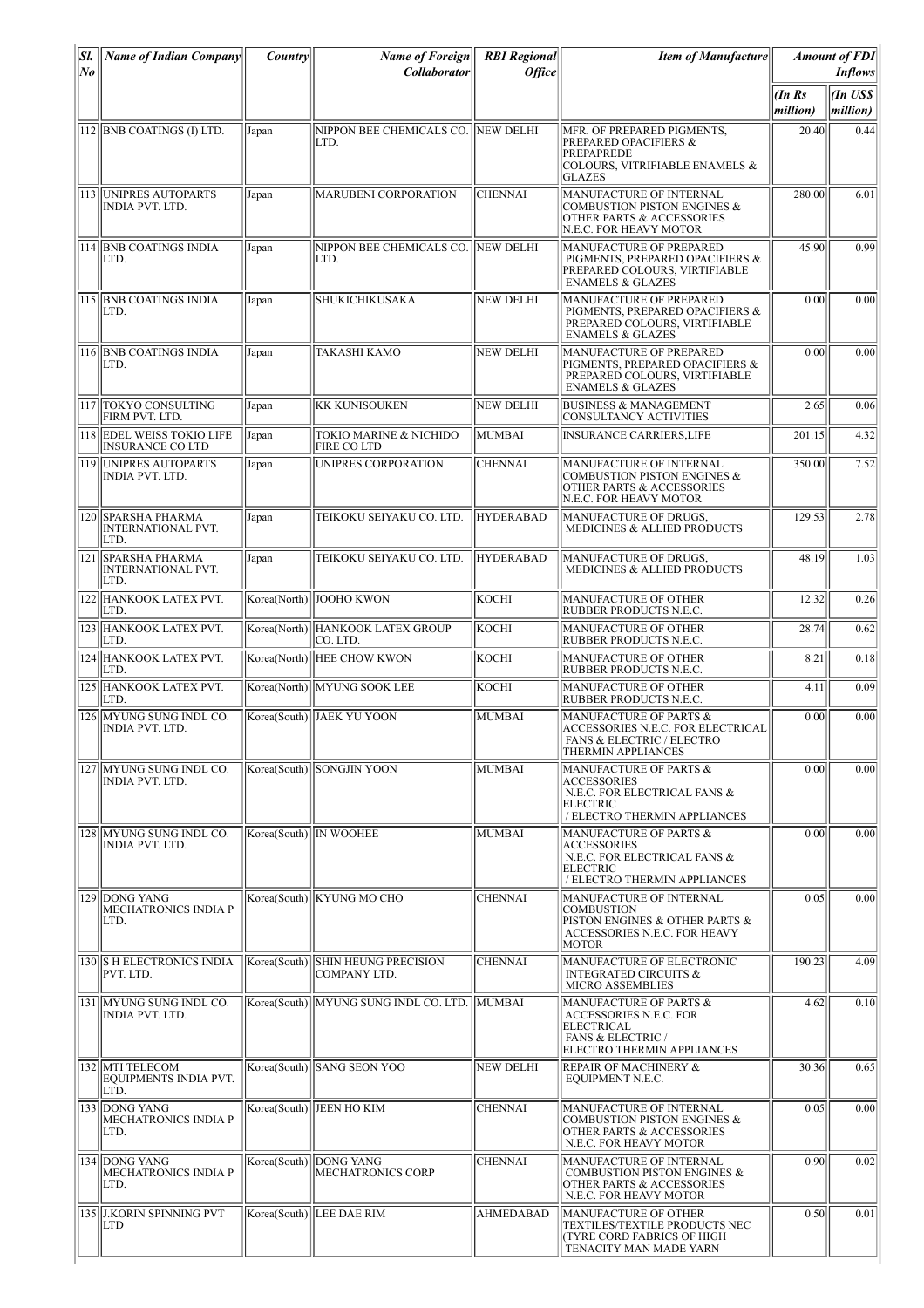| Sl.<br>No | <b>Name of Indian Company</b>                                    | <i>Country</i> | <b>Name of Foreign</b><br><b>Collaborator</b>          | <b>RBI</b> Regional<br><i><b>Office</b></i> | <b>Item of Manufacture</b>                                                                                                 |                    | <b>Amount of FDI</b><br><b>Inflows</b> |
|-----------|------------------------------------------------------------------|----------------|--------------------------------------------------------|---------------------------------------------|----------------------------------------------------------------------------------------------------------------------------|--------------------|----------------------------------------|
|           |                                                                  |                |                                                        |                                             |                                                                                                                            | (In Rs<br>million) | <b>an</b> US\$<br>million)             |
|           | 136 J.KORIN SPINNING PVT<br>LTD                                  |                | Korea(South)   KYO KEE LEE                             | <b>AHMEDABAD</b>                            | <b>MANUFACTURE OF OTHER</b><br>TEXTILES/TEXTILE PRODUCTS NEC<br><b>TYRE CORD FABRICS OF HIGH</b><br>TENACITY MAN MADE YARN | 3.03               | 0.07                                   |
|           | 137 LYSAGHT INDIA PVT.<br>LTD.                                   | Malaysia       | LYSGHAT CORRUGATED PIPE  MUMBAI<br>SDN BHD             |                                             | <b>BASIC METALS &amp; ALLOYS</b><br><b>INDUSTRIES</b>                                                                      | 0.10               | 0.00                                   |
|           | 138 ALLIANCE HOSPITALITY<br><b>SERVICES PVT LTD</b>              | Mauritius      | <b>FULDA RIVER LTD</b>                                 | MUMBAI                                      | HOTELS, ROOMING HOUSES, CAMPS<br>& OTHER LODGING PLACES                                                                    | 25.98              | 0.56                                   |
|           | 139 KAKADE ESTATE<br>DEVELOPERS PVT LTD                          | Mauritius      | <b>IIRF HOLDING XIV LTD</b>                            | MUMBAI                                      | CONSTRUCTION OF RESIDENTIAL<br><b>BUILDINGS INCLUDING ADDITIONS</b><br><b>AND</b><br>ALTERATIONS IN THE EXISTING ONES      | 151.99             | 3.26                                   |
|           | 140 KAKADE ESTATE<br>DEVELOPERS PVT LTD                          | Mauritius      | <b>IIRF HOLDING XIV LTD</b>                            | MUMBAI                                      | CONSTRUCTION OF RESIDENTIAL<br>BUILDINGS INCLUDING ADDITIONS<br>AND<br>ALTERATIONS IN THE EXISTING ONES                    | 0.04               | 0.00                                   |
|           | 141 KAKADE ESTATE<br>DEVELOPERS PVT LTD                          | Mauritius      | EDWARD MAURITIUS LTD                                   | MUMBAI                                      | CONSTRUCTION OF RESIDENTIAL<br>BUILDINGS INCLUDING ADDITIONS<br>AND ALTERATIONS IN THE EXISTING<br><b>ONES</b>             | 0.08               | 0.00                                   |
|           | 142 KAKADE ESTATE<br>DEVELOPERS PVT LTD                          | Mauritius      | EDWARD MAURITIUS LTD                                   | MUMBAI                                      | CONSTRUCTION OF RESIDENTIAL<br><b>BUILDINGS INCLUDING ADDITIONS</b><br>AND ALTERATIONS IN THE EXISTING<br><b>ONES</b>      | 139.28             | 2.99                                   |
|           | 143 KAKADE ESTATE<br>DEVELOPERS PVT LTD                          | Mauritius      | <b>EDWARD MAURITIUS LTD</b>                            | MUMBAI                                      | CONSTRUCTION OF RESIDENTIAL<br>BUILDINGS INCLUDING ADDITIONS<br>AND ALTERATIONS IN THE EXISTING<br><b>ONES</b>             | 676.40             | 14.53                                  |
|           | 144 CBAY INFOTECH<br>VENTURES PVT. LTD.                          | Mauritius      | ZEKE LTD.                                              | MUMBAI                                      | PRINTING BUT NOT PUBLISHING<br>OF PERIODICALS, BOOKS, JOURNALS,<br>DIRECTORIES, MAPS & SHEET MUSIC                         | 10.00              | 0.21                                   |
|           | 145 KAKADE ESTATE<br>DEVELOPERS PVT LTD                          | Mauritius      | <b>IIRF HOLDING XIV LTD</b>                            | MUMBAI                                      | CONSTRUCTION OF RESIDENTIAL<br><b>BUILDINGS INCLUDING ADDITIONS</b><br>AND ALTERATIONS IN THE EXISTING<br><b>ONES</b>      | 217.15             | 4.66                                   |
|           | 146 SHINSEI ASSET MGMT<br><b>INDIA PVT LTD</b>                   | Mauritius      | SHINSEI INVESTMENT I LTD                               | MUMBAI                                      | OTHER FINANCIAL SERVICES N.E.C.                                                                                            | 55.20              | 1.19                                   |
|           | 147 TAGGALE INTERNET<br>VENTURES PVT. LTD.                       | Mauritius      | <b>GREYLOCK (MAURITIUS)</b><br>INC.                    | <b>BANGALORE</b>                            | <b>ADVERTISING</b>                                                                                                         | 0.01               | 0.00                                   |
|           | 148 NV PROJECTS PVT LTD                                          | Mauritius      | NEW VERNON PVT EOUITY<br>LTD                           | MUMBAI                                      | CONSTRUTION AND MAINTENANCE<br><b>NOT ELSEWHERE</b>                                                                        | 55.97              | 1.20                                   |
|           | 149 ZIQITZA HEALTH CARE<br>LTD.                                  | Mauritius      | RADEC X LTD.                                           | MUMBAI                                      | HEALTH & MEDICAL SERVICES                                                                                                  | 91.85              | 1.97                                   |
|           | 150 RANQ HEALTHCARE PVT.<br>LTD.                                 | Mauritius      | RANO HEALTHCARE PVT.<br>LTD.                           | MUMBAI                                      | CONSTRUCTION OF RESIDENTIAL<br><b>BUILDINGS INCLUDING ADDITIONS</b><br>& ALTERATIONS IN THE EXISTING<br><b>ONES</b>        | 9.25               | 0.20                                   |
|           | 151 RAIPUR TREASURE<br>ISLAND PVT. LTD.                          | Mauritius      | <b>DIEMEL RIVER LTD.</b>                               | MUMBAI                                      | <b>CONSTRUCTION</b>                                                                                                        | 14.40              | 0.31                                   |
| 152       | <b>TREE HOUSE EDUCATION</b><br>AND ACCESSORIES P L               | Mauritius      | <b>FCVI INDIA VENTURE</b><br><b>MAURITIUS LTD</b>      | MUMBAI                                      | EDUCATIONAL SERVICES RENDERED<br>BY NON-TECHNICAL COLLEGES.<br><b>SCHOOLS, UNIVERSITIES AND</b><br>OTHER INSTITUTION       | 310.00             | 6.66                                   |
|           | 153 BHARAT FORGE LTD                                             | Mauritius      | <b>VARIOUS FIIS</b>                                    | MUMBAI                                      | MANUFACTURE OF IRON &<br>STEEL IN PRIMARY FORMS NEC                                                                        | 1,496.00           | 32.13                                  |
|           | 154 DESTIMONEY<br><b>SECURITIES PVT</b><br>LTD(DAWNAY DAY        | Mauritius      | NSR ALPHA PE MAURITIUS<br>LLC                          | MUMBAI                                      | <b>INVESTMENT, RESEARCH &amp;</b><br><b>COUNSELLING ACTIVITIES</b>                                                         | 44.99              | 0.97                                   |
|           | 155 FIL FUND MANAGEMENT<br>PVT. LTD.                             | Mauritius      | FID INVESTMENT<br><b>MAURITIUS LTD.</b>                | MUMBAI                                      | <b>SECURITIES DEALING ACTIVITIES</b>                                                                                       | 235.05             | 5.05                                   |
|           | 156 BRAND MARKETING<br>(INDIA) PVT. LTD.                         | Mauritius      | RETAIL INDIA LTD.                                      | MUMBAI                                      | WHOLESALE TRADE N.E.C.                                                                                                     | 6.91               | 0.15                                   |
|           | 157 <b>DESTIMONEY</b><br><b>SECURITIES PVT</b><br>LTD(DAWNAY DAY | Mauritius      | NSR ALPHA PE MAURITIUS<br>LLC                          | MUMBAI                                      | OTHER BUSINESS SERVICES<br>N.E.C. OR INCLUDED                                                                              | 1,074.51           | 23.07                                  |
|           | 158 JABALPUR TREASURE<br><b>ISLAND PVT LTD</b>                   | Mauritius      | <b>EMMER RIVER LTD</b>                                 | MUMBAI                                      | <b>CONSTRUCTION</b>                                                                                                        | 13.10              | 0.28                                   |
|           | 159 SURYA TREAUSRE<br>ISLAND AND PVT LTD                         | Mauritius      | <b>FLIEDE RIVER LTD</b>                                | MUMBAI                                      | <b>CONSTRUCTION</b>                                                                                                        | 17.29              | 0.37                                   |
|           | 160 WAVE SUSPENSION<br><b>SYSTEMS INDIA PVT LTD</b>              | Mauritius      | WORTHINGTON<br>ARMSTRONG VENTURE<br><b>MAURITIUS</b>   | MUMBAI                                      | MANUFACTURE OF SEMI FINISHED<br>IRON AND STEEL PRODUCTS NEC                                                                | 45.92              | 0.99                                   |
|           | 161 WAVE SUSPENSION<br><b>SYSTEMS INDIA PVT LTD</b>              | Mauritius      | <b>WORTHINGTON</b><br>ARMSTRONG VENTURE                | MUMBAI                                      | MANUFACTURE OF SEMI FINISHED<br><b>IRON AND STEEL PRODUCTS NEC</b>                                                         | 90.37              | 1.94                                   |
|           | 162 CITRUS PROCESSING<br><b>INDIA PVT. LTD.</b>                  | Mauritius      | <b>CITRUS PROCESSING</b><br>MAURITIUS LTD.             | MUMBAI                                      | <b>GROWING OF FRUITS N.E.C.</b>                                                                                            | 1.23               | 0.03                                   |
|           | 163 NV DEVELOPERS PVT<br>LTD                                     | Mauritius      | NEW VERNON PVT EQUITY<br>LTD                           | MUMBAI                                      | DEVELOPING AND SUBDIVIDING<br>REAL ESTATE INTO LOTS                                                                        | 279.84             | 6.01                                   |
|           | 164 TRIF AMRISTSAR<br>PROJECTS PVT LTD                           | Mauritius      | <b>TARIF AMRITSAR PROJECTS</b><br><b>MAURITIUS LTD</b> | MUMBAI                                      | <b>REAL ESTATE ACTIVITIES</b>                                                                                              | 480.58             | 10.32                                  |
|           | 165 RANQ HEALTHCARE PVT.<br>LTD.                                 | Mauritius      | RANQ HEALTHCARE PVT.<br>LTD.                           | MUMBAI                                      | <b>REAL ESTATE ACTIVITIES</b>                                                                                              | 116.00             | 2.49                                   |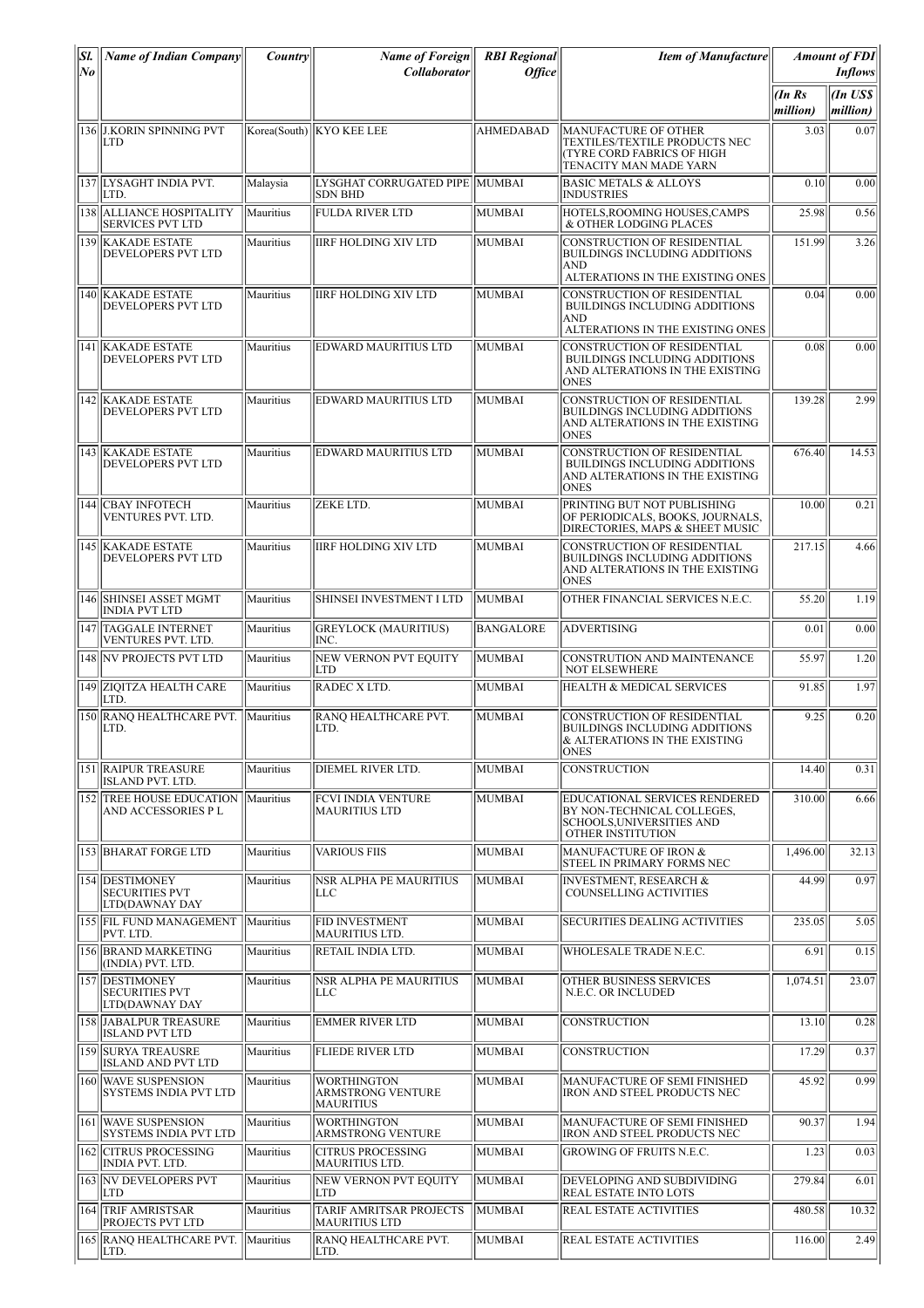| SI.<br> No | <b>Name of Indian Company</b>                                     | Country   | <b>Name of Foreign</b><br><b>Collaborator</b>          | <b>RBI</b> Regional<br><b>Office</b> | <b>Item of Manufacture</b>                                                                                           |                      | <b>Amount of FDI</b><br><b>Inflows</b> |
|------------|-------------------------------------------------------------------|-----------|--------------------------------------------------------|--------------------------------------|----------------------------------------------------------------------------------------------------------------------|----------------------|----------------------------------------|
|            |                                                                   |           |                                                        |                                      |                                                                                                                      | $\ln$ Rs<br>million) | $\ln$ US\$<br> million)                |
|            | 166 RAIPUR TREASURE<br>ISLAND PVT. LTD.                           | Mauritius | <b>DIEMEL RIVER LTD.</b>                               | MUMBAI                               | <b>CONSTRUCTION</b>                                                                                                  | 436.77               | 9.38                                   |
|            | 167 CAPRICORN<br><b>INFRASTRUCTURE PVT</b><br>ILTD                | Mauritius | <b>DESTINATION PROPERTIES</b><br> MAURITIUS LTLD       | MUMBAI                               | REAL ESTATE ACTIVITIES                                                                                               | 4.50                 | 0.10                                   |
|            | 168 WESTPOINT REALTORS<br>PVT. LTD.                               | Mauritius | <b>INDUS HOSPITALITY FUND</b><br>LTD.                  | MUMBAI                               | <b>RESTAURANTS &amp; HOTELS</b>                                                                                      | 1,519.98             | 32.64                                  |
|            | 169 TWILIGHT SPORTS<br>COMPLEX PVT. LTD.                          | Mauritius | TWILIGHT SPORTS COMPLEX  MUMBAI                        |                                      | CONSTRUCTION                                                                                                         | 9.25                 | 0.20                                   |
|            | 170 FOX TELEVISION<br>STUDIOS INDIA LTD.                          | Mauritius | <b>GOLD BID LTD.</b>                                   | MUMBAI                               | <b>SOFTWARE SUPPLY SERVICES</b><br>(THIS CLASS INCLUDES ACTIVITIES<br>IN CONNECTION WITH ANALYSIS,<br>DESIGN)        | 10.00                | 0.21                                   |
|            | 171 WHATS ON INDIA MEDIA<br>PVT (AAROHAN MEDIA                    | Mauritius | SEQUOUIA CAPITAL INDIA<br><b>INVT HOLDING III</b>      | MUMBAI                               | SOFTWARE SUPPLY SERVICES.<br>(THIS CLASS INCLUDES ACTIVITIES IN<br><b>CONNECTION WITH</b><br>ANALYSIS, DESIGN AND PR | 116.92               | 2.51                                   |
|            | 172 DESTIMONEY<br><b>SECURITIES PVT</b><br>LTD(DAWNAY DAY         | Mauritius | <b>NSR ALPHA PE MAURITIUS</b><br>LLC                   | MUMBAI                               | OTHER BUSINESS SERVICES<br>N.E.C. OR INCLUDED                                                                        | 150.03               | 3.22                                   |
|            | 173 VASCON ENGINEERING<br>ILTD.                                   | Mauritius | <b>VARIOUS</b>                                         | MUMBAI                               | <b>ARCHITECTURAL &amp; ENGINEERING</b><br>& OTHER TECHNICAL<br>CONSULTANCY ACTIVITIES                                | 198.04               | 4.25                                   |
|            | 174 GLOBAL TALENT<br>TRACKS PVT. LTD.                             | Mauritius | <b>INTEL CAPITAL MAURITIUS</b><br>LTD.                 | MUMBAI                               | SOFTWARE SUPPLY SERVICES<br><b>(THIS CLASS INCLUDES ACTIVITIES)</b><br>IN CONNECTION WITH ANALYSIS.<br>DESIGN)       | 80.00                | 1.72                                   |
|            | 175 NETSHAPE ENGINEERING Mauritius<br><b>SERVICES PVT. LTD.</b>   |           | <b>SHAPE NETSHAPE</b><br><b>MAURITIUS HOLDING LTD.</b> | MUMBAI                               | ARCHITECTURAL & ENGINEERING<br>& OTHER TECHNICAL<br>CONSULTANCY ACTIVITIES                                           | 0.10                 | 0.00                                   |
|            | 176 VYOM TRADELINK PVT<br><b>LTD</b>                              | Mauritius | <b>GUDAMI INTERNATIONAL</b><br>(MAURITIUS) LTD         | <b>AHMEDABAD</b>                     | <b>WHOLESALE TRADE IN</b><br>OTHER GOODS N.E.C.                                                                      | 867.75               | 18.63                                  |
|            | 177 JHM INTERSTATE HOTELS<br>(INDIA) PVT LTD                      | Mauritius | <b>JHM INTERSTATE HOTELS</b><br>INDIA LLC              | <b>AHMEDABAD</b>                     | HOTELS, ROOMING HOUSES.<br>CAMPS & OTHER LODGING PLACES                                                              | 7.12                 | 0.15                                   |
|            | 178 STERLING URBAN INFRA<br><b>PROJECTS PVT LTD</b>               | Mauritius | <b>URBAN INFRASTRUCTURE</b><br><b>REAL ESTATE FUND</b> | <b>BANGALORE</b>                     | <b>REAL ESTATE ACTIVITIES</b>                                                                                        | 495.00               | 10.63                                  |
|            | 179 ABIBA SYSTEMS PVT LTD                                         | Mauritius | <b>HOOPOE LTD</b>                                      | BANGALORE                            | DATA PROCESSING, SOFTWARE<br>DEVELOPMENT AND COMPUTER<br><b>CONSULTANCY SERVICES</b>                                 | 1.53                 | 0.03                                   |
|            | 180 GARNETT SPECIALITY<br><b>PAPER PVT LTD</b>                    | Mauritius | OCEANIC INVESTMENTS LTD AHMEDABAD                      |                                      | MANUFACTURE OF PULP, PAPER<br>& PAPER BOARD INCLUDING<br>MANUFACTURE OF NEWSPRINT                                    | 8.42                 | 0.18                                   |
|            | 181 TWILIGHT SPORTS<br>COMPLEX PVT. LTD.                          | Mauritius | TWILIGHT SPORTS COMPLEX MUMBAI                         |                                      | <b>CONSTRUCTION</b>                                                                                                  | 116.00               | 2.49                                   |
|            | 182 TWILIGHT HEALTHCARE<br>PVT. LTD.                              | Mauritius | <b>TWILIGHT HEALTHCARE</b><br>PVT. LTD.                | <b>MUMBAI</b>                        | <b>CONSTRUCTION</b>                                                                                                  | 9.25                 | 0.20                                   |
|            | 183 GLOBAL TALENT<br>TRACKS PVT. LTD.                             | Mauritius | <b>HELION VENTURE</b><br>PARTNERS II INC               | MUMBAI                               | <b>SOFTWARE SUPPLY SERVICES</b><br>(THIS CLASS INCLUDES ACTIVITIES<br>IN CONNECTION WITH ANALYSIS,<br>DESIGN)        | 80.00                | 1.72                                   |
|            | 184 TARZ DISTRIBUTION<br><b>INDIA PVT LTD</b>                     | Mauritius | <b>CRESCENT INTERNATIONAL</b><br>'LTD                  | MUMBAI                               | WHOLESALE TRADE IN TOILETRY.<br>PERFUMERY AND COSMETICS                                                              | 36.89                | 0.79                                   |
|            | 185 TAGGALE INTERNET<br>VENTURES PVT. LTD.                        | Mauritius | <b>GREYLOCK (MAURITIUS)</b><br>INC.                    | <b>BANGALORE</b>                     | <b>ADVERTISING</b>                                                                                                   | 0.01                 | 0.00                                   |
|            | 186 TAGGALE INTERNET<br>VENTURES PVT. LTD.                        | Mauritius | <b>GREYLOCK (MAURITIUS)</b><br>INC.                    | <b>BANGALORE</b>                     | <b>ADVERTISING</b>                                                                                                   | 22.41                | 0.48                                   |
|            | 187 MOKSHA-YUG ACCESS<br><b>INDIA PVT LTD</b>                     | Mauritius | <b>MAURITIUS UNITUS</b><br><b>CORPORATION</b>          | <b>BANGALORE</b>                     | <b>BUSINESS SERVICES</b><br><b>NOT ELSEWHERE CLASSIFIED</b>                                                          | 1.47                 | 0.03                                   |
|            | 188 HEXAGON HOLDING PVT<br> LTD                                   | Mauritius | <b>CX PARTNERS FUND1 LTD</b>                           | <b>BANGALORE</b>                     | <b>SECURITIES DEALING ACTIVITIES</b><br>(THIS GROUP INCLUDES ACTIVITIES<br>OF BROKERS AND DEALERS<br>AND CENTRAL EX  | 234.99               | 5.05                                   |
|            | 189   IMTAC ICT TECHNOLOGY   Mauritius<br><b>SERVICES PVT LTD</b> |           | <b>SMI HEALTHCARE</b><br><b>HOLDINGS MAURITIUS LTD</b> | <b>BANGALORE</b>                     | DATA PROCESSING, SOFTWARE<br>DEVELOPMENT AND COMPUTER<br><b>CONSULTANCY SERVICES</b>                                 | 9.94                 | 0.21                                   |
|            | 190   IMTAC ICT TECHNOLOGY   Mauritius<br><b>SERVICES PVT LTD</b> |           | <b>SMI HEALTHCARE</b><br><b>HOLDINGS MAURITIUS LTD</b> | <b>BANGALORE</b>                     | DATA PROCESSING, SOFTWARE<br><b>DEVELOPMENT</b><br>AND COMPUTER CONSULTANCY<br><b>SERVICES</b>                       | 9.98                 | 0.21                                   |
|            | 191 GMR ENERGY LYD                                                | Mauritius | ARGONAUT VENTURES                                      | <b>BANGALORE</b>                     | GENERATION AND TRANSMISSION OF<br>ELECTRIC ENERGY PRODUCED IN<br>HYDRO-ELECTRIC POWER PLANTS                         | 650.00               | 13.96                                  |
|            | 192 RIVER VALLEY<br><b>MEADOWS &amp; TOWNSHIP</b><br>PVT LTD.     | Mauritius | PALM TECHNOLOGIES LTD.                                 | MUMBAI                               | MAKING OF SHIPS & OTHER VESSELS<br>DRAWN BY POWER                                                                    | 79.22                | 1.70                                   |
|            | 193 RIVER VALLEY<br><b>MEADOWS &amp; TOWNSHIP</b><br>PVT LTD.     | Mauritius | PALM TECHNOLOGIES LTD.                                 | MUMBAI                               | MAKING OF SHIPS & OTHER VESSELS<br>DRAWN BY POWER                                                                    | 23.50                | 0.50                                   |
|            | 194 ZIQITZA HEALTH CARE<br>LTD.                                   | Mauritius | RADEC X LTD.                                           | MUMBAI                               | HEALTH & MEDICAL SERVICES                                                                                            | 2.13                 | 0.05                                   |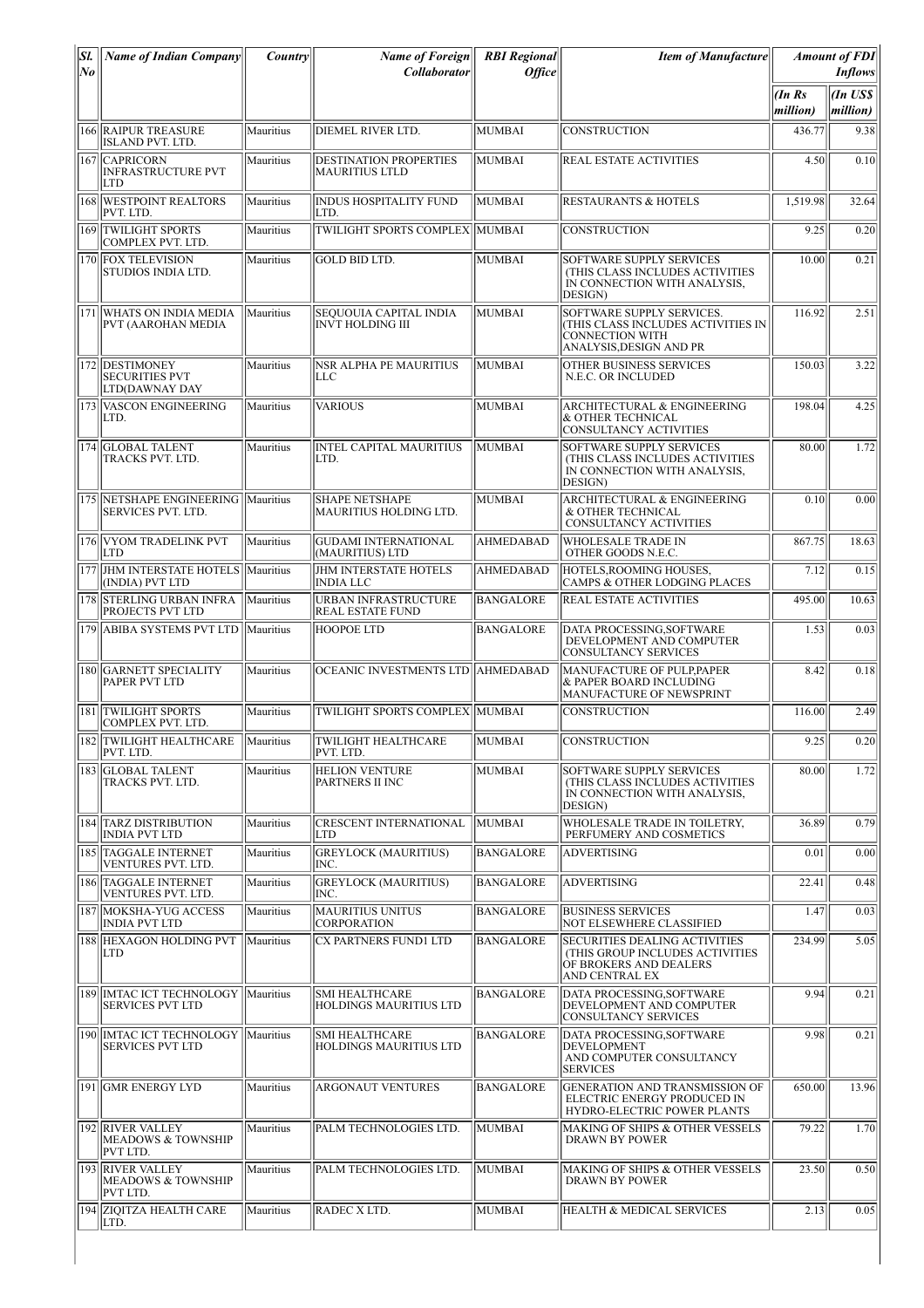| SI.<br>No | <b>Name of Indian Company</b>                              | Country           | <b>Name of Foreign</b><br><b>Collaborator</b>          | <b>RBI</b> Regional<br><i>Office</i> | <b>Item of Manufacture</b>                                                                                                              |                   | <b>Amount of FDI</b><br><b>Inflows</b> |
|-----------|------------------------------------------------------------|-------------------|--------------------------------------------------------|--------------------------------------|-----------------------------------------------------------------------------------------------------------------------------------------|-------------------|----------------------------------------|
|           |                                                            |                   |                                                        |                                      |                                                                                                                                         | (InRs<br>million) | (In US\$<br>million)                   |
| 195       | <b>GMR INFRATECH PVT LTD Mauritius</b>                     |                   | IOBIZLINK LTD                                          | <b>BANGALORE</b>                     | OTHER ACTIVITIES ALLIED TO<br><b>CONSTRUCTION NOT ELSEWHERE</b><br><b>CLASSIFIED</b>                                                    | 20.50             | 0.44                                   |
|           | 196 TAGGALE INTERNET<br>VENTURES PVT. LTD.                 | Mauritius         | <b>GREYLOCK (MAURITIUS)</b><br>INC.                    | <b>BANGALORE</b>                     | <b>ADVERTISING</b>                                                                                                                      | 22.43             | 0.48                                   |
|           | 197 KRISHIDHAN SEEDS LTD.                                  | Mauritius         | <b>SUMIT PARTNERS INDIA PVT</b><br><b>INVESTMENT I</b> | <b>BHOPAL</b>                        | <b>GROWING OF CEREAL CROPS OTHER</b><br>THAN HIGH YIELDING OR IMPROVED<br><b>VARIETIES</b>                                              | 1,190.16          | 25.56                                  |
|           | 198 KRISHIDHAN SEEDS LTD.                                  | Mauritius         | SUMIT PARTNERS INDIA PVT<br><b>INVESTMENT I</b>        | <b>BHOPAL</b>                        | <b>GROWING OF CEREAL CROPS OTHER</b><br>THAN HIGH YIELDING OR IMPROVED<br><b>VARIETIES</b>                                              | 132.24            | 2.84                                   |
|           | 199 BERGGRUEN EDUCATION Mauritius<br>P. LTD.               |                   | <b>BERGGRUEN</b><br><b>INVESTEMENTS</b>                | <b>NEW DELHI</b>                     | OTHER BUSINESS SERVICE NEC                                                                                                              | 48.36             | 1.04                                   |
| 200       | <b>SPARSHA PHARMA</b><br><b>INTERNATIONAL PVT.</b><br>LTD. | Mauritius         | DIGISTAR INVESTMENT LTD.                               | <b>HYDERABAD</b>                     | MANUFACTURE OF DRUGS,<br><b>MEDICINES</b><br>& ALLIED PRODUCTS                                                                          | 15.60             | 0.33                                   |
|           | 201 GUTHY-RENKER<br>MARKETING P. LTD.                      | Mauritius         | <b>GUTHY RENKER (I)</b>                                | <b>NEW DELHI</b>                     | WHOLESALE TRADE IN MEDICINES<br>AND CHEMICALS                                                                                           | 115.40            | 2.48                                   |
|           | 202 T&S BUTTON (INDIA)<br>PVT. LTD.                        | Mauritius         | <b>KIRKSON DEVELOPMENT</b><br>ILTD.                    | <b>NEW DELHI</b>                     | MANUFACTURE OF ALL TYPES OF<br>TEXTILE GARMENTS & CLOTHING<br>ACCESSORIES N.E.C.<br>(EXCEPT BY PURELY TAILORING)                        | 2.46              | 0.05                                   |
|           | 203 SNB BEDDING<br><b>INTERNATIONAL PVT.</b><br>LTD.       | Mauritius         | AH BEARD (MAURITIUS)<br>LTD.                           | <b>NEW DELHI</b>                     | MANUFACTURE OF FOAM RUBBER<br><b>MATTRESSES &amp; CUSHIONS</b>                                                                          | 8.50              | 0.18                                   |
|           | 204 BERGGRUEN EDUCATION<br>PVT. LTD.                       | <i>IMauritius</i> | <b>BERGGRUEN</b><br><b>INVESTEMENTS</b>                | <b>NEW DELHI</b>                     | OTHER BUSINESS SERVICES N.E.C.                                                                                                          | 159.17            | 3.42                                   |
|           | 205 ASPIRE HUMAN CAPITAL<br>MANAGEMENT PVT LTD.            | Mauritius         | <b>FCVI INDIA VENTURE</b>                              | <b>NEW DELHI</b>                     | OTHER BUSINESS SERVICES<br>N.E.C. OR INCLUDED                                                                                           | 68.00             | 1.46                                   |
|           | 206 AEROMATRIX INFO<br>SOLUTION PVT. LTD.                  | Mauritius         | INFOTECH DESIGN SYSTEMS   NEW DELHI<br>LTD.            |                                      | COMPUTER CONSULTANCY SERVICES<br>(THIS CLASS INCLUDES<br><b>CONSULTANCY</b><br>ON TYPE & CONFIGURATION OF<br>HARDWARE)                  | 47.68             | 1.02                                   |
| 207       | <b>TRUSTED AEROSPACE</b><br><b>ENGINEERING LTD</b>         | Mauritius         | <b>TRIPLE STAR LTD</b>                                 | <b>CHENNAI</b>                       | MANUFACTURE OF PARTS AND<br>ACCESSORIES N.E.C. FOR AIRCRAFT<br>OR SPACECRAFT                                                            | 34.63             | 0.74                                   |
|           | 208 DE BEERS INDIA PVT.<br>LTD.                            | Mauritius         | <b>DE BEERS ENTENARY</b><br>MAURITIUS PVT. LTD.        | MUMBAI                               | MINING OF DIAMOND                                                                                                                       | 27.54             | 0.59                                   |
| 209       | <b>ALOK INDUSTRIES LTD.</b>                                | Mauritius         | <b>COPTHALL MAURITIUS</b><br><b>INVESTMENT LTD.</b>    | <b>MUMBAI</b>                        | MANUFACTURE OF TEXTILE<br>PRODUCTS (INCLUDING WEARING<br><b>APPAREL)</b>                                                                | 23.32             | 0.50                                   |
|           | 210 SSPDL PROPERTIES PVT.<br>LTD.                          | Mauritius         | <b>SPIRE REALTY HYDERABAD</b><br><b>RETREAT LTD</b>    | <b>HYDERABAD</b>                     | CONSTRUCTION                                                                                                                            | 9.96              | 0.21                                   |
|           | 211 ALOK INDUSTRIES LTD.                                   | Mauritius         | MACQUIRE BANK LTD.                                     | MUMBAI                               | MANUFACTURE OF TEXTILE<br><b>PRODUCTS</b><br>(INCLUDING WEARING APPAREL)                                                                | 9.05              | 0.19                                   |
|           | 212 CELESTIAL LABS LTD.                                    | Mauritius         | ELARA INDIA OPPORTUNITY HYDERABAD<br>FUND              |                                      | <b>SOFTWARE SUPPLY SERVICES</b><br>(THIS CLASS INCLUDES ACTIVITIES IN<br>CONNECTION WITH ANALYSIS,<br>DESIGN)                           | 8.29              | 0.18                                   |
|           | 213 GANGATIC HOTELS PVT.<br>LTD.                           | Mauritius         | <b>FUHSE RIVER LTD.</b>                                | <b>KANPUR</b>                        | REAL ESTATE ACTIVITIES                                                                                                                  | 1.52              | 0.03                                   |
|           | 214   SOUTHERN<br><b>PETROCHEMICALS</b><br>INDUS.CORPN.LTD | Mauritius         | <b>FICON HOLDINGS LTD.</b>                             | <b>CHENNAI</b>                       | MANUFACTURE OF FERTILIZERS &<br><b>PESTICIDES</b>                                                                                       | 405.36            | 8.70                                   |
|           | 215 SOUTHERN<br><b>PETROCHEMICALS</b><br>INDUS.CORPN.LTD   | Mauritius         | <b>FICON HOLDINGS LTD.</b>                             | <b>CHENNAI</b>                       | MANUFACTURE OF FERTILIZERS &<br><b>PESTICIDES</b>                                                                                       | 94.64             | 2.03                                   |
|           | 216 SHASTA BIOFUEL PVT.<br>LTD.                            | Mauritius         | <b>SHASTA BIOFUELS</b>                                 | <b>HYDERABAD</b>                     | MANUFACTURE OF GAS CYLINDERS                                                                                                            | 20.03             | 0.43                                   |
|           | 217 CELESTIAL LABS LTD.                                    | Mauritius         | KLL LTD.                                               | <b>HYDERABAD</b>                     | SOFTWARE SUPPLY SERVICES<br>(THIS CLASS INCLUDES ACTIVITIES<br>IN CONNECTION WITH ANALYSIS,<br>DESIGN)                                  | 16.59             | 0.36                                   |
|           | 218 SEEDS INTIMATE<br>APPAREL INDIA PVT. LTD.              | Mauritius         | SEEDS MAURITIUS LTD.                                   | <b>HYDERABAD</b>                     | MANUFACTURE OF ALL TYPE OF<br>TEXTILE<br><b>GARMENTS &amp; CLOTHING</b><br><b>ACCESSORIES</b><br>N.E.C. (EXCEPT BY PURELY<br>TAILORING) | 100.65            | 2.16                                   |
|           | 219 GANGATIC HOTELS PVT.<br>LTD.                           | Mauritius         | LEINE RIVER LTD.                                       | <b>KANPUR</b>                        | <b>REAL ESTATE ACTIVITIES</b>                                                                                                           | 12.57             | 0.27                                   |
|           | 220 DE BEERS INDIA PVT.<br>LTD.                            | Mauritius         | DE BEERS MAURITIUS PVT.<br>LTD.                        | MUMBAI                               | MINING OF DIAMOND                                                                                                                       | 20.25             | 0.43                                   |
|           | 221   ALOK INDUSTRIES LTD.                                 | Mauritius         | CALEDONIA INVESTMENT<br><b>PLC</b>                     | MUMBAI                               | MANUFACTURE OF TEXTILE<br><b>PRODUCTS</b><br>(INCLUDING WEARING APPAREL)                                                                | 160.00            | 3.44                                   |
|           | 222 ALOK INDUSTRIES LTD.                                   | Mauritius         | <b>INDIA MAX</b>                                       | <b>MUMBAI</b>                        | MANUFACTURE OF TEXTILE<br><b>PRODUCTS</b><br>(INCLUDING WEARING APPAREL)                                                                | 150.00            | 3.22                                   |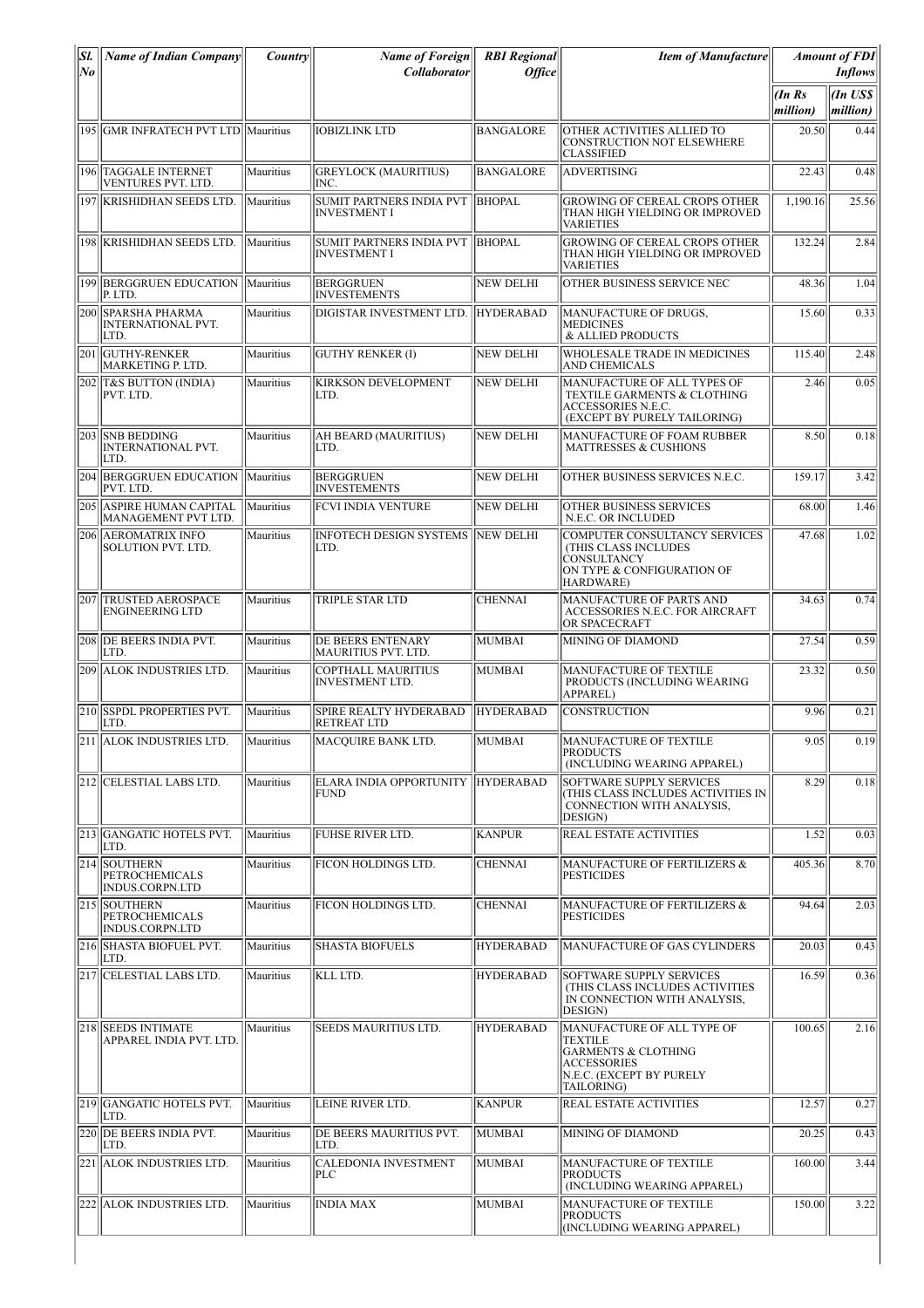| Sl.<br>$N_{\boldsymbol{\theta}}$ | <b>Name of Indian Company</b>                                    | Country     | <b>Name of Foreign</b><br><b>Collaborator</b>     | <b>RBI</b> Regional<br><b>Office</b> | <b>Item of Manufacture</b>                                                                                                            |                    | <b>Amount of FDI</b><br><b>Inflows</b> |
|----------------------------------|------------------------------------------------------------------|-------------|---------------------------------------------------|--------------------------------------|---------------------------------------------------------------------------------------------------------------------------------------|--------------------|----------------------------------------|
|                                  |                                                                  |             |                                                   |                                      |                                                                                                                                       | (In Rs<br>million) | (In US\$<br>million)                   |
|                                  | 223 ALOK INDUSTRIES LTD.                                         | Mauritius   | ORANGE MAURITIUS<br><b>INVESTMENTS LTD.</b>       | <b>MUMBAI</b>                        | MANUFACTURE OF TEXTILE<br><b>PRODUCTS</b><br>(INCLUDING WEARING APPAREL)                                                              | 135.26             | 2.90                                   |
|                                  | 224 TLT BABACOCK INDIA<br>PVT. LTD.                              | Mauritius   | TLT BABACOCK LTD.                                 | MUMBAI                               | <b>MANUFACTURE OF PARTS &amp;</b><br><b>ACCESSORIES</b><br>OF ALL TYPES OF WATCHES, CLOCKS<br>&                                       | 43.27              | 0.93                                   |
| 225                              | <b>PAHARPUR PRAGNYA</b><br>REALTY PVT. LTD.                      | Mauritius   | <b>PRAGNYA FUND I</b>                             | <b>KOLKATA</b>                       | <b>TABLE TIME-PIECES</b><br><b>CONSTRUCTION OF RESIDENTIAL</b><br>BUILDINGS INCLUDING ADDITIONS &<br>ALTERATIONS IN THE EXISTING ONES | 129.00             | 2.77                                   |
|                                  | 226 NECTOR LIFESCIENCES<br>LTD.                                  | Mauritius   | <b>NSR DIRECT PE</b>                              | <b>CHANDIGARH</b>                    | MANUFACTURE OF CHEMICAL<br><b>SUBSTANCES</b><br>USED IN THE MANUFACTURE OF<br>PHARMACEUTICALS (INCLUDES<br><b>ANTIBIOTICS)</b>        | 910.00             | 19.54                                  |
|                                  | 227  TRAIL ROADS PVT LTD                                         | Mauritius   | <b>ACTIS INFRASTRUCTURE</b><br><b>ROADS LTD</b>   | MUMBAI                               | CONSTRUCTION AND MAINTENANCE<br>ЮF<br>ROADS.RAILWAYS.BRIDGES.TUNNELS.<br>PIPELINES, ROPEWAYS, PORTS, HARBO                            | 21.60              | 0.46                                   |
| 228                              | <b>SEDEMAC</b><br>MECHATRONICS PVT LTD                           | Mauritius   | <b>NEXUS INDIA VENTURES</b><br><b>INVESTMENTS</b> | MUMBAI                               | OTHER BUSINESS SERVICES NOT<br><b>ELSEWHERE CLASSIFIED OR</b><br><b>INCLUDED</b>                                                      | 11.57              | 0.25                                   |
|                                  | 229 BEAMS HOSPITALS PVT.<br>LTD.                                 | Mauritius   | APF MAURITIUS LTD.                                | MUMBAI                               | <b>HEALTH &amp; MEDICAL SERVICES</b>                                                                                                  | 15.25              | 0.33                                   |
|                                  | 230 TWILIGHT HEALTHCARE<br>PVT. LTD.                             | Mauritius   | TWILIGHT HEALTHCARE<br>PVT. LTD.                  | MUMBAI                               | <b>CONSTRUCTION</b>                                                                                                                   | 112.00             | 2.41                                   |
| 231                              | <b>PRASANNA PURPLE</b><br>MOBILITY PVT LTD                       | Mauritius   | <b>RAINBOW VENTURES LTD</b>                       | <b>MUMBAI</b>                        | ACTIVITIES OF TOURIST AND TRAVEL<br><b>AGENTS</b>                                                                                     | 30.50              | 0.65                                   |
| 232                              | EQUINOX REALTY &<br><b>INFRASTRUCTURE PVT</b><br>(ESS            | Mauritius   | <b>EQUINOX REALTY HOLDING</b><br><b>LTD</b>       | MUMBAI                               | <b>CONSTRUCTION</b>                                                                                                                   | 45.33              | 0.97                                   |
|                                  | 233 TECHPRO SYSTEMS PVT<br> LTD                                  | Mauritius   | <b>AVIGO VENTURE</b><br><b>INVESTMENTS LTD</b>    | NEW DELHI                            | MANUFACTURE OF MISCELLANEOUS<br><b>PRODUCTS NOT ELSEWHERE</b><br><b>CLASSIFIED</b>                                                    | 216.00             | 4.64                                   |
|                                  | 234 TECHPRO SYSTEMS PVT<br>LTD                                   | Mauritius   | AVIGO VENTURE<br><b>INVESTMENT LTD</b>            | NEW DELHI                            | MANUFACTURE OF MISCELLANEOUS<br>PRODUCTS NOT ELSEWHERE<br><b>CLASSIFIED</b>                                                           | 42.69              | 0.92                                   |
|                                  | 235 TECHPRO SYSTEMS PVT<br> LTD                                  | Mauritius   | METMEN INVESTMENTS<br><b>HOLDINGS LTD</b>         | <b>NEW DELHI</b>                     | MANUFACTURE OF MISCELLANEOUS<br>PRODUCTS NOT ELSEWHERE<br><b>CLASSIFIED</b>                                                           | 17.20              | 0.37                                   |
|                                  | 236 UFO MOVIEZ PVT LTD                                           | Mauritius   | 3I DIGITAL MEDIA<br>(MAURITIUS) LTD               | NEW DELHI                            | <b>SERVICES NEC</b>                                                                                                                   | 977.19             | 20.98                                  |
| 237                              | CYGNET PROJECTS PVT.<br>LTD.                                     | Mauritius   | <b>AGATE INDIA LTD.</b>                           | NEW DELHI                            | MANUFACTURE OF STEEL TRUNKS                                                                                                           | 208.35             | 4.47                                   |
|                                  | 238 EVOLUTION MARKETS<br><b>INDIA PVT. LTD.</b>                  | Mauritius   | <b>EVOLUTION MARKETS</b><br>(MAURITIUS) LTD.      | NEW DELHI                            | <b>BUSINESS &amp; MANAGEMENT</b><br> CONSULTANCY ACTIVITIES                                                                           | 23.65              | 0.51                                   |
|                                  | 239 IUFO MOVIEZ PVT LTD                                          | Mauritius   | 3I DIGITAL MEDIA<br>(MAURITIUS) LTD               | <b>NEW DELHI</b>                     | <b>SERVICES NEC</b>                                                                                                                   | 12.82              | 0.28                                   |
|                                  | 240 SMIT INDIA MARINE<br><b>SERVICES PVT LTD</b>                 | Netherlands | <b>SMIT INTL OVERSEAS BV</b>                      | MUMBAI                               | SUPPORTING SERVICES TO WATER-<br><b>TRANSPORT</b><br><b>LIKE OPERATION AND</b><br><b>MAINTENANCE OF</b><br>PIERS, DOCKS, PILOTAGE, L  | 10.00              | 0.21                                   |
| 241                              | <b>SMIT INDIA MARINE</b><br><b>SERVICES PVT LTD</b>              | Netherlands | <b>SMIT INTL OVERSEAS BV</b>                      | MUMBAI                               | SUPPORTING SERVICES TO WATER-<br><b>TRANSPORT</b><br>LIKE OPERATION AND<br><b>MAINTENANCE OF</b><br>PIERS,DOCKS,PILOTAGE,L            | 8.65               | 0.19                                   |
|                                  | 242 ACTAVIS PHARMA<br><b>DEVELOPMENT CENTRE</b><br>PV LTD        | Netherlands | <b>ACTAVIS HOLDING ASIA</b>                       | <b>MUMBAI</b>                        | <b>RESEARCH &amp; SCIENTIFIC SERIES</b><br>N.E.C.<br>SUCH AS THOSE RENDERED BY<br><b>INSTITUTIONS</b>                                 | 34.71              | 0.75                                   |
|                                  | 243 ACTAVIS PHARMA<br><b>DEVELOPMENT CENTRE</b><br><b>PV LTD</b> | Netherlands | <b>ACTAVIS HOLDING ASIA</b>                       | MUMBAI                               | <b>RESEARCH &amp; SCIENTIFIC SERIES</b><br>N.E.C.<br><b>SUCH AS THOSE RENDERED BY</b><br><b>INSTITUTIONS</b>                          | 60.07              | 1.29                                   |
|                                  | 244 ACTAVIS PHARMA<br>DEVELOPMENT CENTRE<br><b>PV LTD</b>        | Netherlands | <b>ACTAVIS HOLDING ASIA</b>                       | MUMBAI                               | <b>RESEARCH &amp; SCIENTIFIC SERIES</b><br>N.E.C.<br><b>SUCH AS THOSE RENDERED BY</b><br><b>INSTITUTIONS</b>                          | 35.37              | 0.76                                   |
|                                  | 245 HARMONY SPICES LTD.                                          | Netherlands | NEDSPICE HOLDING BV                               | KOCHI                                | <b>ACTIVITIES NOT ADEQUATELY</b><br>DEFINED (OTHER THAN THOSE IN XO)                                                                  | 32.56              | 0.70                                   |
|                                  | 246 MAX ARTISTS<br>TECHNOLOGIES PVT. LTD.                        | Netherlands | PAYTER HOLDING B.V.                               | KOCHI                                | COMPUTER CONSULTANCY SERVICES<br>(THIS CLASS INCLUDES<br><b>CONSULTANCY</b><br>ON TYPE & CONFIGURATION OF<br>HARDWARE)                | 3.36               | 0.07                                   |
|                                  | 247 HARMONY SPICES LTD.                                          | Netherlands | NEDSPICE HOLDING BV                               | <b>KOCHI</b>                         | <b>ACTIVITIES NOT ADEQUATELY</b><br><b>DEFINED</b><br>(OTHER THAN THOSE IN XO)                                                        | 13.38              | 0.29                                   |
|                                  | 248 HARMONY SPICES LTD.                                          | Netherlands | NEDSPICE HOLDING BV                               | KOCHI                                | <b>ACTIVITIES NOT ADEQUATELY</b><br><b>DEFINED</b><br>(OTHER THAN THOSE IN XO)                                                        | 13.89              | 0.30                                   |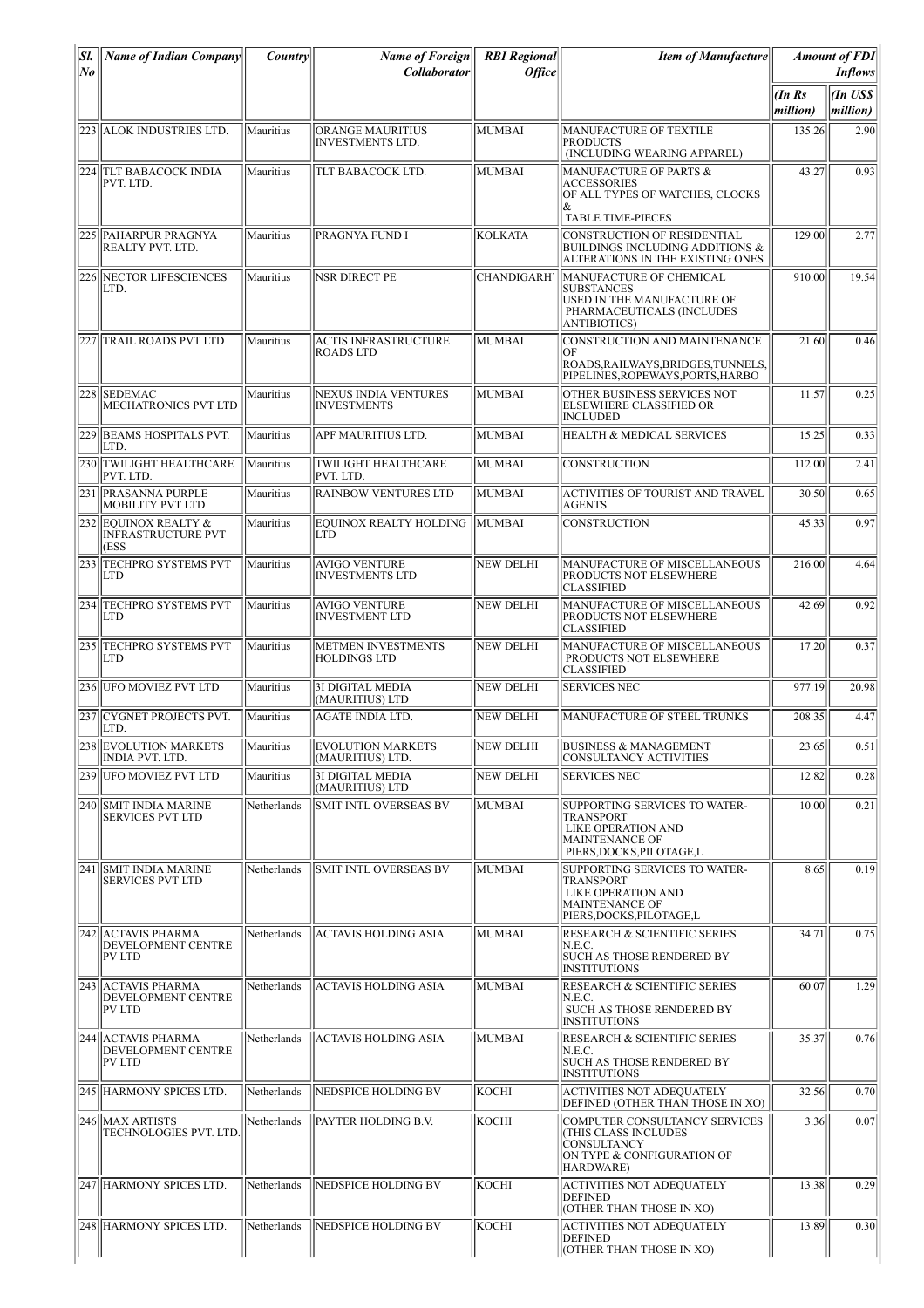| Sl.<br>$ N_{\boldsymbol{0}} $ | <b>Name of Indian Company</b>                                    | <i>Country</i>                | <b>Name of Foreign</b><br><b>Collaborator</b>              | <b>RBI</b> Regional<br><b>Office</b> | <b>Item of Manufacture</b>                                                                                                           |                   | <b>Amount of FDI</b><br><b>Inflows</b> |
|-------------------------------|------------------------------------------------------------------|-------------------------------|------------------------------------------------------------|--------------------------------------|--------------------------------------------------------------------------------------------------------------------------------------|-------------------|----------------------------------------|
|                               |                                                                  |                               |                                                            |                                      |                                                                                                                                      | (InRs<br>million) | An US\$<br>million)                    |
|                               | 249 TMF INDIA PVT. LTD                                           | Netherlands                   | TRADMAN BPO SERVICES BV  NEW DELHI                         |                                      | <b>ACCOUNT. BOOK-KEEPING &amp;</b><br><b>AUDITING</b><br>ACTIVITIES, INCLUDING TAX<br><b>CONSULTANCY SERVICES</b>                    | 0.01              | 0.00                                   |
|                               | 250 BMW (I) FINANCIAL<br><b>SERVICES P. LTD.</b>                 | Netherlands                   | <b>BMW INTL. INVESTEMENT</b><br>BV                         | <b>NEW DELHI</b>                     | FINANCIAL LEASING COMPANIES<br><b>ACTIVITIES</b>                                                                                     | 342.34            | 7.35                                   |
|                               | 251 IFRESH FOOD<br>TECHNOLOGY INDIA PVT.<br>LTD.                 | Netherlands                   | FRESH FOOD TECHNOLOGY                                      | NEW DELHI                            | OTHER AGRICULTURAL SERVICES<br>N.E.C.                                                                                                | 0.10              | 0.00                                   |
|                               | 252 TMF INDIA PVT. LTD                                           | Netherlands                   | <b>TRADMAN CORP BV</b>                                     | <b>NEW DELHI</b>                     | ACCOUNT, BOOK-KEEPING &<br><b>AUDITING</b><br>ACTIVITIES, INCLUDING TAX<br><b>CONSULTANCY SERVICES</b>                               | 9.99              | 0.21                                   |
|                               | 253 GEOLOG INDIA PVT. LTD.                                       | Netherlands                   | <b>RICHARD CALLERI</b>                                     | MUMBAI                               | <b>DATA BANK ACTIVITIES</b>                                                                                                          | 0.00              | 0.00                                   |
|                               | 254 IDE BOER DAMLE INDIA<br>PVT. LTD.                            | Netherlands                   | DE BOER MACHINES<br><b>INTERNATIONAL BV</b>                | MUMBAI                               | MANUFACTURE OF MACHINE TOOLS,<br>THIER PARTS & ACCESSORIES                                                                           | 4.25              | 0.09                                   |
|                               | 255 IDE BOER DAMLE INDIA<br>PVT. LTD.                            | Netherlands                   | DE BOER MACHINES<br><b>INTERNATIONAL BV</b>                | MUMBAI                               | MANUFACTURE OF MACHINE TOOLS,<br>THIER PARTS & ACCESSORIES                                                                           | 11.05             | 0.24                                   |
|                               | 256 BBCW CHANNELS PVT<br>LTD                                     | Netherlands                   | <b>BBC WORLDWIDE HOLDING</b><br>BV                         | MUMBAI                               | <b>RADIO &amp; TELEVISION</b><br><b>BROADCASTING</b><br>& RELATED SERVICES                                                           | 20.00             | 0.43                                   |
|                               | 257 PENTA AUTOMATION<br><b>SYSTEMS PVT LTD</b>                   | Netherlands                   | <b>MANDERS INDUSTRIES</b>                                  | <b>AHMEDABAD</b>                     | MANUFACTURE OF INDUSTRIAL<br><b>PROCESS</b><br>CONTROL EQUIPMENT (THIS CLASS<br><b>INCLUDES</b><br>MANUFACTURE OF APPARATUS US       | 0.12              | 0.00                                   |
|                               | 258 MHB FILTER INDIA PVT<br>LTD                                  | Netherlands                   | <b>ROBERT BOSCH</b><br><b>INVESTMENT NEDERLAND</b><br>B.V. | <b>BANGALORE</b>                     | MANUFACTURE OF MISCELLANEOUS<br>PRODUCTS NOT ELSEWHERE<br><b>CLASSIFIED</b>                                                          | 14.25             | 0.31                                   |
|                               | 259 XDOC WORKS PVT LTD                                           | Netherlands                   | REELEEZEE B.V.                                             | AHMEDABAD                            | SOFTWARE SUPPLY SERVICES.<br>(THIS CLASS INCLUDES ACTIVITIES IN<br><b>CONNECTION WITH</b><br>ANALYSIS, DESIGN AND PR                 | 0.50              | 0.01                                   |
|                               | 260 FREMANTLE INDIA<br><b>TELEVISION</b><br><b>PRODUCTIONS P</b> | Netherlands                   | <b>FREMANTLEMEDIA</b><br>OVERSEAS HOLDINGS BV              | MUMBAI                               | <b>SERVICES N.E.C.</b>                                                                                                               | 32.72             | 0.70                                   |
|                               | 261 RELIANCE<br><b>GRANDIVISION INDIA</b><br><b>SUPPLY PLTD</b>  | Netherlands                   | PEARLE INDIA BV                                            | MUMBAI                               | MANUFACTURE OF OPTICAL<br><b>INSTRUMENTS</b>                                                                                         | 40.00             | 0.86                                   |
|                               | 262 GEOLOG INDIA PVT. LTD.                                       | Netherlands                   | <b>GEOLOG INTERNATIONAL</b><br>IBV                         | MUMBAI                               | <b>DATA BANK ACTIVITIES</b>                                                                                                          | 1.00              | 0.02                                   |
|                               | 263 RELIANCE<br><b>GRANDIVISION INDIA</b><br><b>SUPPLY PLTD</b>  | Netherlands                   | PEARLE INDIA BV                                            | MUMBAI                               | MANUFACTURE OF OPTICAL<br><b>INSTRUMENTS</b>                                                                                         | 69.90             | 1.50                                   |
|                               | 264 JANUS GLOBAL TRADE<br> PVT LTD                               | Netherlands                   | <b>SUNIL LACHMANDAS</b><br>SAMTANI                         | MUMBAI                               | OTHER BUSINESS SERVICES NOT<br> ELSEWHERE CLASSIFIED OR<br>INCLUDED                                                                  | 6.89              | 0.15                                   |
|                               | 265 REED INFOMEDIA INDIA<br>PVT. LTD.                            | Netherlands                   | REED ELSEVIER OVERSEAS<br>BV                               | MUMBAI                               | PRINTING BUT NOT PUBLISHING OF<br>PERIODICALS, BOOKS, JOURNALS,<br>DIRECTORIES, MAPS & SHEET MUSIC                                   | 15.30             | 0.33                                   |
|                               | 266 RELIANCE<br><b>GRANDIVISION INDIA</b><br><b>SUPPLY PLTD</b>  | Netherlands                   | PEARLE INDIA BV                                            | MUMBAI                               | MANUFACTURE OF OPTICAL<br><b>INSTRUMENTS</b>                                                                                         | 0.10              | 0.00                                   |
|                               | 267    OCEANUS DWELLINGS<br>PVT. LTD.                            | Saint Kitts &<br><b>Nevis</b> | <b>SAMYAK CHNDRAKANT</b>                                   | <b>BANGALORE</b>                     | CONSTRUCTION OF RESIDENTIAL<br>BUILDINGS INCLUDING ADDITIONS &<br>ALTERATIONS IN THE EXISTING ONES                                   | 11.02             | 0.24                                   |
|                               | 268 OCEANUS DWELLINGS<br>PVT. LTD.                               | Saint Kitts &<br>Nevis        | SAMYAK CHNDRAKANT                                          | <b>BANGALORE</b>                     | CONSTRUCTION OF RESIDENTIAL<br>BUILDINGS INCLUDING ADDITIONS &<br>ALTERATIONS IN THE EXISTING ONES                                   | 10.07             | 0.22                                   |
|                               | 269 YUNCA MACHINERY<br>MANUFACTURING PVT.<br>LTD.                | New Zealand                   | TERRY YOUNG LTD.                                           | PANAJI                               | MANUFACTURE OF INDUSTRIAL<br>MACHINERY FOR OTHER THAN FOOD<br>& TEXTILE INDUSTRIES                                                   | 1.10              | 0.02                                   |
|                               | 270 JOTUN INDIA PVT. LTD.                                        | Norway                        | <b>JOTUN AS</b>                                            | MUMBAI                               | MANUFACTURE OF OTHER PAINTS.<br><b>VARNISHES &amp; RELATED PRODUCTS</b><br>N.E.C.                                                    | 187.20            | 4.02                                   |
|                               | 271 BHARAT OMAN<br>REFINERIES LTD.                               | Oman                          | OMAN OIL COMPANY                                           | <b>BHOPAL</b>                        | OTHER MANUFACTURING<br><b>INDUSTRIES</b>                                                                                             | 12,196.70         | 261.91                                 |
|                               | 272 HI-BUILD COATINGS PVT.<br>LTD.                               | Oman                          | SADOLIN PAINTS (OMAN)<br>LTD.                              | Косні                                | MANUFACTURE OF PAINTS.<br><b>VARNISHES</b><br>& RELATED PRODUCTS, ARTISTS'<br>COLOURS & INK                                          | 3.02              | 0.06                                   |
|                               | 273 SIMPLEX PHARMA PVT.<br>LTD.                                  | Panama                        | <b>BAY LAKE FINANCE SA</b>                                 | NEW DELHI                            | <b>BUSINESS SERVICES N.E.C.</b>                                                                                                      | 75.00             | 1.61                                   |
|                               | 274 X TRADE BROKERS<br><b>SERVICES INDIA PVT LTD</b>             | Poland                        | X BROKER SP ZOO                                            | MUMBAI                               | <b>SECURITIES DEALING ACTIVITIES</b><br>(THIS GROUP INCLUDES ACTIVITIES<br>ЮF<br><b>BROKERS AND DEALERS AND</b><br><b>CENTRAL EX</b> | 4.90              | 0.11                                   |
|                               | 275 CAN PACK INDIA PVT LTD Poland                                |                               | <b>CANPACK SA</b>                                          | MUMBAI                               | MANUFACTURE OF ALUMINIUM<br><b>ARTWARE</b>                                                                                           | 1.61              | 0.03                                   |
|                               | 276 DELIGHT INFORMATICS<br>PVT. LTD.                             | Oatar                         | FAZAL ABDUL KARIM KAZI                                     | <b>NEW DELHI</b>                     | DATA PROCESSING, SOFTWARE<br>DEVELOPMENT & COMPUTER<br><b>CONSULTANCY SERVICES</b>                                                   | 35.00             | 0.75                                   |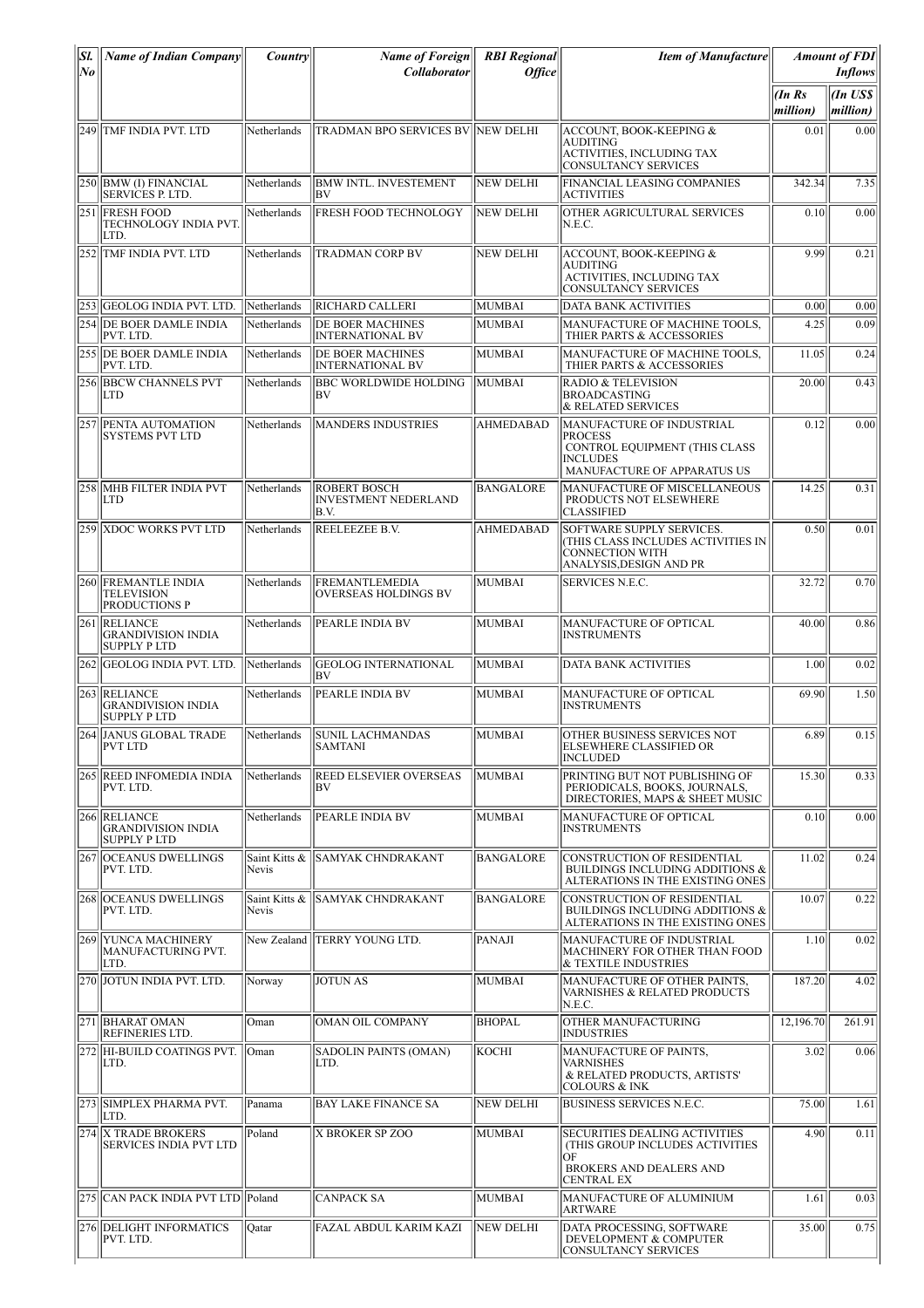| SI.<br>No | <b>Name of Indian Company</b>                                | <i>Country</i> | <b>Name of Foreign</b><br>Collaborator                   | <b>RBI</b> Regional<br><i>Office</i> | <b>Item of Manufacture</b>                                                                                          |                   | <b>Amount of FDI</b><br><i>Inflows</i> |
|-----------|--------------------------------------------------------------|----------------|----------------------------------------------------------|--------------------------------------|---------------------------------------------------------------------------------------------------------------------|-------------------|----------------------------------------|
|           |                                                              |                |                                                          |                                      |                                                                                                                     | (InRs<br>million) | (In US\$<br>million)                   |
| 277       | <b>INDULGE HOLIDAYS &amp;</b><br>TRAVELS PVT. LTD.           | Russia         | <b>OLGA TRUNOVA</b>                                      | PANAJI                               | <b>ACTIVITIES OF TOURIST &amp; TRAVEL</b><br>AGENTS                                                                 | 7.17              | 0.15                                   |
| 278       | <b>DR REDDYS</b><br><b>LABORATORIES LTD.</b>                 | Russia         | <b>DONNA S. KOSMAS</b>                                   | <b>HYDERABAD</b>                     | MANUFACTURE OF DRUGS.<br>MEDICINES & ALLIED PRODUCTS                                                                | 0.00              | 0.00                                   |
|           | 279 DUXEN<br>PHARMACEUTICALS PVT.<br>LTD.                    | Saudi Arabia   | MOHAMED JAVED<br>MOHAMED IBRAHIM                         | <b>MUMBAI</b>                        | <b>MISCELLANEOUS</b>                                                                                                | 0.90              | 0.02                                   |
|           | 280 DUXEN<br>PHARMACEUTICALS PVT.<br>LTD.                    | Saudi Arabia   | MOHAMED JAVED<br>MOHAMED IBRAHIM                         | <b>MUMBAI</b>                        | <b>MISCELLANEOUS</b>                                                                                                | 20.05             | 0.43                                   |
|           | 281 TWENTY ONE NET INDIA<br>PVT. LTD.                        | Saudi Arabia   | 21 NET LTD.                                              | <b>MUMBAI</b>                        | <b>MISCELLANEOUS</b>                                                                                                | 2.00              | 0.04                                   |
|           | 282 HYPERION SOLUTIONS<br><b>INDIA PVT. LTD.</b>             | Singapore      | HYPERION SOLUTIONS ASIA<br>PTE LTD.                      | <b>BANGALORE</b>                     | SOFTWARE SUPPLY SERVICES<br>(THIS CLASS INCLUDES ACTIVITIES<br>IN CONNECTION WITH ANALYSIS,<br>DESIGN)              | 0.10              | 0.00                                   |
|           | 283 BRILLIANT ACCESS<br>EQUIPME INDIA PVT. LTD.              | Singapore      | NG KIAN YANG                                             | <b>BANGALORE</b>                     | MANUFACTURE OF LIFTING &<br><b>HANDLING EQUIPMENT</b><br>(EXCEPT THOSE SPECIALLY<br>DESIGNED<br>FOR USE UNDERGROUND | 0.13              | 0.00                                   |
| 284       | <b>AMPHENOL MOBILE</b><br><b>COMMUNICATION</b><br>PRODUCTS I | Singapore      | AMPHENOL SINGAPORE PTE. BANGALORE<br>LTD.                |                                      | MANUFACTURE OF PRINTED<br>CIRCUITS                                                                                  | 32.92             | 0.71                                   |
| 285       | <b>ALLGREEN ENERGY</b><br>CHHINDWARA PVT. LTD.               | Singapore      | <b>ALLGREEN ENERGY</b><br>CHHIDWARA PVT. LTD.            | <b>BANGALORE</b>                     | <b>GENERATION &amp; DISTRIBUTION OF</b><br>OTHER NON-CONVENTIONAL ENERGY<br>N.E.C.                                  | 0.12              | 0.00                                   |
|           | 286 YCH LOGISTICS (INDIA)<br><b>PVT LTD</b>                  | Singapore      | <b>YCH GROUP</b>                                         | <b>BANGALORE</b>                     | OTHER SERVICES INCIDENTAL<br>TO TRANSPORT N.E.C.                                                                    | 120.00            | 2.58                                   |
|           | 287 AXIS BANK LTD                                            | Singapore      | <b>BIMAL BHATTACHARYA</b>                                | <b>AHMEDABAD</b>                     | <b>BANKING ACTIVITIES INCLUDING</b><br><b>FINANCIAL SERVICES</b>                                                    | 1.33              | 0.03                                   |
| 288       | AXIS BANK LTD                                                | Singapore      | <b>BIMAL BHATTACHARYA</b>                                | <b>AHMEDABAD</b>                     | <b>BANKING ACTIVITIES INCLUDING</b><br><b>FINANCIAL SERVICES</b>                                                    | 1.17              | 0.03                                   |
|           | 289  JAIAMBE INVESTMENT<br>PVT. LTD.                         | Singapore      | <b>SKY WAYS EXPRESS PTE</b><br>LTD.                      | MUMBAI                               | <b>SECURITIES DEALING ACTIVITIES</b>                                                                                | 13.66             | 0.29                                   |
|           | 290 FLEET MANAGEMENT<br><b>INDIA PVT. LTD.</b>               | Singapore      | <b>FLEET SHIP MANAGEMENT</b><br>PTE LTD.                 | MUMBAI                               | <b>SHIP &amp; BOAT BUILDING</b>                                                                                     | 38.12             | 0.82                                   |
| 291       | <b>WESTPOINT REALTORS</b><br>PVT. LTD.                       | Singapore      | <b>TREE LINE ASIA MASTER</b><br><b>FUND SINGAPORE PL</b> | <b>MUMBAI</b>                        | <b>RESTAURANTS &amp; HOTELS</b>                                                                                     | 250.02            | 5.37                                   |
| 292       | ANGLO EASTERN<br><b>INSTITUTE PVT LTD</b>                    | Singapore      | NAUTICAL ACADEMY'S                                       | <b>MUMBAI</b>                        | <b>INVESTMENT RESEARCH AND</b><br>COUNSELLING ACTIVITIE                                                             | 22.21             | 0.48                                   |
| 293       | <b>SINGAPORE INVESTCORP</b><br><b>INDIA PVT. LTD.</b>        | Singapore      | <b>GOVT OF SINGAPORE INVT</b><br>CORP INTL PTE LTD       | <b>MUMBAI</b>                        | <b>BUSINESS &amp; MANAGEMENT</b><br>CONSULTANCY ACTIVITIES                                                          | 10.00             | 0.21                                   |
|           | 294 FREMANTLE INDIA<br><b>TELEVISION</b><br>PRODUCTIONS P    | Singapore      | <b>FREMANTLEMEDIA ASIA</b><br>PTE LTD.                   | <b>MUMBAI</b>                        | <b>RADIO &amp; TELEVISION</b><br><b>BROADCASTING &amp; RELATED</b><br><b>SERVICES</b>                               | 8.27              | 0.18                                   |
|           | 295 STANFORD TYRES<br><b>DISTRIBUTION INDIA PVT</b><br>LT    | Singapore      | <b>STANFORD TYRES</b><br><b>CORPORATION LTD.</b>         | <b>MUMBAI</b>                        | MANUFACTURE OF OTHER<br>TYRES & TUBES N.E.C.                                                                        | 18.21             | 0.39                                   |
|           | 296 STANFORD TYRES<br>DISTRIBUTION INDIA PVT<br>LT           | Singapore      | <b>STANFORD TYRES</b><br>CORPORATION LTD.                | <b>MUMBAI</b>                        | MANUFACTURE OF OTHER<br>TYRES & TUBES N.E.C.                                                                        | 28.00             | 0.60                                   |
|           | 297 KOTAK MAHINDRA BANK<br>LTD.                              | Singapore      | <b>ABHISHEK MIMANI</b>                                   | MUMBAI                               | BANKING ACTIVITIES, INCLUDING<br><b>FINANCIAL SERVICES</b>                                                          | 1.84              | 0.04                                   |
| 298       | <b>HYPERION SOLUTIONS</b><br><b>INDIA PVT. LTD.</b>          | Singapore      | HYPERION SOFTWARE PTE<br>LTD.                            | <b>BANGALORE</b>                     | SOFTWARE SUPPLY SERVICES<br>(THIS CLASS INCLUDES ACTIVITIES<br>IN CONNECTION WITH ANALYSIS,<br>DESIGN)              | 0.00              | 0.00                                   |
|           | 299  FCI TECHNOLOGY<br>SERVICES LTD.                         | Singapore      | FCI ASIA PLC LTD.                                        | KOCHI                                | <b>MANUFACTURE OF OTHER</b><br><b>ELECTRONIC</b><br>COMPONENTS N.E.C.                                               | 40.00             | 0.86                                   |
|           | 300 CELESTIAL LABS LTD.                                      | Singapore      | <b>CREDIT SVISEE SINGAPORE</b><br>LTD.                   | <b>HYDERABAD</b>                     | SOFTWARE SUPPLY SERVICES<br>(THIS CLASS INCLUDES ACTIVITIES<br>IN CONNECTION WITH ANALYSIS,<br>DESIGN)              | 28.12             | 0.60                                   |
|           | 301 SAMYU GLASS PVT. LTD.                                    | Singapore      | TRANS PACIFIC VENTURES<br>PTE LTD.                       | <b>HYDERABAD</b>                     | MANUFACTURE OF GLASS & GLASS<br><b>PRODUCTS</b>                                                                     | 61.61             | 1.32                                   |
|           | 302 BHARAT LUXINDO AGRI<br><b>FEEDS</b>                      | Singapore      | <b>GLOBAL AGRI BUSINESS</b><br><b>INVESTMENT LTD.</b>    | <b>HYDERABAD</b>                     | MANUFACTURE OF POULTRY FEED                                                                                         | 4.90              | 0.11                                   |
| 303       | <b>BLUE OCEAN SYSTEMS</b><br>INFOTECH PVT. LTD.              | Singapore      | MEENAKSHI BHATNAGAR                                      | <b>JAIPUR</b>                        | COMPUTER CONSULTANCY SERVICES<br>(THIS CLASS INCLUDES<br>CONSULTANCY<br>ON TYPE & CONFIGURATION OF<br>HARDWARE)     | 0.86              | 0.02                                   |
|           | 304 BLUE OCEAN SYSTEMS<br>INFOTECH PVT. LTD.                 | Singapore      | MEENAKSHI BHATNAGAR                                      | <b>JAIPUR</b>                        | COMPUTER CONSULTANCY SERVICES<br>(THIS CLASS INCLUDES<br>CONSULTANCY<br>ON TYPE & CONFIGURATION OF<br>HARDWARE)     | 0.88              | 0.02                                   |
|           | 305 INTERIORS<br>AEROSERVICES P. LTD.                        | Singapore      | <b>INTERIORS AEROSERVICES</b><br>PTE LTD.                | <b>NEW DELHI</b>                     | MFR. OF WOODEN FURNITURE &<br><b>FIXTURE</b>                                                                        | 2.06              | 0.04                                   |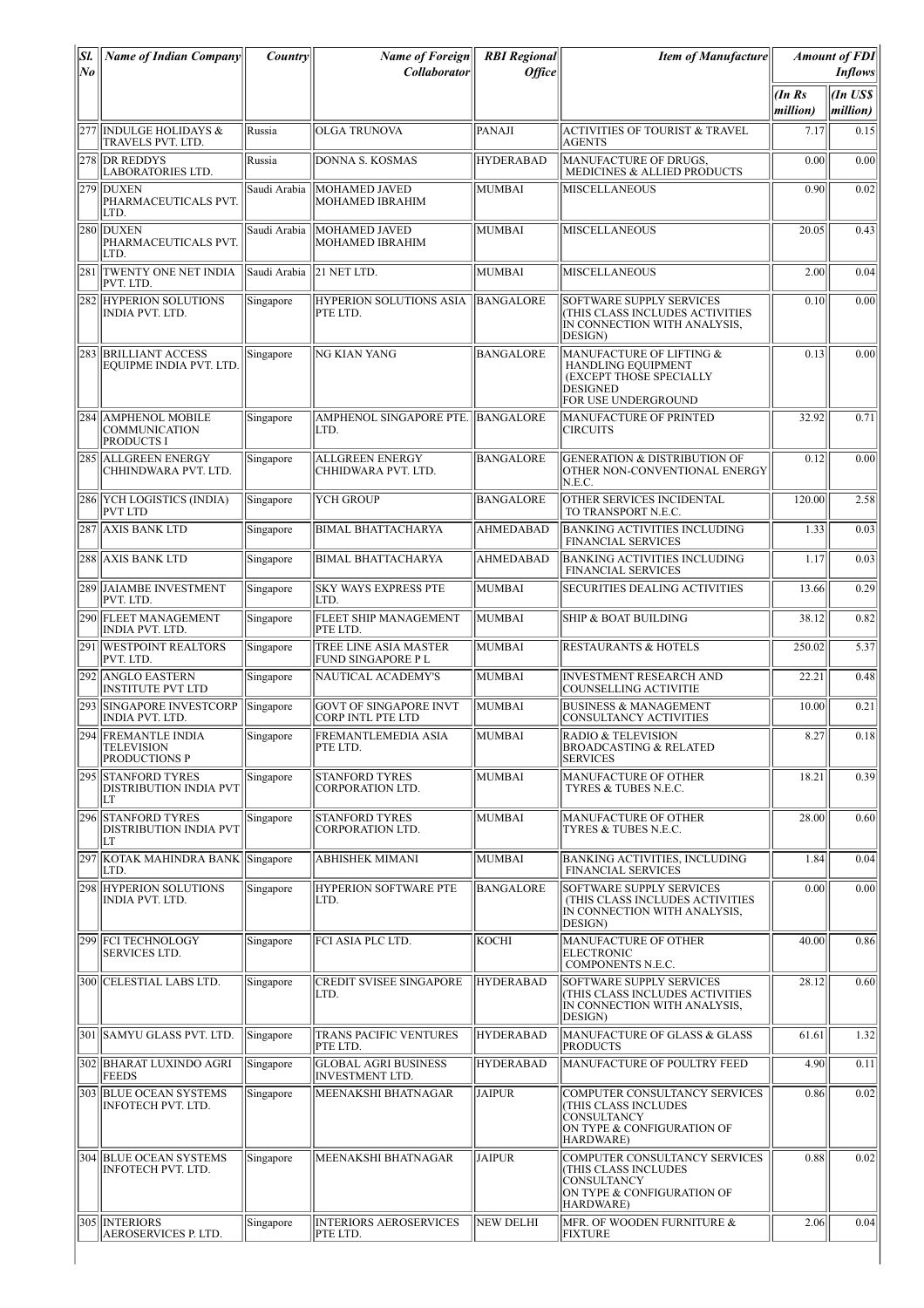| Sl.<br>No | <b>Name of Indian Company</b>                                    | <i>Country</i> | <b>Name of Foreign</b><br><b>Collaborator</b>   | <b>RBI</b> Regional<br><b>Office</b> | <b>Item of Manufacture</b>                                                                                            |                   | <b>Amount of FDI</b><br><b>Inflows</b> |
|-----------|------------------------------------------------------------------|----------------|-------------------------------------------------|--------------------------------------|-----------------------------------------------------------------------------------------------------------------------|-------------------|----------------------------------------|
|           |                                                                  |                |                                                 |                                      |                                                                                                                       | (InRs<br>million) | An US\$<br>million)                    |
|           | 306 ARUNDINA FOODSTUFF<br><b>PVT LTD</b>                         | Singapore      | PANKTI INTL PTE LTD                             | MUMBAI                               | MANUFACTURE OF FOOD PRODUCTS                                                                                          | 0.48              | 0.01                                   |
|           | 307 ANTRIX DIAMOND<br><b>EXPORTS PVT LTD</b>                     | Singapore      | ANDIN INVESTMENT PTE<br>LTD                     | MUMBAI                               | DIAMOND CUTTING AND POLISHING<br>BY AND                                                                               | 137.25            | 2.95                                   |
|           | 308 NOMURA CAPITAL INDIA<br><b>PVT LTD</b>                       | Singapore      | NOMURA ASIA INVESTMENT MUMBAI<br>PTE LTD        |                                      | OTHER FINANCIAL SERVICES N.E.C.                                                                                       | 2,275.00          | 48.85                                  |
|           | 309 TIRUMALA OVERSEAS<br>PVT. LTD.                               | Singapore      | SKYWAYS EXPRESS PTE LTD. MUMBAI                 |                                      | ARCHITECTURAL & ENGINEERING &<br>OTHER TECHNICAL CONSULTANCY<br><b>ACTIVITIES</b>                                     | 5.09              | 0.11                                   |
|           | 310 PINE MOBILES PVT. LTD.                                       | Singapore      | PINE GROUP PTE LTD.                             | <b>NEW DELHI</b>                     | WHOLESALE TRADE IN OTHER GOODS<br>N.E.C.                                                                              | 2.50              | 0.05                                   |
|           | 311 MAX BUPA HEALTH<br>INSURANCE CO. LTD.                        | Singapore      | <b>BUPA SINGAPORE</b><br>HOLDINGS PTE LTD.      | <b>NEW DELHI</b>                     | INSURANCE CARRIERS, OTHER THAN<br>LIFE<br>SUCH AS FIRE, MARINE, ACCIDENT<br>HEALTH ETC.                               | 96.20             | 2.07                                   |
|           | 312 INTERIORS<br>AEROSERVICES P. LTD.                            | Singapore      | <b>UPALI SENA</b>                               | <b>NEW DELHI</b>                     | MFR. OF WOODEN FURNITURE &<br><b>FIXTURE</b>                                                                          | 0.45              | 0.01                                   |
|           | 313 INTERIORS<br>AEROSERVICES PVT. LTD.                          | Singapore      | <b>INTERIORS AEROSERVICES</b><br>PTE LTD.       | NEW DELHI                            | MANUFACTURE OF WOODEN<br><b>FURNITURE</b><br>& FIXTURES                                                               | 0.36              | 0.01                                   |
|           | 314 INTERIORS<br>AEROSERVICES PVT. LTD.                          | Singapore      | <b>UPALI SENA</b>                               | NEW DELHI                            | MANUFACTURE OF WOODEN<br><b>FURNITURE</b><br>& FIXTURES                                                               | 0.91              | 0.02                                   |
|           | 315 HILTON HOTEL<br><b>MANAGEMENT SERVICES</b><br><b>PVT LTD</b> | Singapore      | HILTON INTERNATIONAL<br>ASIA PACIFIC PTE LT     | NEW DELHI                            | HOTELS. ROOMING HOUSES. CAMPS<br>& OTHER LODGING PLACES                                                               | 0.00              | 0.00                                   |
|           | 316 AMAZON SELLER<br><b>SERVICES P. LTD.</b>                     | Singapore      | AMAZON ASIA PACIFIC<br>RESOURCES P. LTD.        | <b>BANGALORE</b>                     | <b>SERVICES N.E.C.</b>                                                                                                | 0.10              | 0.00                                   |
|           | 317 YAKULT DANOME INDIA<br><b>PVT LTD</b>                        | Singapore      | <b>DANONE PROBIOTICS PTE</b><br><b>LTD</b>      | NEW DELHI                            | MANUFACTURE OF DAIRY PRODUCTS                                                                                         | 60.00             | 1.29                                   |
|           | 318 CARLSBERG INDIA PVT.<br>LTD.                                 | Singapore      | <b>SOUTH ASIA BREWERIES</b><br>PVT. LTD.        | <b>NEW DELHI</b>                     | <b>MANUFACTURE OF BEER</b>                                                                                            | 368.90            | 7.92                                   |
|           | 319 AMSURE INSURANCE<br>AGENCY LTD.                              | South Africa   | HOLLAND LIFE ASSURANCE<br>CO. LTD.              | NEW DELHI                            | <b>INSURANCE CARRIERS, LIFE</b>                                                                                       | 0.75              | 0.02                                   |
|           | 320 JAYVIN SALES PVT. LTD.                                       | South Africa   | <b>GOPAL KRISHNA NATWAR</b><br><b>LAL JOSHI</b> | <b>BHOPAL</b>                        | WHOLESALE TRADE N.E.C.                                                                                                | 1.60              | 0.03                                   |
|           | 321 KIDER INDIA PVT LTD                                          | Spain          | <b>MEBUNIK SA</b>                               | <b>MUMBAI</b>                        | OTHER MANUFACTURING<br><b>INDUSTRIES</b>                                                                              | 55.50             | 1.19                                   |
|           | 322 KIDER INDIA PVT LTD                                          | Spain          | <b>KIDER SA</b>                                 | MUMBAI                               | OTHER MANUFACTURING<br><b>INDUSTRIES</b>                                                                              | 55.50             | 1.19                                   |
|           | 323 SOMA ISOLUX<br>KISHANGARH BEAWAR<br>TOLLWAY P.               | Spain          | <b>ISOLUX CORSAN</b><br>CONCESSIONES SA         | NEW DELHI                            | CONSTRUCTION & MAINTENANCE OF<br>ROADS, RAILWAYS, BRIDGES,<br>TUNNELS,<br>PIPELINES, ROPEWAYS, PORTS,<br><b>HARBO</b> | 574.50            | 12.34                                  |
|           | 324 SOMA ISOLUX<br>KISHANGARH BEAWAR<br>TOLLWAY P.               | Spain          | <b>ISOLUX CORSAN</b><br>CONCESSIONES SA         | <b>NEW DELHI</b>                     | CONSTRUCTION & MAINTENANCE OF<br>ROADS, RAILWAYS, BRIDGES<br><b>TUNNELS</b><br>PIPELINES ROPEWAYS PORTS               | 0.50              | 0.01                                   |
|           | 325 CAD INDIA EXPORT PVT.<br>LTD.                                | Spain          | <b>CANDI GRANES ARTIGAS</b>                     | <b>MUMBAI</b>                        | <b>MISCELLANEOUS</b>                                                                                                  | 0.16              | 0.00                                   |
|           | 326 MANTENA RESEARCH<br><b>CENTRE</b>                            | Spain          | ESTEVE QUIMICA, SA, SPAIN   HYDERABAD           |                                      | <b>RESEARCH &amp; SCIENTIFIC SERIES</b><br>N.E.C.<br>SUCH AS THOSE RENDERED BY<br><b>INSTITUTIONS</b>                 | 46.16             | 0.99                                   |
|           | 327 ASP SEALING PRODUCTS<br>LTD                                  | Spain          | <b>KAUFIL SEALING</b><br>TECHNOLOGIES SA        | <b>NEW DELHI</b>                     | MANUFACTURE OF PLASTIC IN<br><b>PRIMARY</b><br>FORMS, MANUFACTURE OF<br><b>SYNTHETIC RUBBER</b>                       | 0.17              | 0.00                                   |
|           | 328 ELSTEEL MODULAR<br>PRODUCTS INDIA PVT.<br>LTD.               | Sri Lanka      | <b>ELSTEEL LTD.</b>                             | PANAJI                               | MANUFACTURE OF IRON & STEEL IN<br>PRIMARY/SEMI FINISHED FORMS                                                         | 0.10              | 0.00                                   |
|           | 329 CARGOTEC INDIA PVT.<br>LTD.                                  | Sweden         | <b>CARGOTEC SWEDEN AB</b>                       | MUMBAI                               | MANUFACTURE OF MACHINERY &<br>EQUIPMENT OTHER THAN<br><b>TRANSPORT EQUIPMENT</b>                                      | 100.00            | 2.15                                   |
|           | 330 SSAB SWEDISH STEEL<br><b>INDIA PVT. LTD.</b>                 | Sweden         | <b>SSAB OXELOSUND AB</b>                        | <b>BANGALORE</b>                     | <b>BUSINESS &amp; MANAGEMENT</b><br><b>CONSULTANCY ACTIVITIES</b>                                                     | 1.50              | 0.03                                   |
|           | 331   REO-GPD INDUCTIVE<br><b>COMPONENTS PVT LTD</b>             | Switzerland    | <b>REO HOLDING AG</b>                           | AHMEDABAD                            | MANUFACTURE OF ELECTRICAL<br>INDUSTRIAL MACHINERY, APPARATUS<br>&<br><b>PARTS THEREOF</b>                             | 4.85              | 0.10                                   |
|           | 332 LONZA INDIA PVT LTD                                          | Switzerland    | LONZA BIOPRODUCTS AG                            | MUMBAI                               | MANUFACTURE OF CHEMICAL<br>PRODUCTS NEC                                                                               | 35.00             | 0.75                                   |
|           | 333 DHANYA AGRO<br><b>INDUSTRIAL PVT LTD</b>                     | Switzerland    | ECOM AGROINDUSTRIAL<br>CORP LTD                 | MUMBAI                               | WHOLESALE TRADE IN COTTON AND<br><b>JUTE, OTHER THAN BY</b><br><b>PROCUREMENT AGENCIES</b>                            | 232.61            | 5.00                                   |
|           | 334 BYSTRONIC LASER INDIA<br><b>PVT LTD</b>                      | Switzerland    | <b>BYSTRONIC LASER AG</b>                       | MUMBAI                               | <b>MISCELLANEOUS</b>                                                                                                  | 0.17              | 0.00                                   |
|           | 335 BYSTRONIC LASER INDIA<br><b>PVT LTD</b>                      | Switzerland    | BYSTRONIC LASER AG                              | MUMBAI                               | <b>MISCELLANEOUS</b>                                                                                                  | 27.80             | 0.60                                   |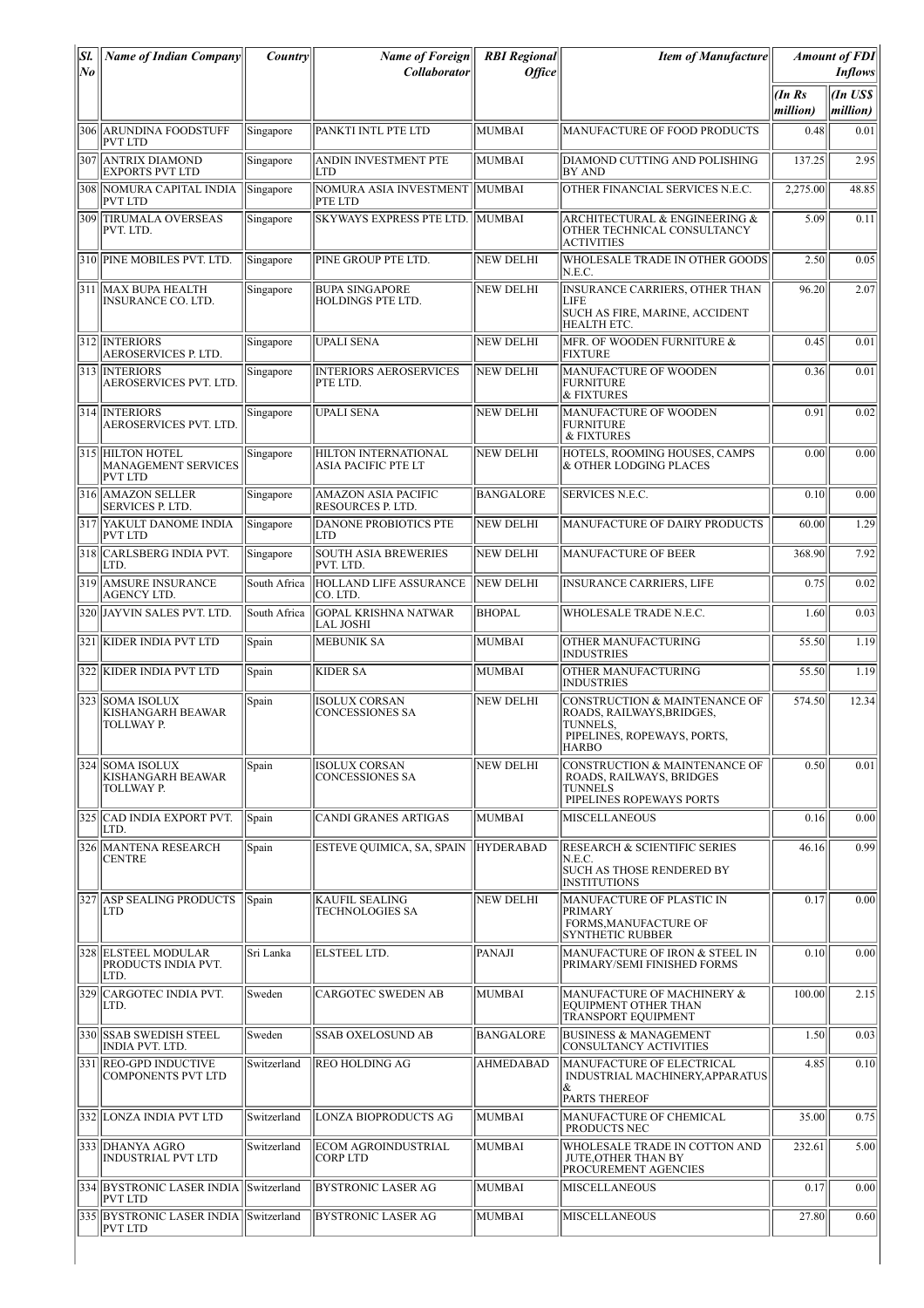| SI.<br>lNo | <b>Name of Indian Company</b>                            | Country     | <b>Name of Foreign</b><br><b>Collaborator</b> | <b>RBI</b> Regional<br><b>Office</b> | <b>Item of Manufacture</b>                                                                                                      |                    | <b>Amount of FDI</b><br><b>Inflows</b> |
|------------|----------------------------------------------------------|-------------|-----------------------------------------------|--------------------------------------|---------------------------------------------------------------------------------------------------------------------------------|--------------------|----------------------------------------|
|            |                                                          |             |                                               |                                      |                                                                                                                                 | (In Rs<br>million) | An US\$<br>million)                    |
|            | 336 BUCHIGLAS INDIA PVT.<br>LTD.                         | Switzerland | <b>BUCHI AG</b>                               | MUMBAI                               | OTHER COMMISSION AGENTS N.E.C.                                                                                                  | 3.80               | 0.08                                   |
|            | 337 RIEKER SHOE INDIA PVT.<br>ILTD.                      | Switzerland | <b>LUHO AG</b>                                | KANPUR                               | <b>WHOLESALE TRADE N.E.C.</b>                                                                                                   | 0.00               | 0.00                                   |
|            | 338 MAHEN DISTRIBUTIONS<br>LTD.                          | Switzerland | <b>RC TRITEC AG</b>                           | <b>CHANDIGARH</b>                    | <b>WHOLESALE TRADE IN</b><br>WATCHES/CLOCKS.<br>EYE-GLASSES & SPECTACLE FRAMES                                                  | 12.81              | 0.28                                   |
|            | 339 INDO PHYTO CHEMICALS Switzerland<br>PVT. LTD.        |             | <b>NAARI AG</b>                               | <b>NEW DELHI</b>                     | MANUFACTURE OF CHEMICAL<br><b>SUBSTANCES</b><br>USED IN THE MANUFACTURE OF<br>OHARMACEUTICALS (INCLUDES<br><b>ANTIBIOTOCS</b> ) | 112.49             | 2.42                                   |
|            | 340 VESUVIO PAPERS PVT<br>LTD                            | Switzerland | <b>TOGA INVEST AG</b>                         | <b>CHENNAI</b>                       | <b>MANUFACTURE OF</b><br>PULP,PAPER&PAPER<br><b>BOARD INCLUDING MANUFACTURE</b><br>OF NEWSPRINT                                 | 28.78              | 0.62                                   |
|            | 341 VESUVIO PAPERS PVT<br>LTD                            | Switzerland | <b>TOGA INVEST AG</b>                         | <b>CHENNAI</b>                       | <b>MANUFACTURE OF</b><br>PULP,PAPER&PAPER<br><b>BOARD INCLUDING MANUFACTURE</b><br><b>OF NEWSPRINT</b>                          | 37.20              | 0.80                                   |
|            | 342 VESUVIO PAPERS PVT<br><b>LTD</b>                     | Switzerland | <b>TOGA INVEST AG</b>                         | <b>CHENNAI</b>                       | <b>MANUFACTURE OF</b><br>PULP.PAPER&PAPER<br>BOARD INCLUDING MANUFACTURE<br><b>OF NEWSPRINT</b>                                 | 41.24              | 0.89                                   |
|            | 343 VESUVIO PAPERS PVT<br>LTD                            | Switzerland | <b>TOGA INVEST AG</b>                         | <b>CHENNAI</b>                       | <b>MANUFACTURE OF</b><br><b>PULP.PAPER&amp;PAPER</b><br>BOARD INCLUDING MANUFACTURE<br><b>OF NEWSPRINT</b>                      | 1.66               | 0.04                                   |
|            | 344 VESUVIO PAPERS PVT<br><b>LTD</b>                     | Switzerland | <b>TOGA INVEST AG</b>                         | <b>CHENNAI</b>                       | MANUFACTURE OF<br>PULP,PAPER&PAPER<br><b>BOARD INCLUDING MANUFACTURE</b><br><b>OF NEWSPRINT</b>                                 | 1.69               | 0.04                                   |
|            | 345  YPSOMED INDIA PVT.<br>LTD.                          | Switzerland | YPSOMED AG                                    | <b>NEW DELHI</b>                     | WHOLESALE TRADE IN SCIENTIFIC,<br>MEDICAL & SURGICAL INSTRUMENTS                                                                | 5.00               | 0.11                                   |
|            | 346 BNT GLOBAL PVT LTD                                   | Taiwan      | PAWAN KUMAR KAUSHIK                           | MUMBAI                               | COMPUTER CONSULTANCY SERVICES<br>(THIS CLASS INCLUDES<br><b>CONSULTANCY</b><br>ON TYPE AND CONFIGURATION OF<br><b>HARDWARE</b>  | 62.55              | 1.34                                   |
|            | 347 AMTECH EXIM INDOOR<br><b>RECREATIONS PVT. LTD.</b>   | Thailand    | <b>MIKIO SUZUKI</b>                           | NEW DELHI                            | BUSINESS SERVICES N.E.C.                                                                                                        | 0.05               | 0.00                                   |
|            | 348 AMTECH EXIM INDOOR<br><b>RECREATIONS PVT. LTD.</b>   | Thailand    | <b>AUCHALEE SUZUKI</b>                        | NEW DELHI                            | <b>BUSINESS SERVICES N.E.C.</b>                                                                                                 | 0.05               | 0.00                                   |
|            | 349 DOSTI TRADELINKS PVT.<br>LTD.                        | U.A.E.      | HARMONY INVEST HOLDING NEW DELHI<br>INC       |                                      | <b>WHOLESALE TRADE IN FRUITS</b>                                                                                                | 19.08              | 0.41                                   |
|            | 350  PJS OVERSEAS LTD.                                   | U.A.E.      | ANSAR AHMED SYED                              | <b>NEW DELHI</b>                     | WHOLESALE TRADE IN OTHER<br>IGOODS.                                                                                             | 22.48              | 0.48                                   |
|            | 351   DELIGHT INFORMATICS<br>PVT. LTD.                   | U.A.E.      | <b>BHUPINDER SINGH</b>                        | NEW DELHI                            | DATA PROCESSING. SOFTWARE<br>DEVELOPMENT & COMPUTER<br>CONSULTANCY SERVICES                                                     | 22.50              | 0.48                                   |
|            | 352 PJS OVERSEAS LTD.                                    | U.A.E.      | <b>ARVIND KUMAR JAIN</b>                      | NEW DELHI                            | WHOLESALE TRADE IN OTHER<br><b>GOODS NEC</b>                                                                                    | 46.15              | 0.99                                   |
|            | 353  PANCHAMI HOSPITALITY<br>PVT. LTD.                   | U.A.E.      | MINCHIN STAR GENERAL<br><b>TRADING LLC</b>    | MUMBAI                               | <b>RESTAURANTS, CAFES &amp; OTHER</b><br><b>EATING &amp; DRINKING PLACES</b>                                                    | 5.00               | 0.11                                   |
|            | 354 SATYANIS THE<br>JEWELLERY STORE PVT<br>LTD           | U.A.E.      | SHARDA JEWELLERS LLC                          | MUMBAI                               | DIAMOND CUTTING AND POLISHING<br> BY AND                                                                                        | 48.73              | 1.05                                   |
|            | 355 PANCHAMI HOSPITALITY<br>PVT. LTD.                    | U.A.E.      | MINCHIN STAR GENERAL<br>TRADING LLC           | MUMBAI                               | <b>RESTAURANTS, CAFES &amp; OTHER</b><br>EATING & DRINKING PLACES                                                               | 2.00               | 0.04                                   |
|            | 356 CONSILIUM MARINE<br><b>INDIA PVT. LTD.</b>           | U.A.E.      | <b>CONSILIUM MIDDLE EAST</b><br>FZC           | MUMBAI                               | SHIP & BOAT BUILDING                                                                                                            | 2.00               | 0.04                                   |
|            | 357 SATYANIS THE<br>JEWELLERY STORE PVT<br>LTD           | U.A.E.      | SHARDA JEWELLERS LLC                          | MUMBAI                               | DIAMOND CUTTING AND POLISHING<br>BY AND                                                                                         | 25.03              | 0.54                                   |
|            | 358 SATYANIS THE<br>JEWELLERY STORE PVT<br>LTD           | U.A.E.      | SHARDA JEWELLERS LLC                          | MUMBAI                               | DIAMOND CUTTING AND POLISHING<br> BY AND                                                                                        | 18.08              | 0.39                                   |
|            | 359 DB REALITY PVT LTD                                   | U.A.E.      | HUZEFA MOTIWALA                               | MUMBAI                               | PURCHASE, SALE, LETTING AND<br><b>OPERATING</b><br>OF REAL ESTATE-RESIDENTIAL AND<br>NON-RESIDENTIAL BUILDINGS                  | 0.01               | 0.00                                   |
|            | 360 DB REALITY PVT LTD                                   | U.A.E.      | <b>SHAHBAZ ALAM</b>                           | MUMBAI                               | PURCHASE, SALE, LETTING AND<br>OPERATING OF REAL ESTATE-<br><b>RESIDENTIAL</b><br>AND NON-RESIDENTIAL BUILDINGS                 | 0.01               | 0.00                                   |
|            | 361 KKJ GROUP<br><b>INTERNATIONAL INDIA</b><br>PVT. LTD. | U.A.E.      | KUNJAPPAN KUZHIPPILLIL<br>JOSEPH              | KOCHI                                | <b>CONSTRUCTION</b>                                                                                                             | 6.20               | 0.13                                   |
|            | 362 KKJ GROUP<br><b>INTERNATIONAL INDIA</b><br>PVT. LTD. | U.A.E.      | KUNJAPPAN KUZHIPPILLIL<br>JOSEPH & ASHA       | KOCHI                                | <b>CONSTRUCTION</b>                                                                                                             | 1.00               | 0.02                                   |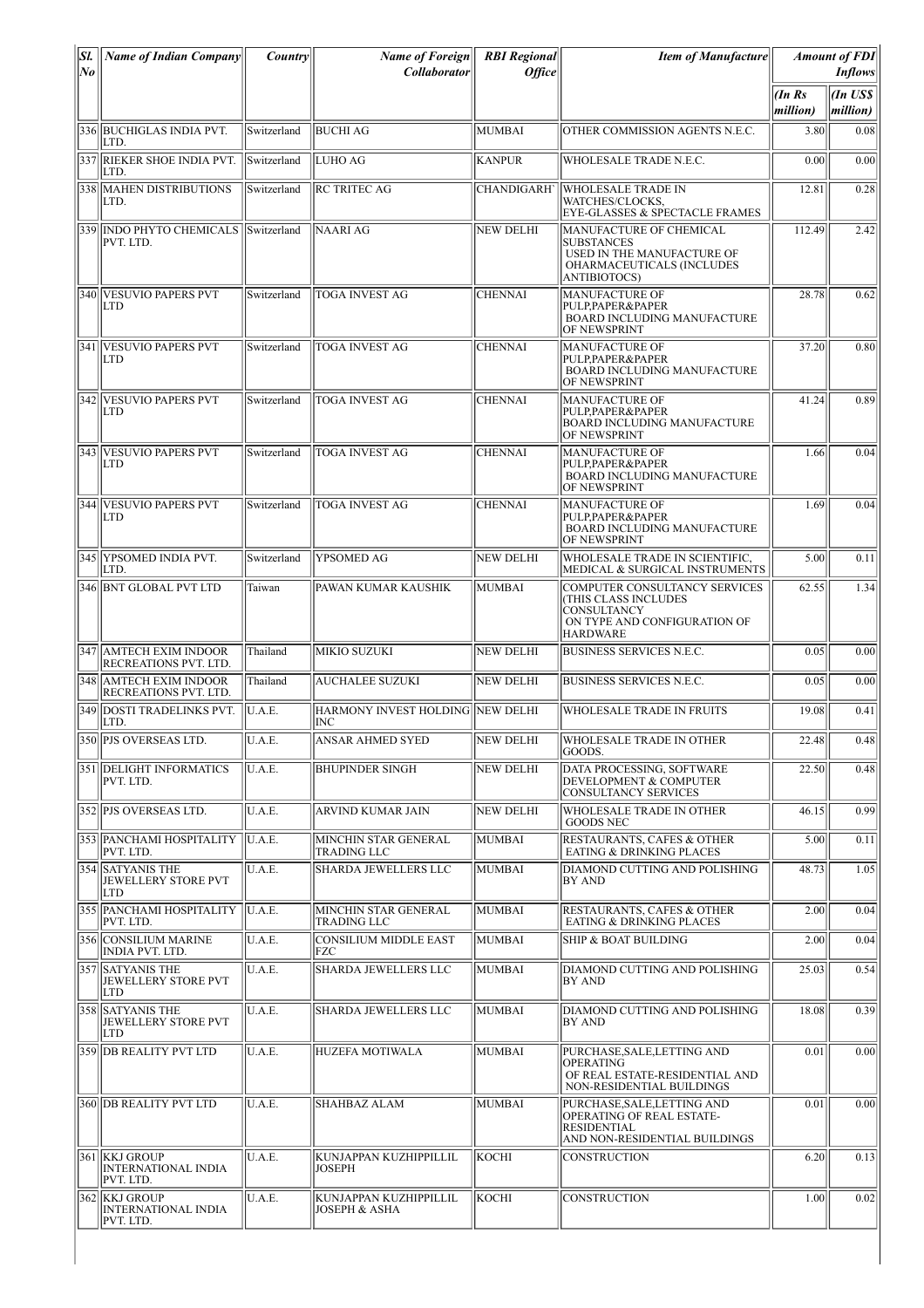| Sl.<br>No | <b>Name of Indian Company</b>                  | Country      | <b>Name of Foreign</b><br><b>Collaborator</b> | <b>RBI</b> Regional<br><b>Office</b> | <b>Item of Manufacture</b>                                                                                     |                   | <b>Amount of FDI</b><br><b>Inflows</b> |
|-----------|------------------------------------------------|--------------|-----------------------------------------------|--------------------------------------|----------------------------------------------------------------------------------------------------------------|-------------------|----------------------------------------|
|           |                                                |              |                                               |                                      |                                                                                                                | (InRs<br>million) | (In US\$<br>million)                   |
|           | 363 ATALOSYS SOLUTIONS<br>PVT. LTD.            | U.A.E.       | NARESH KUMAR PARMAR                           | KOCHI                                | <b>SOFTWARE SUPPLY SERVICES</b><br>(THIS CLASS INCLUDES ACTIVITIES<br>IN CONNECTION WITH ANALYSIS.<br>DESIGN)  | 0.80              | 0.02                                   |
|           | 364 WHYTE INFOTAINMENT<br>PVT. LTD.            | U.A.E.       | <b>OMAR ABDULLA</b><br>MOHAMMED AL SHAMSI     | KOCHI                                | MANUFACTURE OF AUDIO &<br>VIDEO RECORDS & TAPES                                                                | 5.22              | 0.11                                   |
|           | 365 ATALOSYS SOLUTIONS<br>PVT. LTD.            | U.A.E.       | NARESH KUMAR PARMAR                           | IKOCHI                               | SOFTWARE SUPPLY SERVICES<br>(THIS CLASS INCLUDES ACTIVITIES<br>IN CONNECTION WITH ANALYSIS,<br>DESIGN)         | 0.20              | 0.00                                   |
|           | 366 OLIVE GROUP INDIA PVT. U.A.E.<br>LTD.      |              | OLIVE GROUP FZ LLC                            | <b>NEW DELHI</b>                     | OTHER BUSINESS SERVICES N.E.C. OR<br><b>INCLUDED</b>                                                           | 5.00              | 0.11                                   |
|           | 367 KOTAK MAHINDRA BANK U.A.E.<br>LTD.         |              | NITIN TEJPAL JAIN                             | MUMBAI                               | <b>BANKING ACTIVITIES, INCLUDING</b><br><b>FINANCIAL SERVICES</b>                                              | 1.15              | 0.02                                   |
|           | 368 DB REALITY PVT LTD                         | U.A.E.       | <b>TASNEEM MOTIWALA</b>                       | <b>MUMBAI</b>                        | PURCHASE, SALE, LETTING AND<br><b>OPERATING</b><br>OF REAL ESTATE-RESIDENTIAL<br>AND NON-RESIDENTIAL BUILDINGS | 0.01              | 0.00                                   |
|           | 369 KOTAK MAHINDRA BANK U.A.E.<br>LTD.         |              | <b>BINDU SHREE JOSHI</b>                      | MUMBAI                               | <b>BANKING ACTIVITIES, INCLUDING</b><br><b>FINANCIAL SERVICES</b>                                              | 0.23              | 0.00                                   |
|           | 370 KOTAK MAHINDRA BANK U.A.E.<br>LTD.         |              | NIKHIL PRAKASH IYER                           | MUMBAI                               | <b>BANKING ACTIVITIES, INCLUDING</b><br><b>FINANCIAL SERVICES</b>                                              | 0.09              | 0.00                                   |
|           | 371   KOTAK MAHINDRA BANK   U.A.E.<br>LTD.     |              | <b>ABHISHEK BHALOTIA</b>                      | MUMBAI                               | <b>BANKING ACTIVITIES, INCLUDING</b><br><b>FINANCIAL SERVICES</b>                                              | 1.23              | 0.03                                   |
|           | 372 DRYDOCKS WORLD<br>ENGINEERING PVT. LTD.    | U.A.E.       | DRYDOCKS WORLD LLC                            | <b>MUMBAI</b>                        | <b>ARCHITECTURAL &amp; ENGINEERING</b><br>& OTHER TECHNICAL CONSULTANCY<br><b>ACTIVITIES</b>                   | 4.85              | 0.10                                   |
|           | 373 DRYDOCKS WORLD<br>ENGINEERING PVT. LTD.    | U.A.E.       | <b>DRYDOCKS WORLD DUBAI</b><br>LLC            | MUMBAI                               | ARCHITECTURAL & ENGINEERING<br>& OTHER TECHNICAL CONSULTANCY<br><b>ACTIVITIES</b>                              | 0.05              | 0.00                                   |
|           | 374 WORLD IT CONSULTING<br><b>PVT LTD</b>      | U.A.E.       | <b>WILTECH CONSULTANCY</b><br>FZE             | MUMBAI                               | SOFTWARE SUPPLY SERVICES.<br>(THIS CLASS INCLUDES ACTIVITIES<br>IN CONNECTION WITH<br>ANALYSIS, DESIGN AND PR  | 84.64             | 1.82                                   |
|           | 375 CAN PACK INDIA PVT LTD U.A.E.              |              | <b>CANPACK ME DMCC</b>                        | MUMBAI                               | MANUFACTURE OF ALUMINIUM<br><b>ARTWARE</b>                                                                     | 0.54              | 0.01                                   |
|           | 376 GRAVITY FOODS PVT LTD U.A.E.               |              | NIZMET TRADING FZE                            | <b>AHMEDABAD</b>                     | MANUFACTURE OF BISCUITS,<br><b>CAKES &amp; PASTRIES</b>                                                        | 2.04              | 0.04                                   |
|           | 377 AXIS BANK LTD                              | U.A.E.       | <b>KAHANCHAND CHAUHAN</b>                     | AHMEDABAD                            | <b>BANKING ACTIVITIES INCLUDING</b><br><b>FINANCIAL SERVICES</b>                                               | 0.18              | 0.00                                   |
|           | 378 AXIS BANK LTD                              | U.A.E.       | <b>KAHANCHAND CHAUHAN</b>                     | <b>AHMEDABAD</b>                     | <b>BANKING ACTIVITIES INCLUDING</b><br><b>FINANCIAL SERVICES</b>                                               | 0.30              | 0.01                                   |
|           | 379 IICICI BANK LTD                            | U.A.E.       | ANAND MEHROTRA                                | AHMEDABAD                            | <b>BANKING ACTIVITIES INCLUDING</b><br><b>FINANCIAL SERVICES</b>                                               | 0.27              | 0.01                                   |
|           | 380  AXIS BANK LTD                             | U.A.E.       | KAHANCHAND CHAUHAN                            | <b>AHMEDABAD</b>                     | <b>BANKING ACTIVITIES INCLUDING</b><br><b>FINANCIAL SERVICES</b>                                               | 0.21              | 0.00                                   |
|           | 381 ICICI BANK LTD                             | U.A.E.       | <b>ANAND MEHROTRA</b>                         | <b>AHMEDABAD</b>                     | <b>BANKING ACTIVITIES INCLUDING</b><br><b>FINANCIAL SERVICES</b>                                               | 0.52              | 0.01                                   |
|           | 382 SKYLINE AGRO PVT. LTD.                     | U.A.E.       | <b>BHAVNA GOEL</b>                            | <b>BHOPAL</b>                        | OTHER AGRICULTURAL PRODUCTION<br>N.E.C.                                                                        | 0.35              | 0.01                                   |
|           | 383 DB REALITY PVT LTD                         | U.A.E.       | <b>VARIOUS</b>                                | MUMBAI                               | PURCHASE, SALE, LETTING AND<br><b>OPERATING</b><br>OF REAL ESTATE-RESIDENTIAL<br>AND NON-RESIDENTIAL BUILDINGS | 1,539.48          | 33.06                                  |
|           | 384 DB REALITY PVT LTD                         | U.A.E.       | <b>VARIOUS</b>                                | <b>MUMBAI</b>                        | PURCHASE, SALE, LETTING AND<br>OPERATING OF REAL ESTATE-<br>RESIDENTIAL<br>AND NON-RESIDENTIAL BUILDINGS       | 207.13            | 4.45                                   |
|           | 385   CIMAC SOFTWARE<br><b>SYSTEMS PVT LTD</b> | U.A.E.       | <b>CIMAC FZCO</b>                             | <b>BANGALORE</b>                     | DATA PROCESSING, SOFTWARE<br>DEVELOPMENT AND COMPUTER<br><b>CONSULTANCY SERVICES</b>                           | 0.09              | 0.00                                   |
|           | 386 CIMAC SOFTWARE<br>SYSTEMS PVT. LTD.        | U.A.E.       | <b>CIMAC FZCO</b>                             | <b>BANGALORE</b>                     | DATA PROCESSING, SOFTWARE<br>DEVELOPMENT & COMPUTER<br>CONSULTANCY SERVICES                                    | 0.02              | 0.00                                   |
|           | 387    N9 WORLD<br>TECHNOLOGIES PVT LTD        | IU.K.        | <b>PROTEUS PARTERNS LTD</b>                   | <b>BANGALORE</b>                     | <b>TRADING</b>                                                                                                 | 1.96              | 0.04                                   |
|           | 388 VIJAYSHRE NOTE BOOKS<br>PVT. LTD.          | U.K.         | U C JOSHI                                     | <b>BHOPAL</b>                        | OTHER MANUFACTURING<br><b>INDUSTRIES</b>                                                                       | 0.80              | 0.02                                   |
|           | 389 GARNETT SPECIALITY<br>PAPER PVT LTD        | U.K.         | SAVITA JYANTILAL CHHEDA                       | <b>AHMEDABAD</b>                     | MANUFACTURE OF PULP, PAPER &<br>PAPER BOARD INCLUDING<br>MANUFACTURE OF NEWSPRINT                              | 2.88              | 0.06                                   |
|           | 390 FARSAN FOOD PVT LTD<br>391 CHEMILINES      | U.K.<br>U.K. | MAHENDRARAO PATEL<br>RAVI KARIA               | <b>AHMEDABAD</b><br><b>AHMEDABAD</b> | MANUFACTURE OF FOOD PRODUCTS<br><b>BUSINESS AND MANAGEMENT</b>                                                 | 1.20<br>0.50      | 0.03<br>0.01                           |
|           | <b>HEALTHCARE INDIA PVT</b><br>LTD             |              |                                               |                                      | CONSULTANCY ACTIVITIES                                                                                         |                   |                                        |
|           | 392 D & H ENGINEERING<br>(BHARAT) PVT LTD      | U.K.         | D & H ENGINEERING LTD                         | AHMEDABAD                            | <b>MANUFACTURE OF PARTS &amp;</b><br>ACCESSORIES NEC FOR INDUSTRIAL<br>MACHINERY OTHER THAN FOR FOOD<br>&      | 2.62              | 0.06                                   |
|           |                                                |              |                                               |                                      | <b>TEXTILE INDUST</b>                                                                                          |                   |                                        |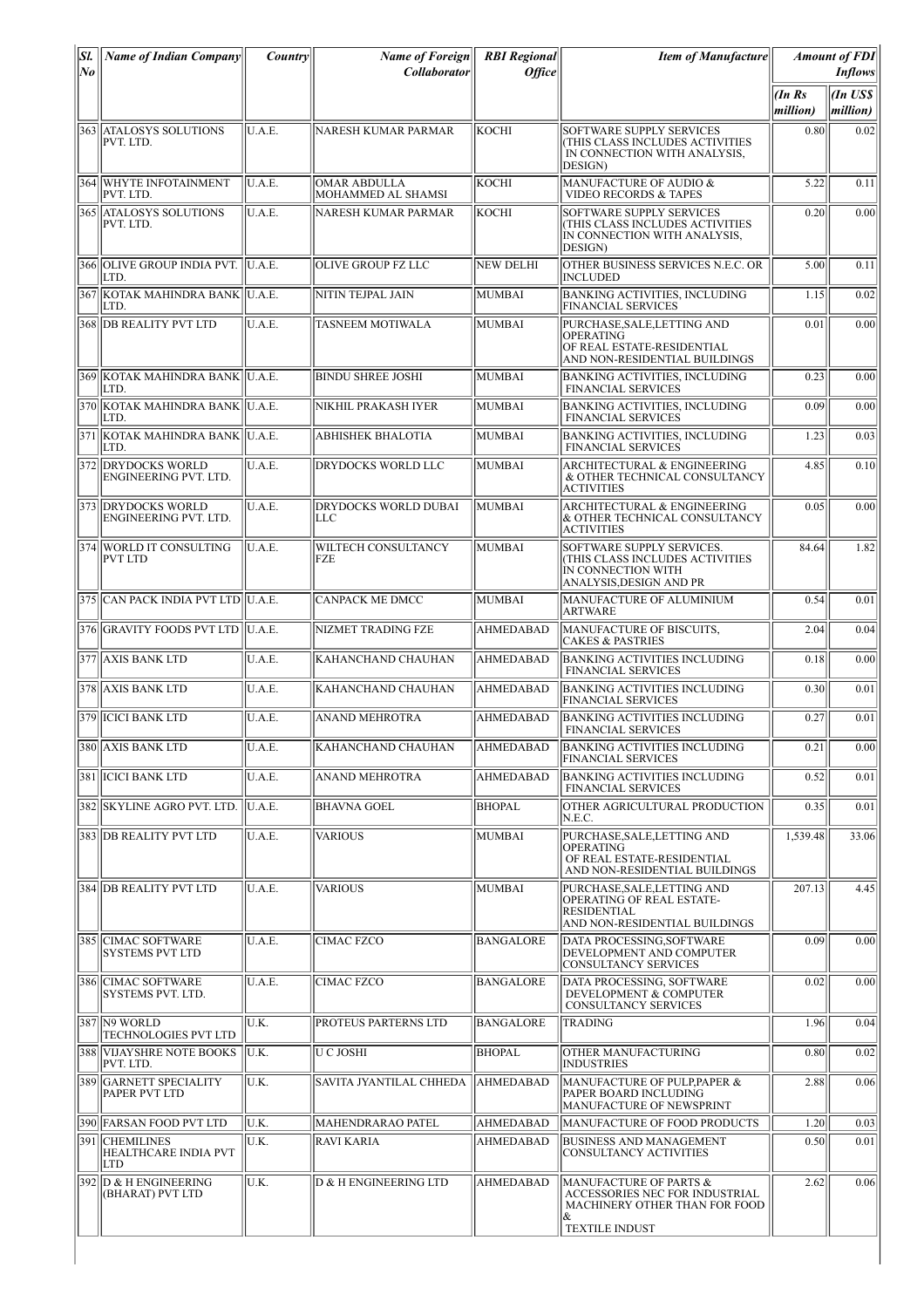| $\overline{SI}$<br> No | <b>Name of Indian Company</b>                          | Country | <b>Name of Foreign</b><br>Collaborator                                  | <b>RBI</b> Regional<br><i><b>Office</b></i> | <b>Item of Manufacture</b>                                                                                           |                      | <b>Amount of FDI</b><br><b>Inflows</b> |
|------------------------|--------------------------------------------------------|---------|-------------------------------------------------------------------------|---------------------------------------------|----------------------------------------------------------------------------------------------------------------------|----------------------|----------------------------------------|
|                        |                                                        |         |                                                                         |                                             |                                                                                                                      | $\ln Rs$<br>million) | $\ln$ US\$<br>$ million\rangle$        |
|                        | 393 HAMPSON PRECISION<br><b>AUTOMOTIVE (I) PVT LTD</b> | U.K.    | HAMPSON INDUSTRIES PLC.                                                 | <b>BANGALORE</b>                            | <b>MANUFACTURE OF</b>                                                                                                | 40.00                | 0.86                                   |
|                        | 394 WAVE SUSPENSION<br>SYSTEMS INDIA PVT LTD           | U.K.    | <b>WORTHINGTON</b><br>ARMSTRONG UK LTD                                  | <b>MUMBAI</b>                               | MANUFACTURE OF SEMI FINISHED<br>IRON AND STEEL PRODUCTS NEC                                                          | 0.91                 | 0.02                                   |
|                        | 395 WAVE SUSPENSION<br><b>SYSTEMS INDIA PVT LTD</b>    | U.K.    | <b>WORTHINGTON</b><br>ARMSTRONG UK LTD                                  | MUMBAI                                      | MANUFACTURE OF SEMI FINISHED<br>IRON AND STEEL PRODUCTS NEC                                                          | 0.46                 | 0.01                                   |
|                        | <b>396 VIJAYSHRE NOTE BOOKS</b><br>PVT. LTD.           | U.K.    | KIRTI ARORA                                                             | BHOPAL                                      | OTHER MANUFACTURING<br><b>INDUSTRIES</b>                                                                             | 0.80                 | 0.02                                   |
|                        | 397 BERTLING LOGISTICS<br><b>INDIA PVT LTD</b>         | U.K.    | <b>F H BERTLING LTD</b>                                                 | MUMBAI                                      | <b>MISCELLANEOUS</b>                                                                                                 | 20.64                | 0.44                                   |
|                        | 398 RADHAKRISHNA<br><b>FOODLAND PVT LTD</b>            | U.K.    | PORTLOG OVERSEAS<br><b>HOLDINGS LTD</b>                                 | MUMBAI                                      | <b>WHOLESALE TRADE IN</b><br>OTHER BASIC FOODSTUFFS N.E.C.                                                           | 403.51               | 8.66                                   |
|                        | 399  KOTAK MAHINDRA BANK  U.K.<br>LTD.                 |         | <b>TEJAS JYOTINDRA BHATT</b>                                            | MUMBAI                                      | <b>BANKING ACTIVITIES, INCLUDING</b><br><b>FINANCIAL SERVICES</b>                                                    | 0.31                 | 0.01                                   |
|                        | 400 RR PACKAGING (INDIA)<br>PVT. LTD.                  | U.K.    | <b>RAVI ARORA</b>                                                       | <b>BHOPAL</b>                               | OTHER MANUFACTURING<br><b>INDUSTRIES</b>                                                                             | 0.80                 | 0.02                                   |
|                        | 401 CHEMILINES<br><b>HEALTHCARE INDIA PVT</b><br>LTD   | U.K.    | <b>JAGDISH KARIA</b>                                                    | AHMEDABAD                                   | <b>BUSINESS AND MANAGEMENT</b><br>CONSULTANCY ACTIVITIES                                                             | 0.50                 | 0.01                                   |
|                        | 402 DAR AL HANDISAH<br>CONSUL.SAHU<br>PARTNEERS (I     | U.K.    | DAR AL HANDSAH<br><b>CONSULTANTS SHAIR &amp;</b><br><b>PARTN</b>        | MUMBAI                                      | ARCHITECTURAL AND ENGINEERING<br>AND OTHER TECHNICAL<br><b>CONSULTANCY ACTIVITIES</b>                                | 18.65                | 0.40                                   |
|                        | 403   DEWAN HOUSING<br>FINANCE CORPN. LTD.             | U.K.    | <b>CALEDONIA INVESTMENTS</b><br>PLC                                     | MUMBAI                                      | HOUSING FINANCE COMPANIES'<br><b>ACTIVITIES</b>                                                                      | 232.30               | 4.99                                   |
|                        | 404  LUCY ELECTRIC INDIA<br><b>PVT LTD</b>             | U.K.    | <b>W LUCY AND CO LTD</b>                                                | MUMBAI                                      | MANUFACTURE OF ELECTRONIC<br><b>MOTORS</b>                                                                           | 40.00                | 0.86                                   |
|                        | 405 DAR AL HANDISAH<br>CONSUL.SAHU<br>PARTNEERS (I     | U.K.    | <b>DAR AL HANDSAH</b><br><b>CONSULTANTS SHAIR &amp;</b><br><b>PARTN</b> | MUMBAI                                      | ARCHITECTURAL AND ENGINEERING<br>AND OTHER TECHNICAL<br>CONSULTANCY ACTIVITIES                                       | 26.35                | 0.57                                   |
|                        | 406 LUCY ELECTRIC INDIA<br><b>PVT LTD</b>              | U.K.    | W LUCY AND CO LTD                                                       | MUMBAI                                      | MANUFACTURE OF ELECTRONIC<br><b>MOTORS</b>                                                                           | 40.00                | 0.86                                   |
|                        | 407 LUCY ELECTRIC INDIA<br><b>PVT LTD</b>              | U.K.    | <b>W LUCY AND CO LTD</b>                                                | MUMBAI                                      | MANUFACTURE OF ELECTRONIC<br><b>MOTORS</b>                                                                           | 40.00                | 0.86                                   |
|                        | 408 RAVI NARAIN<br>ENTERPRISES PVT. LTD.               | U.K.    | NARAIN DASS MULRAJANI                                                   | <b>JAIPUR</b>                               | HOTELS, ROOMING HOUSES, CAMPS<br>& OTHER LODGING PLACES                                                              | 1.00                 | 0.02                                   |
|                        | 409 RAVI NARAIN<br>ENTERPRISES PVT. LTD.               | U.K.    | <b>RAVI MULRAJANI</b>                                                   | <b>JAIPUR</b>                               | HOTELS, ROOMING HOUSES, CAMPS<br>& OTHER LODGING PLACES                                                              | 1.50                 | 0.03                                   |
|                        | 410 CELESTIAL LABS LTD.                                | U.K.    | PREMIER INVESTMENT<br>FUND LTD.                                         | <b>HYDERABAD</b>                            | <b>SOFTWARE SUPPLY SERVICES</b><br>(THIS CLASS INCLUDES ACTIVITIES IN<br>CONNECTION WITH ANALYSIS,<br>DESIGN)        | 17.27                | 0.37                                   |
| 411                    | <b>JSW STRUCTURAL</b><br>METAL DECKING LTD             | U.K.    | SMD ASIA LLP                                                            | <b>MUMBAI</b>                               | MANUFACTURE OF OTHER<br>FABRICATED<br>METAL PRODUCTS NEC                                                             | 15.31                | 0.33                                   |
|                        | 412 TGW MACHINES KNIVES<br>PVT. LTD.                   | U.K.    | TGW HOLDINGS LTD.                                                       | MUMBAI                                      | <b>DISTRIBUTION OF INDUSTRIAL</b><br>MACHINERY & EQUIPMENT OTHER<br>THAN ELECTRICAL / ELECTRONIC                     | 9.50                 | 0.20                                   |
|                        | 413 TGW MACHINES KNIVES<br>PVT. LTD.                   | U.K.    | TGW HOLDINGS LTD.                                                       | MUMBAI                                      | <b>DISTRIBUTION OF INDUSTRIAL</b><br>MACHINERY & EQUIPMENT OTHER<br>THAN ELECTRICAL / ELECTRONIC                     | 0.90                 | 0.02                                   |
|                        | 414 DENNISINK VILLAS PVT.<br>LTD.                      | U.K.    | <b>ALISON BALE</b>                                                      | PANAJI                                      | HOTELS, ROOMING HOUSES.<br>CAMPS & OTHER LODGING PLACES                                                              | 3.20                 | 0.07                                   |
|                        | 415 DENNISINK VILLAS PVT.<br>LTD.                      | U.K.    | <b>MARTIN BALE</b>                                                      | PANAJI                                      | HOTELS. ROOMING HOUSES.<br><b>CAMPS &amp; OTHER LODGING PLACES</b>                                                   | 3.20                 | 0.07                                   |
|                        | 416 IDENNISINK VILLAS PVT.<br>LTD.                     | U.K.    | <b>MARTIN BALE</b>                                                      | PANAJI                                      | HOTELS. ROOMING HOUSES.<br><b>CAMPS &amp; OTHER LODGING PLACES</b>                                                   | 2.17                 | 0.05                                   |
|                        | 417 MICHAEL HOLIDAY<br>HOMES PVT. LTD.                 | U.K.    | <b>GWENDOLIN ANN WELLS</b>                                              | PANAJI                                      | HOTELS, ROOMING HOUSES.<br>CAMPS & OTHER LODGING PLACES                                                              | 1.12                 | 0.02                                   |
|                        | $418$ TRAK VISION &<br>PLANNERS PVT. LTD.              | U.K.    | TOM TAR SINGH                                                           | <b>NEW DELHI</b>                            | CONSTRUCTION OF RESIDENTIAL<br>BUILDINGS INCLUDING ADDITIONS &<br>ALTERATIONS IN THE EXISTING ONES                   | 10.00                | 0.21                                   |
|                        | 419 MGE GRAPHIC SYSTEMS<br>INDIA PVT. LTD.             | U.K.    | MARTIN MANAGEMENT LTD. NEW DELHI                                        |                                             | MANUFACTURE OF PARTS &<br><b>ACCESSORIES FOR INDUSTRIAL</b><br>MACHINERY FOR OTHER THAN FOOD<br>& TEXTILE INDUSTRIES | 2.24                 | 0.05                                   |
|                        | 420  DENNISINK VILLAS PVT.<br>LTD.                     | U.K.    | <b>MARTIN BALE</b>                                                      | PANAJI                                      | HOTELS, ROOMING HOUSES.<br><b>CAMPS &amp; OTHER LODGING PLACES</b>                                                   | 0.05                 | 0.00                                   |
|                        | 421 DENNISINK VILLAS PVT.<br>LTD.                      | U.K.    | <b>ALISON BALE</b>                                                      | PANAJI                                      | HOTELS, ROOMING HOUSES.<br>CAMPS & OTHER LODGING PLACES                                                              | 2.17                 | 0.05                                   |
|                        | 422 MICHAEL HOLIDAY<br>HOMES PVT. LTD.                 | U.K.    | MICHAEL JOHN WELLS                                                      | PANAJI                                      | HOTELS, ROOMING HOUSES.<br>CAMPS & OTHER LODGING PLACES                                                              | 0.04                 | 0.00                                   |
|                        | 423   MICHAEL HOLIDAY<br>HOMES PVT. LTD.               | U.K.    | MICHAEL JOHN WELLS                                                      | PANAJI                                      | HOTELS, ROOMING HOUSES.<br>CAMPS & OTHER LODGING PLACES                                                              | 0.75                 | 0.02                                   |
|                        | 424 GOA DEEPWATER<br>TECHNICAL<br>CONSULTANCY P LT     | U.K.    | ANNE PATRICIA ROBERTSON   PANAJI                                        |                                             | <b>BUSINESS &amp; MANAGEMENT</b><br>CONSULTANCY ACTIVITIES                                                           | 0.05                 | 0.00                                   |
|                        | 425 GOA DEEPWATER<br>TECHNICAL<br>CONSULTANCY P LT     | U.K.    | DUNCAN MICHAEL<br><b>ROBERTSON</b>                                      | PANAJI                                      | <b>BUSINESS &amp; MANAGEMENT</b><br>CONSULTANCY ACTIVITIES                                                           | 0.05                 | 0.00                                   |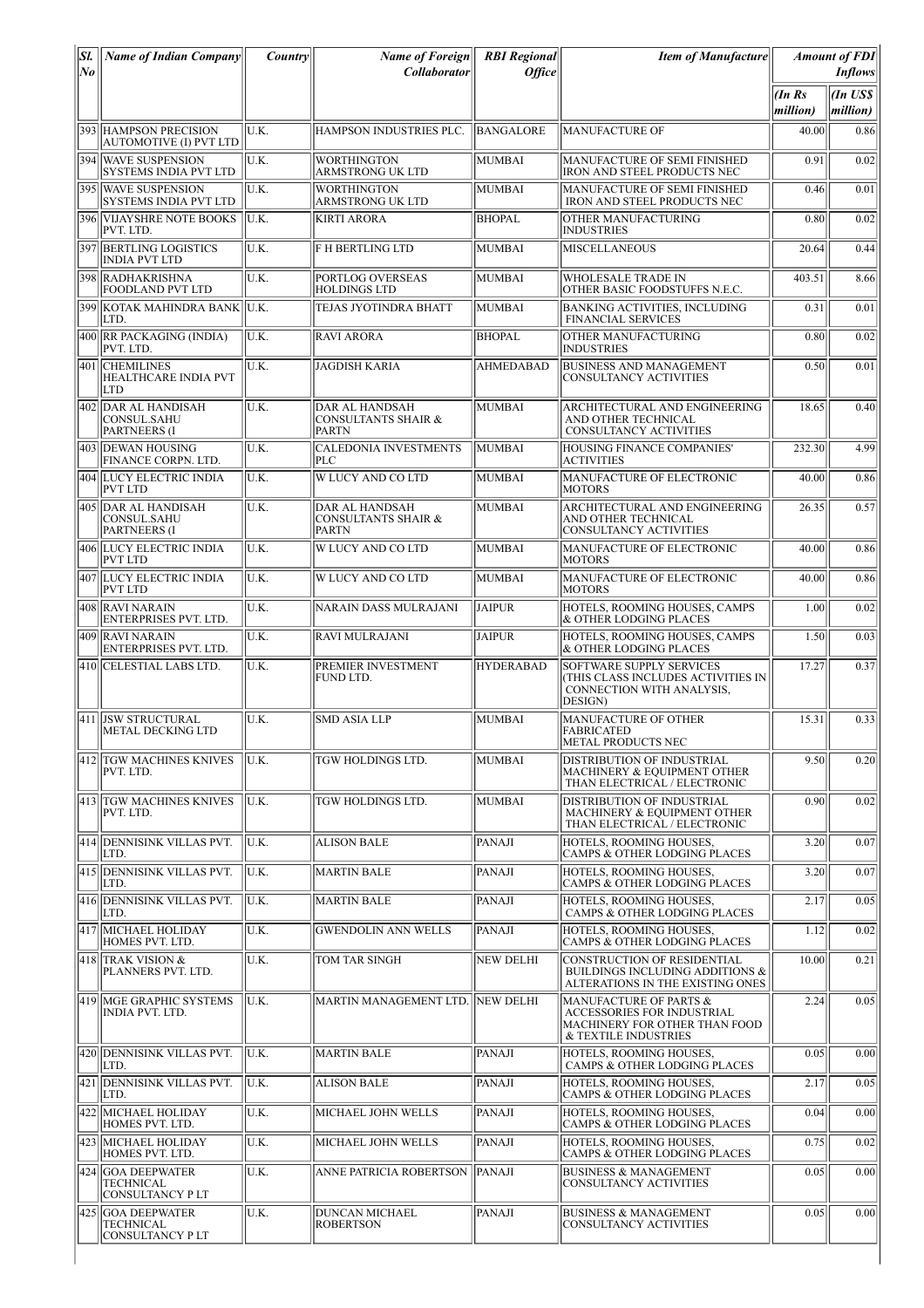| Sl. | <b>Name of Indian Company</b>                                    | Country | Name of Foreign                                | <b>RBI</b> Regional | <b>Item of Manufacture</b>                                                                                           |                        | <b>Amount of FDI</b>  |
|-----|------------------------------------------------------------------|---------|------------------------------------------------|---------------------|----------------------------------------------------------------------------------------------------------------------|------------------------|-----------------------|
| No  |                                                                  |         | Collaborator                                   | <b>Office</b>       |                                                                                                                      |                        | <b>Inflows</b>        |
|     |                                                                  |         |                                                |                     |                                                                                                                      | $(In$ $Rs$<br>million) | $\ln USS$<br>million) |
|     | 426   DENNISINK VILLAS PVT.<br>LTD.                              | U.K.    | <b>ALISON BALE</b>                             | PANAJI              | HOTELS, ROOMING HOUSES.<br><b>CAMPS &amp; OTHER LODGING PLACES</b>                                                   | 0.05                   | 0.00                  |
|     | 427 MICHAEL HOLIDAY<br>HOMES PVT. LTD.                           | U.K.    | <b>GWENDOLIN ANN WELLS</b>                     | PANAJI              | HOTELS, ROOMING HOUSES.<br>CAMPS & OTHER LODGING PLACES                                                              | 0.06                   | 0.00                  |
| 428 | <b>WILD FRONTIERS</b><br>TRAVEL PVT. LTD.                        | U.K.    | JONATHAN GUY BEALBY                            | NEW DELHI           | <b>ACTIVITIES OF TOURIST &amp;</b><br><b>TRAVEL AGENTS</b>                                                           | 0.11                   | 0.00                  |
|     | 429 OM LOGISTIC LTD.                                             | U.K.    | <b>MERRILL LYNCH</b><br><b>INTERNATIONAL</b>   | <b>NEW DELHI</b>    | TRANSPORT, STORAGE &<br><b>COMMUNICATIONS</b>                                                                        | 200.00                 | 4.29                  |
|     | 430 OM LOGISTIC LTD.                                             | U.K.    | <b>MERRILL LYNCH</b><br><b>INTERNATIONAL</b>   | <b>NEW DELHI</b>    | TRANSPORT, STORAGE &<br><b>COMMUNICATIONS</b>                                                                        | 200.00                 | 4.29                  |
|     | 431 OM LOGISTIC LTD.                                             | U.K.    | MERRILL LYNCH<br><b>INTERNATIONAL</b>          | <b>NEW DELHI</b>    | TRANSPORT, STORAGE &<br><b>COMMUNICATIONS</b>                                                                        | 200.00                 | 4.29                  |
|     | 432 LEXPLOSION<br>OUTSOURCING PVT. LTD.                          | U.K.    | <b>SHIVLOTHYRUS</b><br><b>INVESTMENTS LTD.</b> | <b>NEW DELHI</b>    | LEGAL SERVICES SUCH AS THOSE<br>RENDERED BY ADVOCATES,<br><b>BARRISTERS, SOLICITORS,</b><br>PLEADERS, MUKATIARS ETC. | 0.99                   | 0.02                  |
|     | 433 CPP ASSIATANCE<br><b>SERVICES PVT. LTD.</b>                  | U.K.    | <b>CPP EUROPEAN HOLDINGS</b><br>LTD.           | NEW DELHI           | <b>BUSINESS SERVICES N.E.C.</b>                                                                                      | 33.38                  | 0.72                  |
|     | 434 ICPP ASSIATANCE<br><b>SERVICES PVT. LTD.</b>                 | U.K.    | CPP EUROPEAN HOLDINGS<br>LTD.                  | <b>NEW DELHI</b>    | <b>BUSINESS SERVICES N.E.C.</b>                                                                                      | 34.36                  | 0.74                  |
|     | 435 EDUCOMP SOLUTIONS<br>LTD                                     | U.S.A.  | SANDEEP KUMAR                                  | <b>NEW DELHI</b>    | SOFTWARE SUPPLY SERVICES.<br>(THIS CLASS INCLUDES ACTIVITIES<br>IN CONNECTION WITH<br>ANALYSIS,DESIGN AND PR         | 0.23                   | 0.00                  |
|     | 436 HCL TECHNOLOGIES LTD                                         | U.S.A.  | PANKAJ KUMAR GUPTA                             | NEW DELHI           | DATA PROCESSING SOFTWARE<br>DEVELOPMENT AND COMPUTER<br>CONSULTANCY SERVICES                                         | 0.00                   | 0.00                  |
|     | 437 HILTON HOTEL<br><b>MANAGEMENT SERVICES</b><br><b>PVT LTD</b> | U.S.A.  | HILTON INTERNATIONAL<br><b>CORPORATION</b>     | <b>NEW DELHI</b>    | HOTELS, ROOMING HOUSES.<br><b>CAMPS &amp; OTHER LODGING PLACES</b>                                                   | 0.50                   | 0.01                  |
|     | 438 %LAKELAND GLOVES &<br><b>SAFETY APPAREL PV LTD</b>           | U.S.A.  | LAKELAND INDUSTRIES INC INEW DELHI             |                     | <b>MANUFACTURE OF</b><br>RUBBER PRODUCTS N.E.C.                                                                      | 5.50                   | 0.12                  |
|     | 439 HCL TECHNOLOGIES LTD                                         | U.S.A.  | THOMAS CYRIAC                                  | <b>NEW DELHI</b>    | DATA PROCESSING SOFTWARE<br>DEVELOPMENT AND COMPUTER<br>CONSULTANCY SERVICES                                         | 0.17                   | 0.00                  |
|     | 440 PEOPLE STRONG H R<br><b>SERVICES PVT LTD</b>                 | U.S.A.  | AAA INDIA VENTURES INC                         | <b>NEW DELHI</b>    | <b>SERVICES NEC</b>                                                                                                  | 4.91                   | 0.11                  |
|     | 441  PEOPLE STRONG H R<br>SERVICES PVT. LTD.                     | U.S.A.  | <b>DHILLON FAMILY TRUST</b>                    | <b>NEW DELHI</b>    | <b>SERVICES N.E.C</b>                                                                                                | 1.05                   | 0.02                  |
|     | 442 HCL TECHNOLOGIES LTD                                         | IU.S.A. | SHABBIR SAJJAD SHIKARA                         | NEW DELHI           | DATA PROCESSING SOFTWARE<br>DEVELOPMENT AND COMPUTER<br>CONSULTANCY SERVICES                                         | 0.02                   | 0.00                  |
|     | 443 HCL TECHNOLOGIES LTD                                         | U.S.A.  | <b>AJAY SANDHIR</b>                            | <b>NEW DELHI</b>    | DATA PROCESSING SOFTWARE<br>DEVELOPMENT AND COMPUTER<br>CONSULTANCY SERVICES                                         | 0.00                   | 0.00                  |
|     | 444 DLF PRAMERICA LIFE<br><b>INSURANCE CO. LTD.</b>              | U.S.A.  | PRUDENTIAL INTNL<br>INSURANCE HOLDINGS LTD.    | <b>NEW DELHI</b>    | <b>INSURANCE CARRIERS, LIFE</b>                                                                                      | 13.00                  | 0.28                  |
|     | 445  HCL TECHNOLOGIES LTD                                        | U.S.A.  | <b>SWAPNIL BISHT</b>                           | <b>NEW DELHI</b>    | DATA PROCESSING SOFTWARE<br>DEVELOPMENT AND COMPUTER<br><b>CONSULTANCY SERVICES</b>                                  | 0.00                   | 0.00                  |
|     | 446 PEOPLE STRONG H R<br><b>SERVICES PVT. LTD.</b>               | U.S.A.  | AAA INDIA VENTURES INC                         | <b>NEW DELHI</b>    | <b>SERVICES N.E.C.</b>                                                                                               | 20.02                  | 0.43                  |
|     | 447 PEOPLE STRONG H R<br><b>SERVICES PVT. LTD.</b>               | U.S.A.  | <b>AAA GLOBAL VENTURES</b><br>LLC              | NEW DELHI           | <b>SERVICES N.E.C.</b>                                                                                               | 63.23                  | 1.36                  |
|     | 448 HCL TECHNOLOGIES LTD                                         | U.S.A.  | PANKAJ KUMAR GUPTA                             | <b>NEW DELHI</b>    | DATA PROCESSING SOFTWARE<br>DEVELOPMENT AND COMPUTER<br>CONSULTANCY SERVICES                                         | 0.12                   | 0.00                  |
|     | 449 HCL TECHNOLOGIES LTD                                         | U.S.A.  | <b>SHABBIR SAJJAD SHIKARA</b>                  | NEW DELHI           | DATA PROCESSING SOFTWARE<br>DEVELOPMENT AND COMPUTER<br><b>CONSULTANCY SERVICES</b>                                  | 0.01                   | 0.00                  |
|     | 450 DLF PRAMERICA LIFE<br><b>INSURANCE CO. LTD.</b>              | U.S.A.  | PRUDENTIAL INTNL<br>INSURANCE HOLDINGS LTD.    | <b>NEW DELHI</b>    | <b>INSURANCE CARRIERS, LIFE</b>                                                                                      | 36.40                  | 0.78                  |
|     | 451 TRIGEN POWER PVT. LTD.                                       | U.S.A.  | <b>MATTHEW S MENDIS</b>                        | <b>NEW DELHI</b>    | SOFTWARE SUPPLY SERVICES<br>(THIS CLASS INCLUDES ACTIVITIES<br>IN CONNECTION WITH ANALYSIS,<br>DESIGN)               | 0.04                   | 0.00                  |
|     | 452 TALK FUSION INDIA PVT.<br>LTD.                               | U.S.A.  | JEANNE MARIE DICKSON                           | <b>NEW DELHI</b>    | <b>INTERNET SERVICES / INFORMATION</b><br>TECHNOLOGY                                                                 | 0.05                   | 0.00                  |
|     | 453 HCRI TECHNOLOGIES OF<br>INDIA PVT. LTD.                      | U.S.A.  | SANDRA WIEMANN BLANK                           | <b>NEW DELHI</b>    | OTHER BUSINESS SERVICES N.E.C.                                                                                       | 0.19                   | 0.00                  |
|     | 454 TALK FUSION INDIA PVT.<br>LTD.                               | U.S.A.  | <b>ROBERT REINA</b>                            | <b>NEW DELHI</b>    | <b>INTERNET SERVICES / INFORMATION</b><br><b>TECHNOLOGY</b>                                                          | 0.05                   | 0.00                  |
|     | 455 OLX INDIA PVT. LTD.                                          | U.S.A.  | <b>OLX INC</b>                                 | <b>NEW DELHI</b>    | OTHER BUSINESS SERVICES N.E.C. OR<br><b>INCLUDED</b>                                                                 | 9.30                   | 0.20                  |
|     | 456 TALK FUSION (I) P. LTD.                                      | U.S.A.  | TALK FUSION INC.                               | <b>NEW DELHI</b>    | <b>INTERNET SERVICES / INFORMATION</b><br><b>TECHNOLOGY</b>                                                          | 3.75                   | 0.08                  |
|     | $457$ OXL (I) P. LTD.                                            | U.S.A.  | OLX INC.                                       | NEW DELHI           | OTHER BUSINESS SERVICES NEC.                                                                                         | 5.00                   | 0.11                  |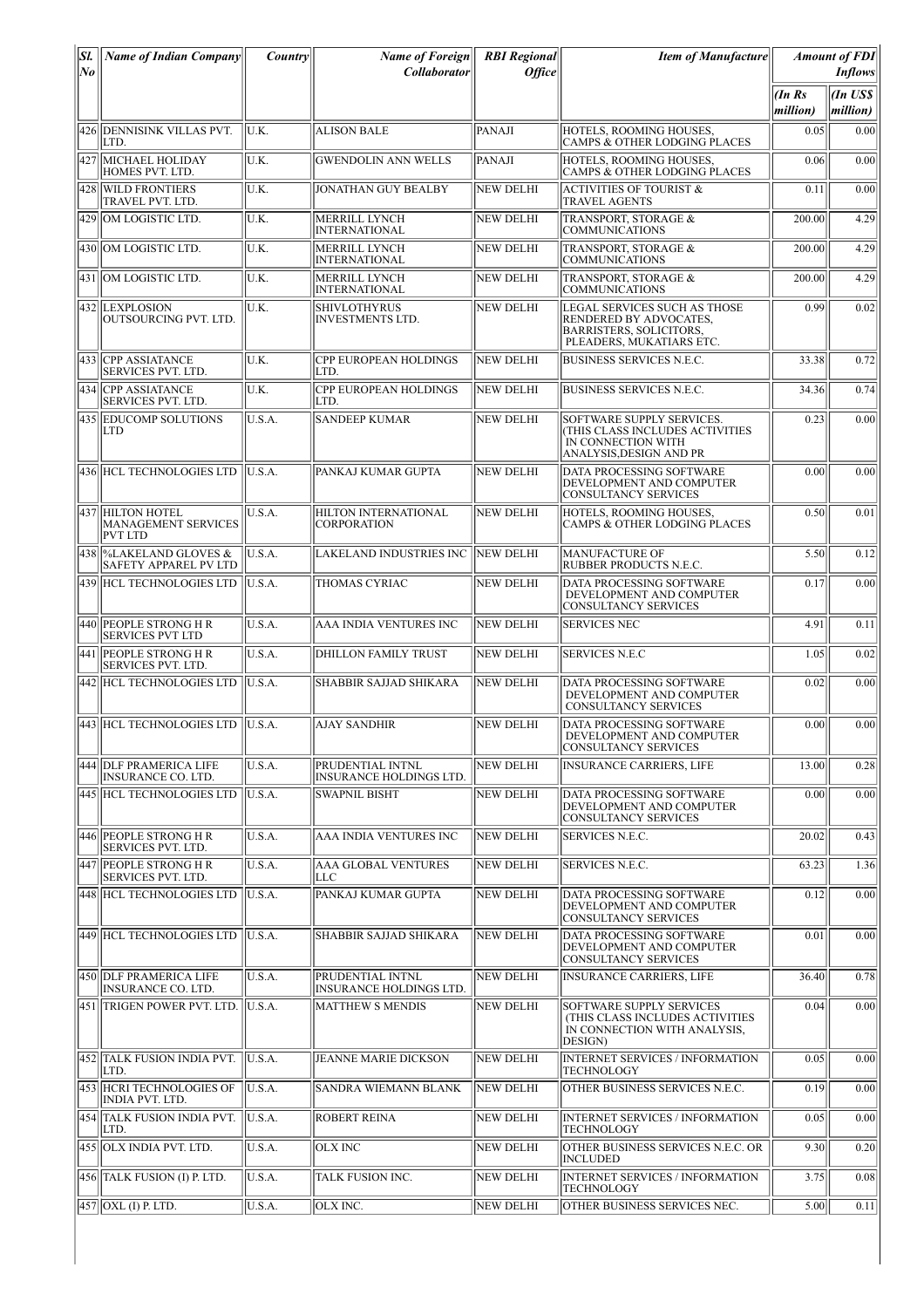| SI.<br>No | <b>Name of Indian Company</b>                             | $\bm{Country}$ | <b>Name of Foreign</b><br><b>Collaborator</b>         | <b>RBI</b> Regional<br><b>Office</b> | <b>Item of Manufacture</b>                                                                                            |                   | <b>Amount of FDI</b><br><i>Inflows</i> |
|-----------|-----------------------------------------------------------|----------------|-------------------------------------------------------|--------------------------------------|-----------------------------------------------------------------------------------------------------------------------|-------------------|----------------------------------------|
|           |                                                           |                |                                                       |                                      |                                                                                                                       | (InRs<br>million) | (In US\$<br>million)                   |
|           | 458  MGRM INFOTECH<br>SOLUTION PVT. LTD.                  | U.S.A.         | MGRM TECHNOLOGIES INC                                 | <b>NEW DELHI</b>                     | <b>SOFTWARE SUPPLY SERVICES</b><br>(THIS CLASS INCLUDES ACTIVITIES<br>IN CONNECTION WITH ANALYSIS,<br>DESIGN)         | 11.27             | 0.24                                   |
|           | 459  HCRI TECHNOLOGIES OF<br><b>INDIA PVT. LTD.</b>       | U.S.A.         | DAVID ALAN BLANK                                      | <b>NEW DELHI</b>                     | OTHER BUSINESS SERVICES N.E.C.                                                                                        | 0.19              | 0.00                                   |
|           | 460 LIGHT OF<br><b>BUDHADHARMA</b><br>FOUNDATION INTL IND | U.S.A.         | <b>LIGHT OF BUDHADHARMA</b><br><b>FOUNDATION INTL</b> | <b>NEW DELHI</b>                     | <b>COMMUNITY SERVICES</b>                                                                                             | 24.08             | 0.52                                   |
| 461       | <b>BLUE OCEAN SYSTEMS</b><br>INFOTECH PVT. LTD.           | U.S.A.         | <b>BLUE OCEAN SYSTEMS LLC</b>                         | <b>JAIPUR</b>                        | <b>COMPUTER CONSULTANCY SERVICES</b><br>THIS CLASS INCLUDES<br>CONSULTANCY<br>ON TYPE & CONFIGURATION OF<br>HARDWARE) | 0.90              | 0.02                                   |
| 462       | <b>CITICORP SERVICES</b><br><b>INDIA LTD</b>              | U.S.A.         | <b>CITIBANK OVERSEAS</b><br><b>INVESTMENT CORPN</b>   | MUMBAI                               | DATA PROCESSING, SOFTWARE<br>DEVELOPMENT AND COMPUTER<br>CONSULTANCY SERVICES                                         | 204.70            | 4.40                                   |
|           | 463 START UP FARMS PVT.<br>LTD.                           | U.S.A.         | <b>START UP FARMS</b><br><b>INVESTORS</b>             | <b>CHANDIGARH</b>                    | DATA PROCESSING, SOFTWARE<br>DEVELOPMENT & COMPUTER<br>CONSULTANCY SERVICES                                           | 24.00             | 0.52                                   |
|           | 464  HANKOOK LATEX PVT.<br>LTD.                           | U.S.A.         | <b>DUKEE KWON</b>                                     | косні                                | MANUFACTURE OF OTHER<br>RUBBER PRODUCTS N.E.C.                                                                        | 28.74             | 0.62                                   |
|           | 465 UNITED CONVEYOR<br>CORP. INDIA PVT. LTD.              | U.S.A.         | UNITED CONVEYOR CORP.                                 | <b>KOLKATA</b>                       | <b>ACTIVITIES NOT ADEQUATELY</b><br>DEFINED (OTHER THAN THOSE IN XO)                                                  | 200.86            | 4.31                                   |
| 466       | <b>UNITED CONVEYOR</b><br>CORP. INDIA PVT. LTD.           | U.S.A.         | UNITED CONVEYOR CORP.                                 | <b>KOLKATA</b>                       | <b>ACTIVITIES NOT ADEQUATELY</b><br>DEFINED (OTHER THAN THOSE IN XO)                                                  | 118.94            | 2.55                                   |
|           | 467 E BIZ INDIA PVT. LTD.                                 | U.S.A.         | AMANARA AFZAL HUSSAIN                                 | MUMBAI                               | SOFTWARE SUPPLY SERVICES<br>THIS CLASS INCLUDES ACTIVITIES<br>IN CONNECTION WITH ANALYSIS,<br>DESIGN)                 | 0.55              | 0.01                                   |
|           | 468 PATNI TECHNOLOGIES<br><b>PVT LTD</b>                  | U.S.A.         | NARENDRA K PATNI                                      | MUMBAI                               | SOFTWARE SUPPLY SERVICES.<br>THIS CLASS INCLUDES ACTIVITIES<br>IN CONNECTION WITH<br>ANALYSIS, DESIGN AND PR          | 2.00              | 0.04                                   |
|           | 469 AFOUR TECHNOLOGIES<br><b>PVT LTD</b>                  | U.S.A.         | <b>SANJAY JEJURIKAR</b>                               | <b>MUMBAI</b>                        | SOFTWARE SUPPLY SERVICES.<br>(THIS CLASS INCLUDES ACTIVITIES<br>IN CONNECTION WITH<br>ANALYLSIS,DESIGN AND PR         | 1.57              | 0.03                                   |
|           | 470 AFOUR TECHNOLOGIES<br><b>PVT LTD</b>                  | U.S.A.         | <b>SUBODH PARULEKAR</b>                               | MUMBAI                               | SOFTWARE SUPPLY SERVICES<br>(THIS CLASS INCLUDES ACTIVITIES<br>IN CONNECTION WITH<br>ANALYLSIS, DESIGN AND PR         | 2.34              | 0.05                                   |
|           | 471 ACACIA HOSPITALITY<br><b>PVT LTD</b>                  | U.S.A.         | RAJIV DATTATRAYA KANE&<br><b>SANGEETA KANE</b>        | MUMBAI                               | HOTELS, ROOMING HOUSES, CAMPS<br>AND OTHER LODGIN PLACES                                                              | 0.36              | 0.01                                   |
|           | 472 SUYATI TECHNOLOGIES U.S.A.<br>PVT. LTD.               |                | <b>ROBERT JOHN KIDD</b>                               | KOCHI                                | SOFTWARE SUPPLY SERVICES<br>(THIS CLASS INCLUDES ACTIVITIES<br>IN CONNECTION WITH ANALYSIS,<br>DESIGN)                | 0.98              | 0.02                                   |
|           | 473 SPARSHA PHARMA<br><b>INTERNATIONAL PVT.</b><br>LTD.   | U.S.A.         | THREE NRI INVESTOR                                    | <b>HYDERABAD</b>                     | MANUFACTURE OF DRUGS,<br>MEDICINES & ALLIED PRODUCTS                                                                  | 5.85              | 0.13                                   |
|           | 474 CELESTIAL LABS LTD.                                   | U.S.A.         | <b>91 NRIS</b>                                        | <b>HYDERABAD</b>                     | SOFTWARE SUPPLY SERVICES<br>(THIS CLASS INCLUDES ACTIVITIES<br>IN CONNECTION WITH ANALYSIS,<br>DESIGN)                | 2.48              | 0.05                                   |
|           | 475  MILLENNIUM FINANCE<br>LTD.                           | U.S.A.         | RAVELLA PRASADA RAO                                   | <b>HYDERABAD</b>                     | SERVICES N.E.C.                                                                                                       | 1.15              | 0.02                                   |
|           | 476 SPARSHA PHARMA<br><b>INTERNATIONAL PVT.</b><br>LTD.   | U.S.A.         | NINETEEN NRI INVESTOR                                 | <b>HYDERABAD</b>                     | MANUFACTURE OF DRUGS.<br><b>MEDICINES &amp; ALLIED PRODUCTS</b>                                                       | 45.94             | 0.99                                   |
|           | 477 US TECHNOLOGY<br>RESOURCES (PVT.) LTD.                | U.S.A.         | US TECHNOLOGY<br><b>RESOURCES LLC</b>                 | KOCHI                                | DATA PROCESSING, SOFTWARE<br>DEVELOPMENT & COMPUTER<br>CONSULTANCY SERVICES                                           | 21.99             | 0.47                                   |
|           | 478 UNITED STATE<br>PHARMACOPEIA INDIA<br>PVT LTD.        | U.S.A.         | USP HOLDING LLC                                       | <b>HYDERABAD</b>                     | RESEARCH & SCIENTIFIC SERIES<br>N.E.C. SUCH AS THOSE RENDERED<br>BY INSTITUTIONS                                      | 44.75             | 0.96                                   |
|           | 479 DR REDDYS<br><b>LABORATORIES LTD.</b>                 | U.S.A.         | DONNA S. KOSMAS                                       | <b>HYDERABAD</b>                     | <b>MANUFACTURE OF DRUGS,</b><br>MEDICINES & ALLIED PRODUCTS                                                           | 1.12              | 0.02                                   |
|           | 480 UNITED CONVEYOR<br>CORP. INDIA PVT. LTD.              | U.S.A.         | UNITED CONVEYOR CORP.                                 | <b>KOLKATA</b>                       | <b>ACTIVITIES NOT ADEQUATELY</b><br>DEFINED (OTHER THAN THOSE IN XO)                                                  | 170.00            | 3.65                                   |
|           | 481   AMERICAN UNIT (INDIA)<br>PVT. LTD.                  | U.S.A.         | AMERICAN UNIT INC                                     | <b>HYDERABAD</b>                     | SOFTWARE SUPPLY SERVICES<br>(THIS CLASS INCLUDES ACTIVITIES<br>IN CONNECTION WITH ANALYSIS,<br>DESIGN)                | 0.40              | 0.01                                   |
|           | 482 OED PHARMACEUTICAL<br><b>SERVICES PVT. LTD.</b>       | U.S.A.         | <b>OED PHARMACEUTICAL</b><br><b>SERVICES LLC</b>      | <b>HYDERABAD</b>                     | SERVICES N.E.C.                                                                                                       | 2.53              | 0.05                                   |
|           | 483 H T C GLOBAL<br><b>FINANCIAL SERVICES</b><br>PVT. LTD | U.S.A.         | MADHAVA GOPAL REDDY                                   | <b>CHENNAI</b>                       | COMMERCIAL LOAN COMPANIES'<br><b>ACTIVITIES</b>                                                                       | 5.13              | 0.11                                   |
|           | 484 HIO BUSINESS<br><b>SOLUTIONS PVT. LTD.</b>            | U.S.A.         | AJAYA KUMAR CHITTA                                    | <b>HYDERABAD</b>                     | PRINTING BUT NOT PUBLISHING<br>OF PERIODICALS, BOOKS, JOURNALS,<br>DIRECTORIES, MAPS & SHEET MUSIC                    | 0.97              | 0.02                                   |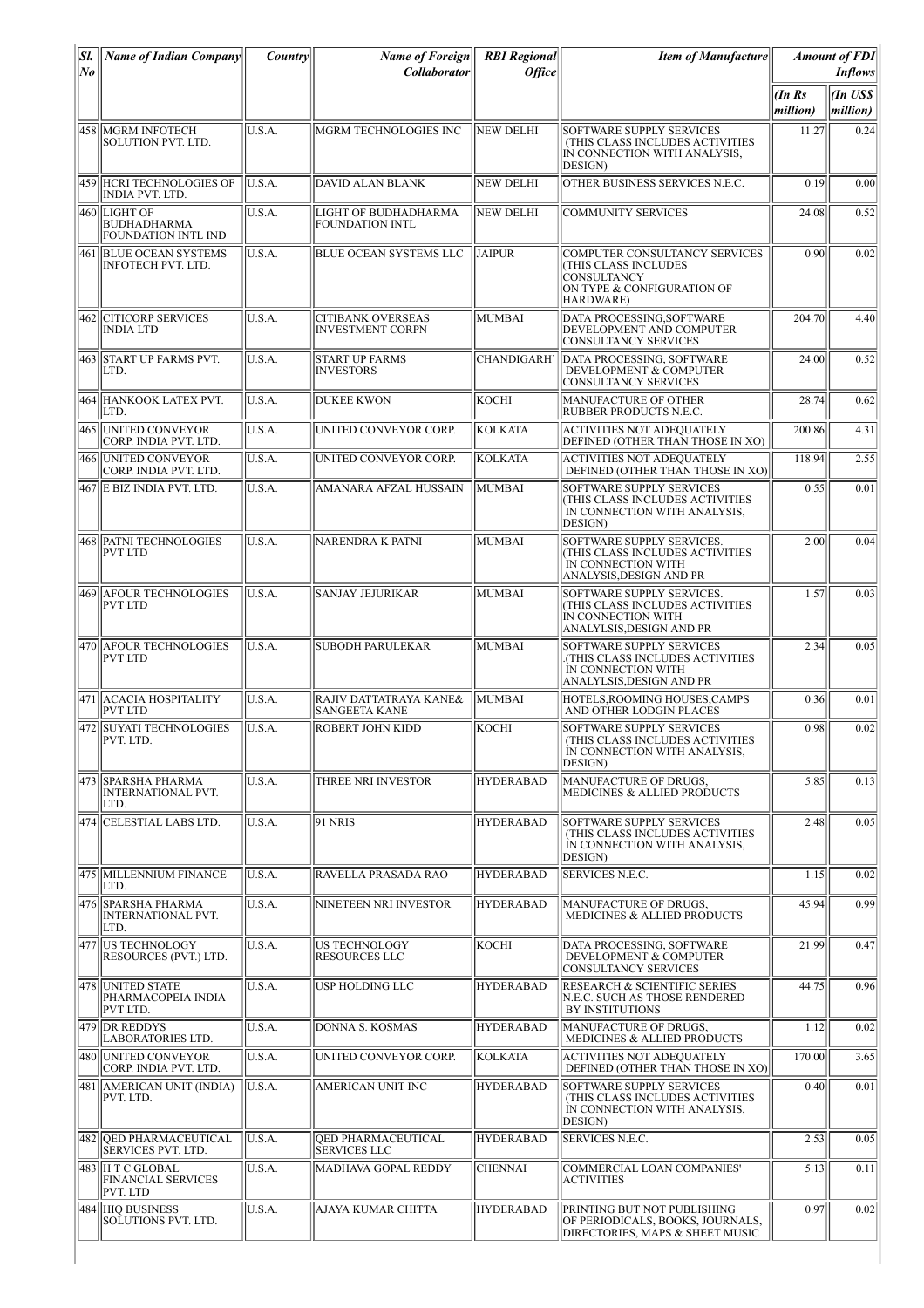| SI.<br> No | <b>Name of Indian Company</b>                                      | <i>Country</i> | <b>Name of Foreign</b><br><b>Collaborator</b>          | <b>RBI</b> Regional<br><b>Office</b> | <b>Item of Manufacture</b>                                                                                                    |                        | <b>Amount of FDI</b><br><b>Inflows</b> |
|------------|--------------------------------------------------------------------|----------------|--------------------------------------------------------|--------------------------------------|-------------------------------------------------------------------------------------------------------------------------------|------------------------|----------------------------------------|
|            |                                                                    |                |                                                        |                                      |                                                                                                                               | $(In$ $Rs$<br>million) | An US\$<br>million)                    |
|            | 485   TOTAL ORTHOTICS &<br>PORSTHETICS INDIA P LT                  | U.S.A.         | <b>TOTAL O&amp;P LLC</b>                               | <b>NEW DELHI</b>                     | <b>MANUFACTURE OF</b><br>MEDICAL/SURGICA<br>L EQUIPMENT & ORTHOPAEDIC<br><b>APPLIANCES</b>                                    | 12.21                  | 0.26                                   |
|            | 486   TGAP INFRASTRUCTURE<br>PVT. LTD.                             | IU.S.A.        | <b>FINSOFT CONSULTANTS</b><br><b>INCP</b>              | <b>HYDERABAD</b>                     | <b>SOFTWARE SUPPLY SERVICES</b><br>(THIS CLASS INCLUDES ACTIVITIES<br>IN CONNECTION WITH ANALYSIS,<br>DESIGN)                 | 6.86                   | 0.15                                   |
|            | 487   MODEL N INDIA<br>SOFTWARE PVT. LTD.                          | U.S.A.         | MODEL N INC                                            | <b>HYDERABAD</b>                     | SOFTWARE SUPPLY SERVICES<br><b>THIS CLASS INCLUDES ACTIVITIES</b><br>IN CONNECTION WITH ANALYSIS,<br>DESIGN)                  | 9.50                   | 0.20                                   |
|            | 488 BLUE OCEAN SYSTEMS<br><b>INFOTECH PVT. LTD.</b>                | U.S.A.         | <b>BLUE OCEAN SYSTEMS LLC</b>                          | <b>JAIPUR</b>                        | COMPUTER CONSULTANCY SERVICES<br>(THIS CLASS INCLUDES<br><b>CONSULTANCY</b><br>ON TYPE & CONFIGURATION OF<br>HARDWARE)        | 0.88                   | 0.02                                   |
|            | 489 ZIOITZA HEALTH CARE<br>LTD.                                    | U.S.A.         | ACUMEN CAPITAL MARKET I  MUMBAI<br>LP                  |                                      | HEALTH & MEDICAL SERVICES                                                                                                     | 2.13                   | 0.05                                   |
|            | 490 ZIQITZA HEALTH CARE<br>LTD.                                    | U.S.A.         | ACUMEN CAPITAL MARKET I  MUMBAI<br>I P                 |                                      | <b>HEALTH &amp; MEDICAL SERVICES</b>                                                                                          | 26.07                  | 0.56                                   |
|            | 491   PLAYGAMES 24*7 PVT.<br>LTD.                                  | U.S.A.         | GAMES 24*7 INC                                         | MUMBAI                               | SOFTWARE SUPPLY SERVICES                                                                                                      | 3.37                   | 0.07                                   |
|            | 492 SRIVASTAVAS GREEN<br>HOUSE PVT. LTD.                           | U.S.A.         | NILENDU SRIVASTAVA                                     | MUMBAI                               | <b>FLORICULTURE &amp; HORTICULTURE</b><br>INCLUDING TREE NURSERIES                                                            | 6.88                   | 0.15                                   |
|            | 493 SRIVASTAVAS GREEN<br>HOUSE PVT. LTD.                           | U.S.A.         | <b>RENU SRIVASTAVA</b>                                 | MUMBAI                               | FLORICULTURE & HORTICULTURE<br><b>INCLUDING TREE NURSERIES</b>                                                                | 2.93                   | 0.06                                   |
|            | 494 GIA INDIA LABORATORY<br><b>PVT LTD</b>                         | U.S.A.         | <b>GIA HOLDINGS INC</b>                                | MUMBAI                               | <b>MISCELLANEOUS</b>                                                                                                          | 100.00                 | 2.15                                   |
|            | 495   AAM INDIA<br><b>MANUFACTURING CRPN</b><br><b>FORMERLY AA</b> | U.S.A.         | AAM INTL HOLDINGS INC                                  | MUMBAI                               | MANUFACTURE OF TRANSPORT<br><b>EOUIPMENT &amp; PARTS</b>                                                                      | 103.00                 | 2.21                                   |
|            | 496 STRATEGIC HUMAN<br><b>RESOURCE</b><br>MANAGEMENT (I)           | U.S.A.         | <b>SOCIETY FOR HUMAN</b><br><b>RESOURCE MANAGEMENT</b> | MUMBAI                               | EDUCATIONAL SERVICES RENDERED<br>ΒY<br>TECHICAL OR VOCATIONAL<br>COLLEGES.<br><b>SCHOOLS AND OTHER INSTITUTIONS</b>           | 45.45                  | 0.98                                   |
|            | 497 JOBDILA SOLUTIONS PVT<br> LTD                                  | IIU.S.A.       | YOGESH PATIL                                           | AHMEDABAD                            | RECRUTMENT AND PROVISION<br>OF PERSONNEL                                                                                      | 0.10                   | 0.00                                   |
|            | 498 ASAP TUTOR PVT. LTD.                                           | U.S.A.         | <b>SEIICHI HOSOTANI</b>                                | <b>BANGALORE</b>                     | <b>INTERNET SERVICES/</b><br><b>INFORMATION TECHNOLOGY</b>                                                                    | 0.31                   | 0.01                                   |
|            | 499 DIAMOND<br><b>MANAGEMENT &amp;</b><br>TECHN.CONSULTANTS P      | U.S.A.         | DIAMOND MGMT &<br>TECHNOLOGY<br><b>CONSULTANTS NO</b>  | MUMBAI                               | <b>BUSINESS AND MGMT CONSULTANCY</b><br><b>ACTIVITIES (LEGAL ADVICE IS</b><br><b>CLASSIFIED</b><br>IN SECTION 83 AND NOT 84 C | 110.98                 | 2.38                                   |
|            | 500 DIAMOND<br><b>MANAGEMENT &amp;</b><br>TECHN.CONSULTANTS P      | U.S.A.         | DIAMOND MGMT &<br>TECHNOLOGY<br>CONSULTANTS IN         | MUMBAI                               | BUSINESS AND MGMT CONSULTANCY<br><b>ACTIVITIES (LEGAL ADVICE IS</b><br><b>CLASSIFIED</b><br>IN SECTION 83 AND NOT 84 C        | 1.12                   | 0.02                                   |
|            | 501 BELLOFRAM<br><b>INSTRUMENTS (I) PVT.</b><br>LTD.               | U.S.A.         | BELLOFRAM CORPORATION                                  | MUMBAI                               | MANUFACTURE OF OTHER<br><b>ELECTRICAL</b><br>DOMESTIC APPLIANCES N.E.C.                                                       | 4.22                   | 0.09                                   |
|            | 502 WATERHEALTH INDIA<br>IPVT LTD                                  | U.S.A.         | WATERHEALTH<br><b>INTERNATIONAL INC</b>                | MUMBAI                               | WATER SUPPLY I.E. COLLECTION,<br>PURIFICATION & DISTRIBUTION OF<br>WATER                                                      | 87.47                  | 1.88                                   |
|            | 503 MANSONS AUTOMOTIVE<br>PVT. LTD.                                | U.S.A.         | <b>GURMEET SINGH</b><br>KHANDUJA                       | MUMBAI                               | WHOLESALE TRADE N.E.C.                                                                                                        | 3.00                   | 0.06                                   |
|            | 504   PGH INTERNATIONAL<br><b>PVT LTD</b>                          | U.S.A.         | <b>ASHOK KUMAR KHOSLA</b>                              | MUMBAI                               | <b>MISCELLANEOUS</b>                                                                                                          | 182.63                 | 3.92                                   |
|            | 505  DLZ POWER PVT. LTD.                                           | U.S.A.         | VIKRAM RAJADHYAKSHA                                    | MUMBAI                               | <b>GENERATION &amp; TRANSMISSION OF</b><br>ELECTRIC ENERGY PRODUCED IN<br><b>COAL-BASED</b><br>THERMAL POWER PLANTS           | 0.13                   | 0.00                                   |
|            | 506 MANSONS AUTOMOTIVE<br>PVT. LTD.                                | U.S.A.         | <b>THANWANT SINGH</b><br>KHANDUJA                      | MUMBAI                               | WHOLESALE TRADE N.E.C.                                                                                                        | 3.00                   | 0.06                                   |
|            | 507 CREATIVE IT INDIA PVT<br><b>LTD</b>                            | U.S.A.         | <b>CREATIVE INFORMATION</b><br>TECHNOLOGY              | MUMBAI                               | SOFTWARE SUPPLY SERVICES.<br>(THIS CLASS INCLUDES ACTIVITIES<br>IN CONNECTION WITH<br>ANALYSIS, DESING AND PR                 | 13.38                  | 0.29                                   |
|            | 508 CONFERENCE BOARD<br><b>INDIA</b>                               | U.S.A.         | THE CONFERENCE BOARD<br>INC                            | MUMBAI                               | <b>RESEARCH &amp; SCIENTIFIC SERIES</b><br>N.E.C. SUCH AS THOSE RENDERED BY<br><b>INSTITUTIONS</b>                            | 0.10                   | 0.00                                   |
|            | 509 CREATIVE IT INDIA PVT<br><b>LTD</b>                            | U.S.A.         | <b>CREATIVE INFORMATION</b><br>TECHNOLOGY              | MUMBAI                               | SOFTWARE SUPPLY SERVICES.<br>(THIS CLASS INCLUDES ACTIVITIES<br>IN CONNECTION WITH<br>ANALYSIS, DESING AND PR                 | 13.38                  | 0.29                                   |
|            | 510  CREATIVE IT INDIA PVT<br> LTD                                 | U.S.A.         | <b>CREATIVE INFORMATION</b><br>TECHNOLOGY              | MUMBAI                               | SOFTWARE SUPPLY SERVICES.<br>(THIS CLASS INCLUDES ACTIVITIES<br>IN CONNECTION WITH<br>ANALYSIS, DESING AND PR                 | 22.88                  | 0.49                                   |
|            | 511 WISE LEISURES PVT. LTD.                                        | U.S.A.         | HEMLATA SAKHARDANDE                                    | MUMBAI                               | <b>RESTAURANTS &amp; HOTELS</b>                                                                                               | 0.15                   | 0.00                                   |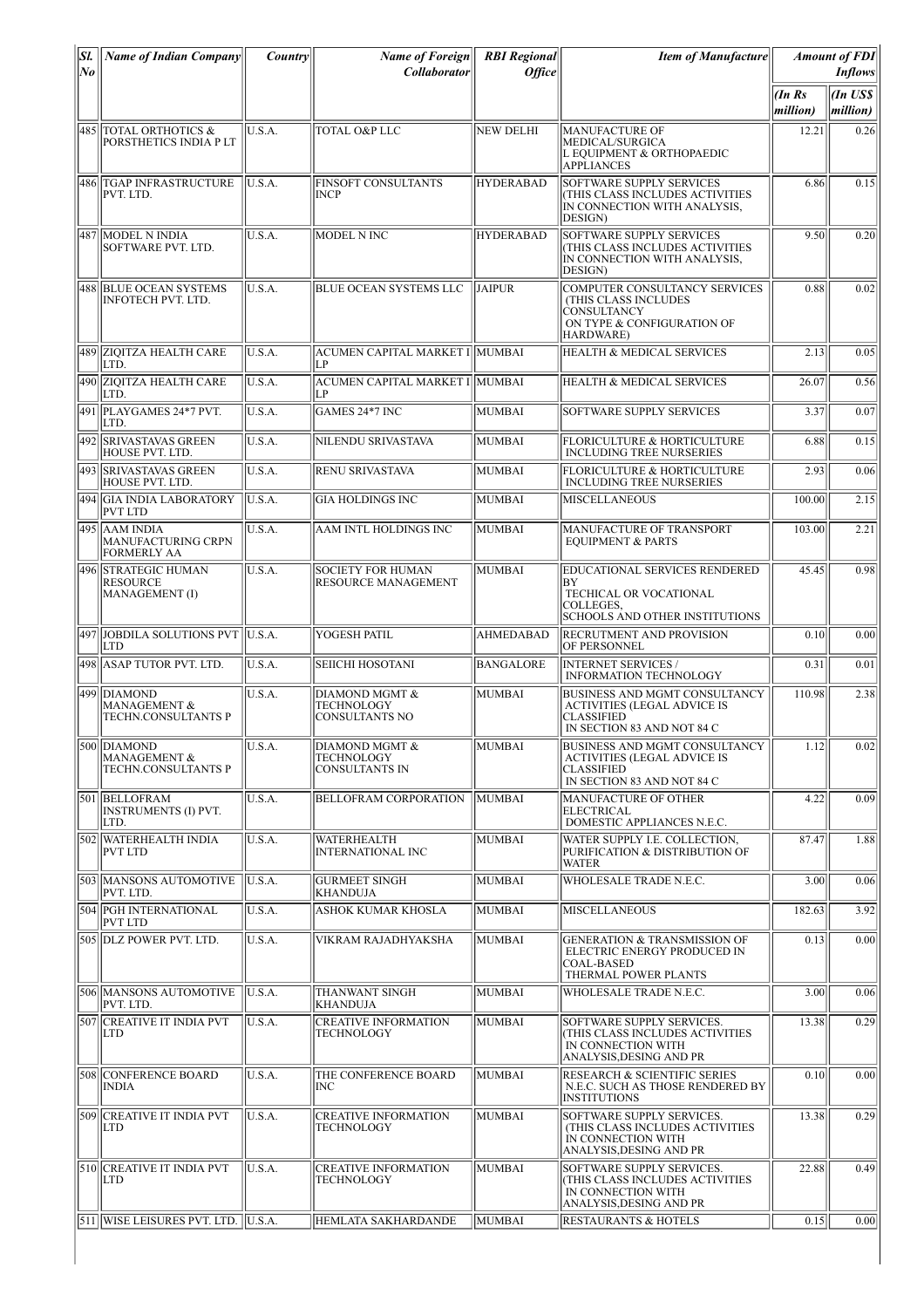| Sl.<br>$ N_{\boldsymbol{0}} $ | <b>Name of Indian Company</b>                                    | <i>Country</i>                | Name of Foreign<br>Collaborator                                            | <b>RBI</b> Regional<br><b>Office</b> | <b>Item of Manufacture</b>                                                                                                           |                   | <b>Amount of FDI</b><br><b>Inflows</b> |
|-------------------------------|------------------------------------------------------------------|-------------------------------|----------------------------------------------------------------------------|--------------------------------------|--------------------------------------------------------------------------------------------------------------------------------------|-------------------|----------------------------------------|
|                               |                                                                  |                               |                                                                            |                                      |                                                                                                                                      | (InRs<br>million) | $\ln USS$<br>million)                  |
|                               | 512 AVIJAR SOFTWARE PVT<br><b>LTD</b>                            | U.S.A.                        | RAJIVA GOYAL                                                               | <b>BANGALORE</b>                     | DATA PROCESSING, SOFTWARE<br>DEVELOPMENT AND COMPUTER<br><b>CONSULTANCY SERVICES</b>                                                 | 0.11              | 0.00                                   |
|                               | 513 AVIJAR SOFTWARE PVT<br>LTD                                   | U.S.A.                        | MUNA CHAKRABORTI<br>GOYAL                                                  | <b>BANGALORE</b>                     | DATA PROCESSING, SOFTWARE<br>DEVELOPMENT AND COMPUTER<br>CONSULTANCY SERVICES                                                        | 0.11              | 0.00                                   |
|                               | 514 INSTANT<br><b>COLLABORATION</b><br><b>SOFTWARE TECH PLT</b>  | U.S.A.                        | <b>SABEER BHATIA</b>                                                       | <b>BANGALORE</b>                     | DATA PROCESSING, SOFTWARE<br>DEVELOPMENT AND COMPUTER<br><b>CONSULTANCY SERVICES</b>                                                 | 4.30              | 0.09                                   |
|                               | 515 KANANI ENTERPRISES<br><b>PVT LTD</b>                         | U.S.A.                        | NIPUL ARVINDBHAI<br>ZALAWADIA                                              | <b>AHMEDABAD</b>                     | EMBROIDERY WORK TOHER THAN BY<br><b>HAND</b>                                                                                         | 1.02              | 0.02                                   |
|                               | 516 INTIVIA INFORMATICS<br><b>INDIA PVT LTD</b>                  | U.S.A.                        | SRV SOLUTIONS INC.                                                         | <b>AHMEDABAD</b>                     | DATA PROCESSING, SOFTWARE<br>DEVELOPMENT AND COMPUTER<br>CONSULTANCY SERVICES                                                        | 0.62              | 0.01                                   |
|                               | 517 LAXMI FRANKLIN<br>HOSPITALITY PVT LTD                        | U.S.A.                        | <b>SHARAD PATEL</b>                                                        | <b>AHMEDABAD</b>                     | <b>RESTAURANTS, CAFES &amp;</b><br>OTHER EATING 7 DRINKING PLACES<br>(INCLUDES SALE OF PREPARED<br><b>FOODS, &amp;DRINKS FOR IMM</b> | 4.83              | 0.10                                   |
|                               | 518 JOBDILA SOLUTIONS PVT<br><b>LTD</b>                          | $\parallel$ U.S.A.            | ASHISH PATHAK                                                              | <b>AHMEDABAD</b>                     | <b>RECRUTMENT AND</b><br>PROVISION OF PERSONNEL                                                                                      | 0.10              | 0.00                                   |
|                               | 519 ENVALE SYSTEMS PVT<br>LTD                                    | U.S.A.                        | <b>AMITAVA GHOSH</b>                                                       | <b>AHMEDABAD</b>                     | OTHER BUSINESS SERVICES NOT<br>ELSEWHERE CLASSIFIED OR<br><b>INCLUDED</b>                                                            | 1.02              | 0.02                                   |
|                               | 520 DURON ENERGY PVT LTD                                         | U.S.A.                        | <b>DISTRIBUTED WORLD</b><br><b>POWER INC</b>                               | AHMEDABAD                            | WHOLESALE TRADE IN OTHER GOODS<br>N.E.C.                                                                                             | 18.59             | 0.40                                   |
|                               | 521 WISE LEISURES PVT. LTD.                                      | U.S.A.                        | <b>SALIL SAKHARDANDE</b>                                                   | MUMBAI                               | <b>RESTAURANTS &amp; HOTELS</b>                                                                                                      | 0.15              | 0.00                                   |
|                               | 522 VMUKTI SOLUTIONS PVT<br>LTD                                  | U.S.A.                        | NIRANJAN M.MEHTA &<br>MEENA N. MEHTA                                       | <b>AHMEDABAD</b>                     | DATA PROCESSING.SOFTWARE<br>DEVELOPMENT AND COMPUTER<br><b>CONSULTANCY SERVICES</b>                                                  | 4.86              | 0.10                                   |
|                               | 523 JJOBDILA SOLUTIONS PVT<br><b>LTD</b>                         | $\parallel$ U.S.A.            | ATUL MAHAJAN                                                               | <b>AHMEDABAD</b>                     | <b>RECRUTMENT AND</b><br>PROVISION OF PERSONNEL                                                                                      | 0.10              | 0.00                                   |
|                               | 524 ARIEM TECHNOLOGIES<br><b>PVT LTD</b>                         | U.S.A.                        | <b>AMAR GUPTA</b>                                                          | <b>BANGALORE</b>                     | SOFTWARE SUPPLY SERVICES,<br>(THIS CLASS INLUDES IN<br><b>CONNECTION</b><br>WITH ANALYSIS, DESIGN AND PR                             | 15.00             | 0.32                                   |
|                               | 525 BSS MICRO FINANCIAL<br><b>PVT LTD</b>                        | U.S.A.                        | RAVINDRA PAWAR & REKHA   BANGALORE<br><b>PAWAR</b>                         |                                      | OTHER FINANCIAL SERVICES N.E.C.                                                                                                      | 5.36              | 0.12                                   |
|                               | 526 WELLZIO INDIA PVT LTD                                        | U.S.A.                        | <b>WELLZIO INC</b>                                                         | <b>BANGALORE</b>                     | SOFTWARE SUPPLY SERVICES.<br>(THIS CLASS INCLUDES ACTIVITIES<br>IN CONNECTION WITH ANALYSIS,<br>DESIGN AND PR                        | 0.10              | 0.00                                   |
|                               | 527 TATA AIG LIFE<br><b>INSURANCE CO. LTD.</b>                   | U.S.A.                        | AMERICAN INTERNATIONAL   MUMBAI<br><b>ASSURANCE COMPANY</b>                |                                      | <b>INSURANCE CARRIERS, LIFE</b>                                                                                                      | 101.40            | 2.18                                   |
| 5281                          | <b>SBF HEALTHCARE PVT</b><br>LTD                                 | U.S.A.                        | KISHOR K. PATIL                                                            | <b>BANGALORE</b>                     | HEALTH AND MEDICAL SERVICES                                                                                                          | 9.37              | 0.20                                   |
|                               | 529 MOKSHA-YUG ACCESS<br><b>INDIA PVT LTD</b>                    | U.S.A.                        | <b>VINOD KHOSLA</b>                                                        | <b>BANGALORE</b>                     | <b>BUSINESS SERVICES NOT</b><br><b>ELSEWHERE CLASSIFIED</b>                                                                          | 1.02              | 0.02                                   |
|                               | 530  ASAP TUTOR PVT. LTD.                                        | U.S.A.                        | ASAP TUTOR INC.                                                            | BANGALORE                            | <b>INTERNET SERVICES/</b><br>INFORMATION TECHNOLOGY                                                                                  | 0.28              | 0.01                                   |
|                               | 531 BSS MICRO FINANCIAL<br>PVT LTD                               | U.S.A.                        | RAVINDRA PAWAR & REKHA   BANGALORE<br><b>PAWAR</b>                         |                                      | OTHER FINANCIAL SERVICES N.E.C.                                                                                                      | 11.23             | 0.24                                   |
|                               | 532 MYGOLA TECHNOLOGIES U.S.A.<br>PVT. LTD.                      |                               | MYGOLA INC.                                                                | <b>BANGALORE</b>                     | COMPUTER CONSULTANCY SERVICES<br>(THIS CLASS INCLUDES<br>CONSULTANCY<br>ON TYPE & CONFIGURATION OF<br>HARDWARE)                      | 0.10              | 0.00                                   |
|                               | 533 AMSAFE SERVICES INDIA<br><b>PVT LTD</b>                      | U.S.A.                        | AMSAFE BRIDPORT LTD                                                        | <b>BANGALORE</b>                     | <b>WHOLESALE TRADE IN</b><br>OTHER GOODS N.E.C.                                                                                      | 14.90             | 0.32                                   |
|                               | 534 SAC TRAINING SERVICES<br><b>PVT LTD</b>                      | U.S.A.                        | KENNETH ARTHUR PRETTOL BANGALORE<br>& JOYCE ANN PRETT                      |                                      | <b>SERVICES NEC</b>                                                                                                                  | 0.10              | 0.00                                   |
|                               | 535 POWERDESK INDIA PVT<br>LTD                                   |                               | British Virgin INNOVATIVE<br><b>TECHNOLOGIES AND</b><br><b>DESIGNS INC</b> | <b>MUMBAI</b>                        | MANUFACTURE OF FURNITURE<br>& FIXTUES PRIMARILY OF METAL                                                                             | 10.00             | 0.21                                   |
|                               | 536 CBAY INFOTECH<br>VENTURES PVT. LTD.                          |                               | British Virgin SERENDIPITY CAPITAL<br>HOLDINGS LTD.                        | MUMBAI                               | PRINTING BUT NOT PUBLISHING<br>OF PERIODICALS, BOOKS, JOURNALS,<br>DIRECTORIES, MAPS & SHEET MUSIC                                   | 5.16              | 0.11                                   |
|                               | 537 CASA LAXMI<br>MANAGEMENT PVT. LTD.                           |                               | British Virgin CHATHAM PROPERTIES INC                                      | MUMBAI                               | <b>BUSINESS &amp; MANAGEMENT</b><br>CONSULTANCY ACTIVITIES                                                                           | 5.26              | 0.11                                   |
|                               | 538 AL ANSARI POWER<br><b>TECHNOLOGIES INDIA P</b><br><b>LTD</b> | Country<br>Details<br>Awaited | KIRAN NAVINCHANDRA<br><b>ASHER</b>                                         | <b>BANGALORE</b>                     | SERVICES N.E.C.                                                                                                                      | 0.45              | 0.01                                   |
|                               | 539 AL ANSARI POWER<br><b>TECHNOLOGIES INDIA P</b><br>LTD        | Country<br>Details<br>Awaited | YUSUFI ESMAILJI<br>NALWALLA                                                | <b>BANGALORE</b>                     | <b>SERVICES N.E.C.</b>                                                                                                               | 0.50              | 0.01                                   |
|                               | 540 LIONGATE CAPITAL<br>MANAGEMENT (I) PVT<br>LTD                | Malta                         | LIONGATE CAPITAL<br>MANAGEMENT LTD                                         | MUMBAI                               | ACCOUNTING, BOOK-KEEPING<br><b>AND AUDITING</b><br>ACTIVITIE, INCLUDING<br>TAX CONSULTANCY SERVICES                                  | 0.50              | 0.01                                   |
|                               | 541 NILPAR INTL PVT LTD                                          | Tanzania                      | NILESH DAYALAL AMERSI<br>SOMAIYA                                           | MUMBAI                               | SERVICES INCIDENTAL TO<br>TRANSPORT N.E.C.                                                                                           | 0.30              | 0.01                                   |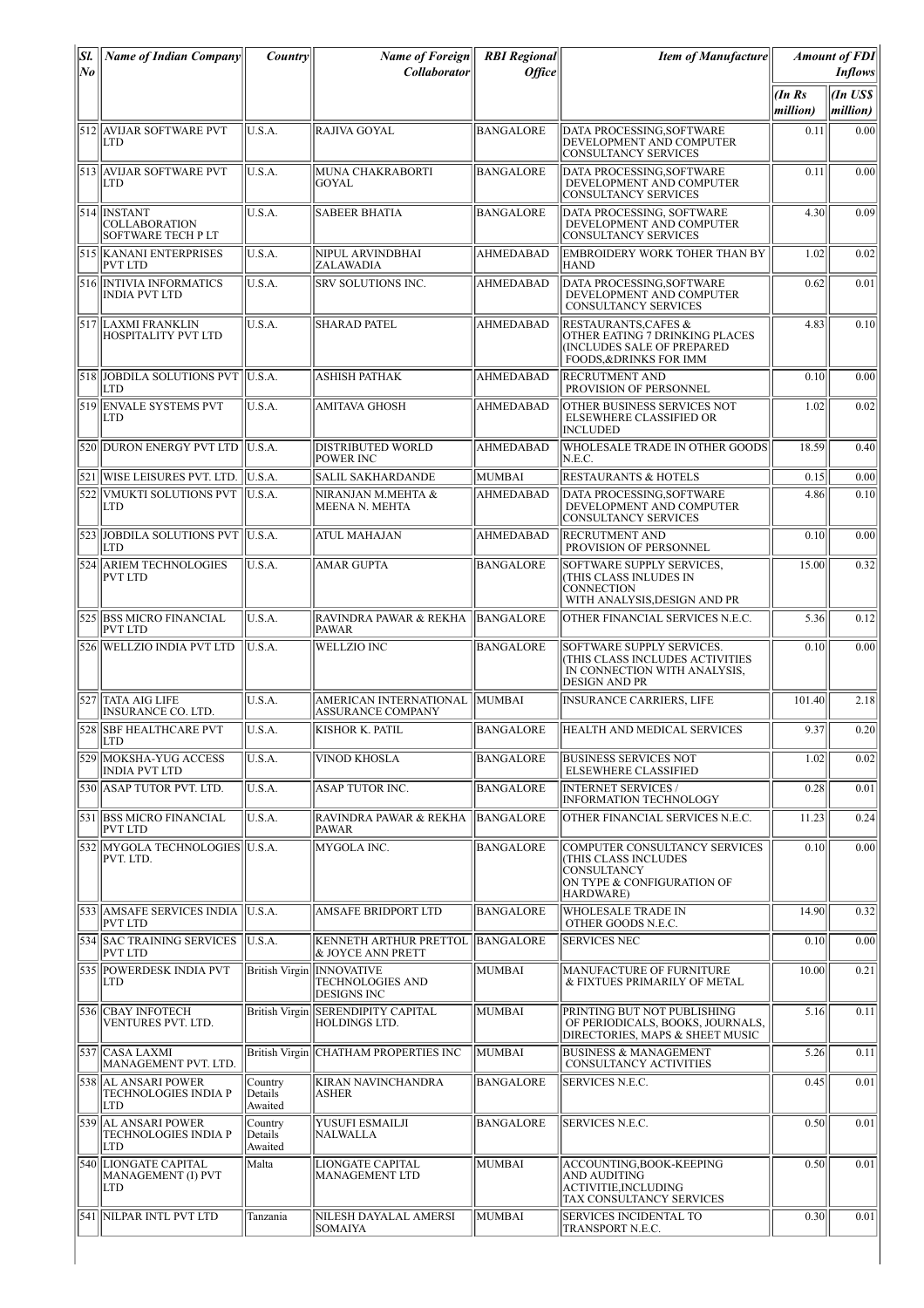| Sl.                  | <b>Name of Indian Company</b>                             | <i>Country</i>                | <b>Name of Foreign</b>                                 | <b>RBI</b> Regional                   | <b>Item of Manufacture</b>                                         |          | <b>Amount of FDI</b>       |
|----------------------|-----------------------------------------------------------|-------------------------------|--------------------------------------------------------|---------------------------------------|--------------------------------------------------------------------|----------|----------------------------|
| $N_{\boldsymbol{0}}$ |                                                           |                               | <b>Collaborator</b>                                    | <b>Office</b>                         |                                                                    | (InRs    | <i>Inflows</i><br>(In US\$ |
|                      |                                                           |                               |                                                        |                                       |                                                                    | million) | million)                   |
|                      | 542 RED RIBBON ECOLODGE<br>PVT. LTD.                      | <b>British Isles</b>          | ECOLODGE UK PLC                                        | KOCHI                                 | HOTELS, ROOMING HOUSES,<br><b>CAMPS &amp; OTHER LODGING PLACES</b> | 2.63     | 0.06                       |
|                      | 543 OUADRO MERCANTILE<br>P.LTD.                           | Cyprus                        | <b>KARHULA ENTERPRISES</b><br>LTD.                     | REGION NOT<br><b>INDICATED</b>        | <b>GENERATION OF ENERGY</b><br>THROUGH WINDMILLS                   | 0.12     | 0.00                       |
|                      | <b>544 RCL HOTELS &amp; RESORTS</b><br>P.LTD.             | Country<br>Details<br>Awaited | <b>RCL HOTELS &amp; RESORTS</b><br>P.LTD               | <b>REGION NOT</b><br><b>INDICATED</b> | TO BUILD & RUN HOTELS                                              | 7.73     | 0.17                       |
|                      | 545  CUSTOMIZED ENERGY<br>SOLUTIONS (I) P.LTD.            | Country<br>Details<br>Awaited | <b>CUSTOMIZED ENERGY</b><br>SOLUTIONS LTD.             | <b>REGION NOT</b><br><b>INDICATED</b> | <b>BUSINESSOF PROVIDING</b><br><b>SOLUTIONS TO COMPANIES</b>       | 0.02     | 0.00                       |
|                      | 546  AHIMSA PZ HOSPITALITY<br>P.LTD.                      | Mauritius                     | <b>AHIMSA BRANDS</b><br>(MAURITIUS) LTD                | REGION NOT<br><b>INDICATED</b>        | DEVELOPING AND OPERATING<br><b>CHAINOF RESTAURANTS</b>             | 3.33     | 0.07                       |
|                      | 547 CROWN WORLDWIDE<br><b>MOVERS P.LTD.</b>               | Hong Kong                     | <b>CROWN WORLDWIDE</b><br>HOLDING LTD.                 | <b>REGION NOT</b><br><b>INDICATED</b> | <b>MOVERS &amp; PACKERS SERVICES</b>                               | 109.35   | 2.35                       |
|                      | 548 CMS COMPUTWERS LTD.                                   | U.S.A.                        | CMS COMPUTERS LTD.                                     | <b>REGION NOT</b><br><b>INDICATED</b> | PROVIDING IT AND ITES SERVICES                                     | 107.71   | 2.31                       |
| 549                  | $AAM$ (I)<br>MANFUACTURING CORP.<br>P.LTD.                | U.S.A.                        | AAM INTL. HOLDING INC.                                 | <b>REGION NOT</b><br><b>INDICATED</b> | MFR. OF AUTOMOTIVE<br><b>COMPONENTS FOR VECHICLE</b>               | 103.00   | 2.21                       |
|                      | 550 MAPR TECH. R&D (I)<br>P.LTD.                          | U.S.A.                        | <b>MAPR TECHNOLOGIES INC.</b>                          | <b>REGION NOT</b><br><b>INDICATED</b> | <b>SOFTWARE SUPPLY</b>                                             | 0.10     | 0.00                       |
|                      | 551 WHITEHILLS CORP.<br><b>SERVICES P. LTD</b>            | Cyprus                        | <b>KARHULA ENTERPRISES</b><br>LTD.                     | <b>REGION NOT</b><br><b>INDICATED</b> | <b>GENERATION OF ENERGY</b><br><b>THROUGH WINDMILLS</b>            | 0.01     | 0.00                       |
|                      | 552 MODI OMEGA PHARMA<br>$(I)$ P. LTD.                    | Netherlands                   | OMEGA PHARMA HOLDING<br>(NETHERLAND) BV                | <b>REGION NOT</b><br><b>INDICATED</b> | MFG. OF DRUGS & MEDICINES                                          | 15.81    | 0.34                       |
|                      | 553 HILL INTL. PROJECT<br>MNGT.(I) P. LTD.                | Malta                         | HILL INTL. HOLDING                                     | <b>REGION NOT</b><br><b>INDICATED</b> | TO PROVIDE PROGRAM<br><b>MANAGEMENT</b>                            | 0.10     | 0.00                       |
|                      | 554  CTG ADVISORY SERVICES  U.S.A.<br>$(I)$ P. LTD.       |                               | <b>CLEAN TRADE GROUP(CTG)</b><br>LLC                   | <b>REGION NOT</b><br><b>INDICATED</b> | ICONSULTING                                                        | 0.05     | 0.00                       |
|                      | 555 CITRUS OROCESSING (I)<br>P.LTD.                       | Mauritius                     | <b>CITRUS PROCESSING</b><br><b>MAURITIUS LTD</b>       | <b>REGION NOT</b><br><b>INDICATED</b> | <b>GROWING OF FRUITS</b>                                           | 0.10     | 0.00                       |
|                      | 556 LEITWIND ELECTRONICS<br>P.LTD.                        | Netherlands                   | <b>LEITWIND BV</b>                                     | <b>REGION NOT</b><br><b>INDICATED</b> | MFG. OF PANELS FOR WINDMILLS                                       | 21.00    | 0.45                       |
|                      | 557 COCHIN INTL. AIRPORT<br>LTD.                          | U.A.E.                        | S.T. RUPAWALA                                          | <b>REGION NOT</b><br><b>INDICATED</b> | SUPPORTING SERVICES TO AIR<br><b>TRANSPORT</b>                     | 7.00     | 0.15                       |
|                      | 558 DATACERT CONSULTING<br>LTD.                           | U.S.A.                        | DATACERT INC.                                          | <b>REGION NOT</b><br><b>INDICATED</b> | <b>BUSINESS OF SOFTWARE</b>                                        | 0.10     | 0.00                       |
|                      | 559 MAPR TECH. R&D (I) P.<br>LTD.                         | U.S.A.                        | <b>MAPR TECHNOLOGY</b><br>HOLDING INC.                 | <b>REGION NOT</b><br><b>INDICATED</b> | <b>SOFTWARE SUPPLY</b>                                             | 0.00     | 0.00                       |
| 560                  | <b>MP AERONAUTICS</b><br>SERVICES P. LTD.                 | U.S.A.                        | MP AVIATION SERVICES INC.                              | <b>REGION NOT</b><br><b>INDICATED</b> | <b>AIR TRANSPORT</b>                                               | 0.10     | 0.00                       |
| 5611                 | <b>WIRELESS BROADBAND</b><br><b>BUS. SER. KER P. LTD.</b> | Country<br>Details<br>Awaited | QUALCOMM ASIA PACIFIC P.<br>LTD.                       | <b>REGION NOT</b><br><b>INDICATED</b> | <b>BUSINESS OF INTERNET AND</b><br><b>BROADBAND SERVICES</b>       | 0.30     | 0.01                       |
|                      | 562 JUMBO MERCANTILE P.<br>LTD.                           | Cyprus                        | <b>KEMINGTON ENTERPRISES</b><br>LTD.                   | <b>REGION NOT</b><br><b>INDICATED</b> | <b>GENERATION OF ENERGY THROUGH</b><br><b>WINDMILLS</b>            | 0.01     | 0.00                       |
|                      | 563  TECHAFFINITY GLOBAL<br>P. LTD.                       | U.S.A.                        | RAMANUJA M NELAVAI                                     | <b>REGION NOT</b><br><b>INDICATED</b> | <b>IT ENABLED SERVICES</b>                                         | 1.13     | 0.02                       |
|                      | $ 564 $ MONITOR (I) P. LTD.                               | U.S.A.                        | MONITOR GROUP HOLDING<br>NETHERLAND BV                 | <b>REGION NOT</b><br><b>INDICATED</b> | <b>STRATEGY CONSULTING</b>                                         | 1.10     | 0.02                       |
|                      | 565 IREO HOSPITALITY CO. P.<br>LTD.                       | Mauritius                     | IXO LTD.                                               | REGION NOT<br><b>INDICATED</b>        | RESTAURANTS, CAFE HOTELS,                                          | 0.05     | 0.00                       |
|                      | 566 CTG ADVISORY SERVICES U.S.A.<br>$(I)$ P. LTD.         |                               | BRETT ANTHONY JACKSON                                  | <b>REGION NOT</b><br><b>INDICATED</b> | CONSULTING                                                         | 0.00     | 0.00                       |
|                      | 567 GIL SHARED SERVICES P.<br>LTD.                        | Singapore                     | <b>AGILAY LOGISTICS</b><br>HOLDINGS PTE LTD.           | <b>REGION NOT</b><br><b>INDICATED</b> | <b>IT NEABLES</b>                                                  | 0.05     | 0.00                       |
|                      | 568 ALPSOFT <br>TECHVENTURES P.LTD.                       | Cyprus                        | <b>KARHULA ENTERPRISES</b><br>LTD.                     | <b>REGION NOT</b><br><b>INDICATED</b> | <b>GENERATION OF ENERGY THROUGH</b><br><b>WINDMILLS</b>            | 0.12     | 0.00                       |
|                      | 569  SI GROUP (I) P. LTD.                                 | U.S.A.                        | SI GROUP INC.                                          | <b>REGION NOT</b><br><b>INDICATED</b> | <b>MANUFCTURING</b>                                                | 9.62     | 0.21                       |
| $\overline{570}$     | <b>ADVICE AMERICA</b><br>SOFTWARE DEV. CENTER<br>P.L      | Canada                        | ADVICE AMERICA INC.                                    | <b>REGION NOT</b><br><b>INDICATED</b> | SOFTWARE DEVELOPMENT                                               | 0.28     | 0.01                       |
|                      | 571 HELIX ADVISORS (I) P.<br>LTD.                         | Singapore                     | <b>BLACKROCK (SINGAPORE)</b><br><b>HOLDCO PTE LTD.</b> | <b>REGION NOT</b><br><b>INDICATED</b> | <b>BUSINESS MANAGEMENT &amp;</b><br><b>CONSULTANCY</b>             | 0.00     | 0.00                       |
|                      | 572 VENDANTA COMPUTECH<br>P. LTD.                         | Russia                        | <b>NAVEEN RAO</b>                                      | <b>REGION NOT</b><br><b>INDICATED</b> | SOFTWARE AND BPO SERVICES                                          | 0.05     | 0.00                       |
|                      | 573 ADJUG MEDIA (I) P. LTD.                               | U.K.                          | ADJUG LTD.                                             | <b>REGION NOT</b><br><b>INDICATED</b> | <b>TECHNOLOGY</b>                                                  | 0.10     | 0.00                       |
|                      | $ 574 $ COSWORTH (I) P. LTD.                              | U.K.                          | <b>COSWORTH GROUP</b><br>HOLDINGS LTD.                 | <b>REGION NOT</b><br><b>INDICATED</b> | MFG OF COMPONENTS AND<br><b>EQUIPMENTS</b>                         | 0.05     | 0.00                       |
|                      | 575 EQUITAS MICRO<br>FINANCE (I) P. LTD.                  | Country<br>Details<br>Awaited | <b>HELION VENTURE</b><br>PARTNERS II LLC               | <b>REGION NOT</b><br><b>INDICATED</b> | <b>MICRO FINANCE</b>                                               | 126.83   | 2.72                       |
|                      | 576 MEENAKSHI ADVISORS<br>P.LTD.                          | Country<br>Details<br>Awaited | <b>ENRICA SENINI</b>                                   | <b>REGION NOT</b><br><b>INDICATED</b> | <b>ADVISORS</b>                                                    | 0.05     | 0.00                       |
|                      | 577 JP HOLDINGS & LEASING<br>P. LTD.                      | U.S.A.                        | MAGIC PINS COM LLC                                     | <b>REGION NOT</b><br><b>INDICATED</b> | FINANCE & HOLDING CO.                                              | 0.03     | 0.00                       |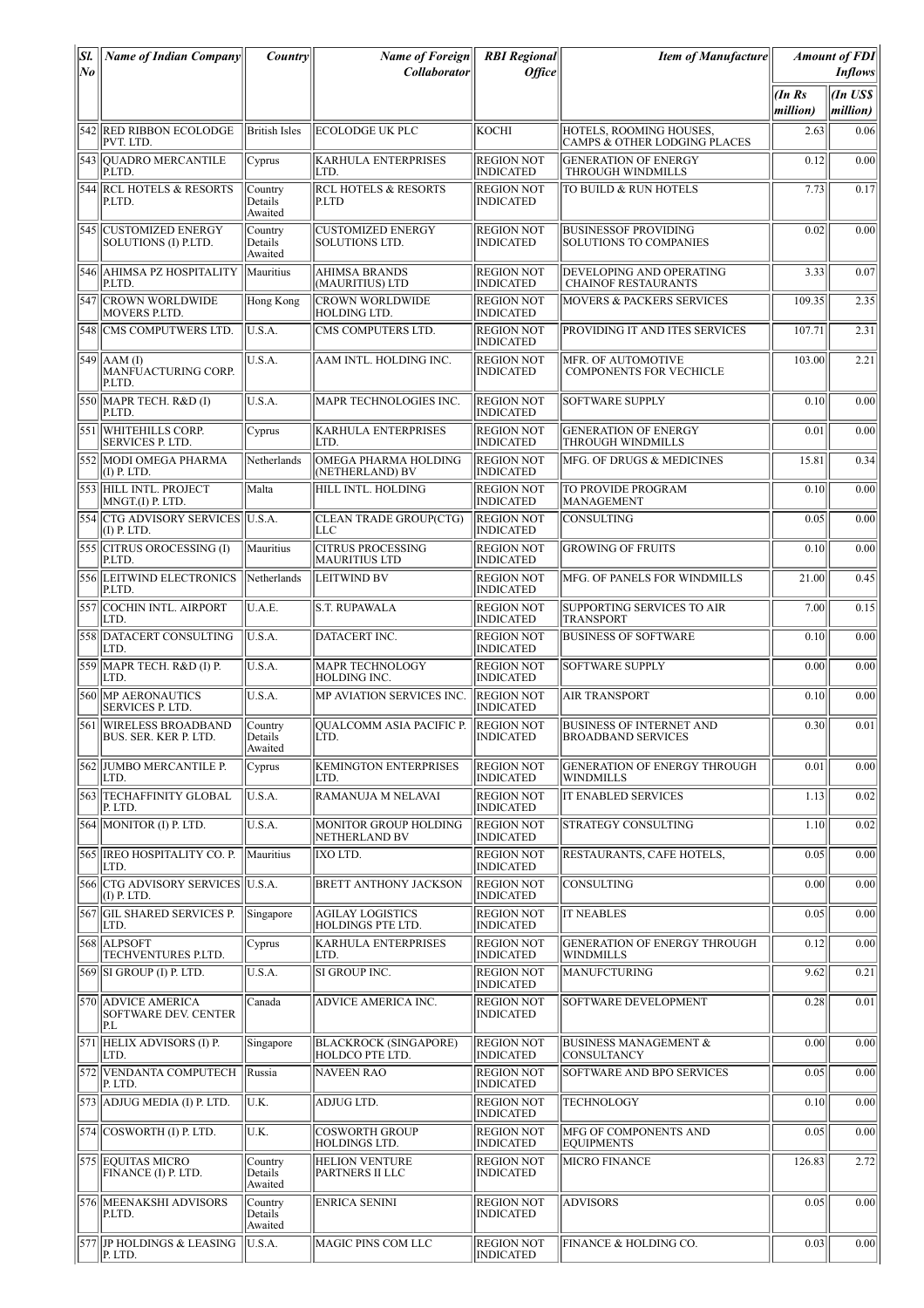| SI.<br> No | <b>Name of Indian Company</b>                     | <i>Country</i>                | <b>Name of Foreign</b>                        | <b>RBI</b> Regional                   | <b>Item of Manufacture</b>                                                  |                      | <b>Amount of FDI</b>                   |
|------------|---------------------------------------------------|-------------------------------|-----------------------------------------------|---------------------------------------|-----------------------------------------------------------------------------|----------------------|----------------------------------------|
|            |                                                   |                               | <b>Collaborator</b>                           | <i><b>Office</b></i>                  |                                                                             | $\ln Rs$<br>million) | <b>Inflows</b><br>(In US\$<br>million) |
|            | 578 CONCENTRA<br>CONSTRUCTION P. LTD.             | U.A.E.                        | <b>ROBERT KIRBY</b>                           | <b>REGION NOT</b><br><b>INDICATED</b> | <b>CONSTRUCTION OF ROADS &amp;</b><br><b>WATERWAYS</b>                      | 0.01                 | 0.00                                   |
|            | 579 KOELNMESSE YA<br>TRADEFAIR P. LTD.            | Germany                       | <b>KOELNMESSE INTL. GMBH</b>                  | <b>REGION NOT</b><br><b>INDICATED</b> | <b>BUSINESS SERVICES</b>                                                    | 21.10                | 0.45                                   |
|            | 580 IMAGINATION<br>EDUTAINMENT (I) P. LTD.        | Singapore                     | KIDZ INC. PTE                                 | <b>REGION NOT</b><br><b>INDICATED</b> | RECREATIONAL ACTIVITIES                                                     | 0.10                 | 0.00                                   |
|            | 581 WHITEHILLS CORP.<br>SERVICES P. LTD.          | Cyprus                        | DORNSEN INVESTEMENTS<br>LTD.                  | <b>REGION NOT</b><br><b>INDICATED</b> | <b>GENERATIONOF ENERGY THROUGH</b><br>WINDMILLS                             | 0.12                 | 0.00                                   |
|            | 582   I&A INTL. P. LTD.                           | U.S.A.                        | I&A INTL. INC.                                | <b>REGION NOT</b><br><b>INDICATED</b> | DEV. & EXPORT OF COMPUTER<br><b>SOFTWARE</b>                                | 1.48                 | 0.03                                   |
|            | 583 VATTIKUTI<br>TECHNOLOGIES P. LTD.             | Mauritius                     | VATTIKUTI TECHNOLOGIES                        | <b>REGION NOT</b><br><b>INDICATED</b> | IT & ITES                                                                   | 0.10                 | $\overline{0.00}$                      |
|            | 584 PAN (I) MOTORS P. LTD.                        | Mauritius                     | <b>ATTVA (I) OPPORTUNITIES</b><br>CO. LTD.    | <b>REGION NOT</b><br><b>INDICATED</b> | MFG OF COMPONENTS FOR VEHICLES                                              | 15.00                | 0.32                                   |
|            | 585 INDIA FITNESS PLAZA P.<br>LTD.                | Netherlands                   | FIT PLAZA (I) BV                              | <b>REGION NOT</b><br><b>INDICATED</b> | <b>GYMANSTICS &amp; FITNESS SERVICES</b>                                    | 18.68                | 0.40                                   |
|            | 586 B360 SYSTEMS PLTD.                            | Mauritius                     | <b>NESS MAURITIUS</b>                         | <b>REGION NOT</b><br><b>INDICATED</b> | IT ENABLED SERVICES AND<br><b>COMPUTER SYSTEMS</b>                          | 0.10                 | 0.00                                   |
|            | 587 ARENS HEAVY LIFT (I)<br>P.LTD.                | Country<br>Details<br>Awaited | SARENS HEAVY LIFT (I) P.<br>LTD.              | <b>REGION NOT</b><br><b>INDICATED</b> | MFG OF LIFTS & HANDLING<br><b>EQUIPMENTS</b>                                | 173.25               | 3.72                                   |
|            | 588 CITRUS PROCESSING (I)<br>P.LTD.               | Switzerland                   | <b>RONJEET PAL</b>                            | <b>REGION NOT</b><br><b>INDICATED</b> | <b>GROWING OF FRUITS</b>                                                    | 0.00                 | 0.00                                   |
|            | 589 LIVEVOX SOLUTIONS<br>P.LTD.                   | U.S.A.                        | LIVEVOX INC.                                  | <b>REGION NOT</b><br><b>INDICATED</b> | CONSULTANCY SERVICES                                                        | 0.06                 | 0.00                                   |
|            | 590 ATLANTIC VENTURES<br>P.LTD.                   | Cyprus                        | <b>DORNSEN INVESTEMENTS</b><br>LTD.           | <b>REGION NOT</b><br><b>INDICATED</b> | <b>GENERATION OF ENERGY THROUGH</b><br>WINDMILLS                            | 0.01                 | 0.00                                   |
|            | 591 DATA FARM P. LTD.                             | U.S.A.                        | DATA FARM ACQUISITION<br>ILLC                 | <b>REGION NOT</b><br><b>INDICATED</b> | <b>COMPUTER SOFTWARE</b>                                                    | 5.41                 | 0.12                                   |
|            | 592 MARKS & SPENCER (I) P.<br>LTD.                | Country<br>Details<br>Awaited | MARKS AND SPENCER PLC                         | <b>REGION NOT</b><br><b>INDICATED</b> | WHOLESALE TRADE IN READYMADE<br><b>GARMENTS</b>                             | 0.00                 | 0.00                                   |
|            | 593 ICOCHIN<br><b>INTERNATIONALAIRPORT</b>        | Country<br>Details<br>Awaited | <b>ABDUL SALEEM</b>                           | <b>REGION NOT</b><br><b>INDICATED</b> | SUPPORTING SERVICES TO AIR<br><b>TRANSPORT</b>                              | 14.00                | 0.30                                   |
|            | 594 SILICON HIVE<br><b>BVELECTRONICS (P) LTD.</b> | Netherlands                   | <b>SILICON HIVE BV</b>                        | <b>REGION NOT</b><br><b>INDICATED</b> | <b>BUSINESS SERVICES</b>                                                    | 0.21                 | 0.00                                   |
|            | 595 CUBIC CORPN. SYSTEMS<br>$(I)$ (P) LTD.        | U.S.A.                        | <b>CUBIC CORPORATION</b>                      | <b>REGION NOT</b><br><b>INDICATED</b> | IT ENABLED SERVICES                                                         | 0.05                 | 0.00                                   |
|            | 596 AAVID THERMALLOY (I)<br>(P) LTD.              | U.S.A.                        | <b>AAVID THERMAL</b><br>TECHNOLOGIES INC.     | <b>REGION NOT</b><br><b>INDICATED</b> | MFG. OF HEAT SINK                                                           | 0.00                 | 0.00                                   |
|            | 597 HEMPEL PAINTS (I) P.LTD.                      | Singapore                     | HEMPEL SINGAPORE P. LTD.                      | <b>REGION NOT</b><br><b>INDICATED</b> | MFG. OF PAINTS                                                              | 0.05                 | 0.00                                   |
|            | 598 RUMI EDUCATION (P)<br>LTD.                    | Singapore                     | PROSPERITY BRIDGE PTE<br>LTD.                 | <b>REGION NOT</b><br><b>INDICATED</b> | <b>SERVICES IN RELATION TO</b><br><b>EDUCATION</b>                          | 0.00                 | 0.00                                   |
|            | 599 NRCL MARMO P. LTD.                            | Country<br>Details<br>Awaited | NRCL MARMO P. LTD.                            | <b>REGION NOT</b><br><b>INDICATED</b> | <b>EXPORT OF MARBLE SLABS</b>                                               | 4.41                 | 0.09                                   |
|            | 600 THE FINANCIAL TIMES(I)<br>P. LTD.             | Singapore                     | PEARSON(SINGAPORE) PTE<br>LTD.                | <b>REGION NOT</b><br><b>INDICATED</b> | NEWSPAPER PUBLISHING                                                        | 0.10                 | 0.00                                   |
|            | 601 EZY COMPUTING<br>SOLUTIONS (P) LTD.           | Saudi Arabia                  | <b>EZY INFOTECH FZE</b>                       | <b>REGION NOT</b><br><b>INDICATED</b> | WHOLESALE TRADING IN COMPUTER                                               | 0.10                 | 0.00                                   |
|            | 602 AAVID THERMALLOY (I)<br>P. LTD.               | U.S.A.                        | AAVID THERMALLOY LLC                          | <b>REGION NOT</b><br><b>INDICATED</b> | MFG.OF HEAT SINK                                                            | 0.05                 | 0.00                                   |
|            | 603 MICRO INKLS LTD.                              | Germany                       | MHM HOLDING GMBH                              | <b>REGION NOT</b><br><b>INDICATED</b> | MFR. OF PRINTING INK                                                        | 687.24               | 14.76                                  |
|            | 604 JP HOLDINGS & LEASING<br>$(P)$ LTD.           | U.S.A.                        | <b>AWI USA LLC</b>                            | <b>REGION NOT</b><br><b>INDICATED</b> | FINANCE & HOLDING CO.                                                       | 1.86                 | 0.04                                   |
|            | 605 ASIANET<br>COMMUNICATIONS LTD.                | Country<br>Details<br>Awaited | SVJ HOLDING LTD.                              | <b>REGION NOT</b><br><b>INDICATED</b> | RADIO & TELEVISION BROADCSTING                                              | 4,249.99             | 91.26                                  |
|            | 606 AICCONA ENERGY (I)<br>P.LTD.                  | Spain                         | AVENDIA CIUDAD DE LA<br><b>INNOVACION</b>     | <b>REGION NOT</b><br><b>INDICATED</b> | <b>BUSINESS &amp; MANAGEMENT</b><br>CONSULTANCY                             | 0.05                 | 0.00                                   |
|            | 607 BARISTA COFFEE CO.<br>LTD.                    | Netherlands                   | LAVAZZA NETHERLANDS                           | <b>REGION NOT</b><br><b>INDICATED</b> | <b>COFFEE BARS</b>                                                          | 120.00               | 2.58                                   |
|            | 608 PAN INDIA MOTORS (P)<br>LTD.                  | Mauritius                     | SATTVA (I) OPPORTUNITIES<br>CO. LTD.          | <b>REGION NOT</b><br><b>INDICATED</b> | MFG. OF COMPONENTS FOR VEHICLES                                             | 5.00                 | 0.11                                   |
| 609        | <b>ASIANET</b><br>INFRASTRUCTURE (P)<br>LTD.      | Country<br>Details<br>Awaited | <b>SVJ HOLDING LTD.</b>                       | <b>REGION NOT</b><br><b>INDICATED</b> | <b>BUSINESS OF UPLINKING</b><br><b>HUB.TELEPORT</b><br>AND RELATED SERVICES | 81.71                | 1.75                                   |
|            | <b>610 STRATUS TECHNOLOGIES</b><br>$(P)$ LTD.     | Cyprus                        | <b>SRA TECHNOLOGIES</b><br>CYPRUS LTD.        | <b>REGION NOT</b><br><b>INDICATED</b> | MFG AND MAINTENANCE OF<br><b>COMPUTER</b>                                   | 0.10                 | 0.00                                   |
|            | 611 LAKESHORE<br>ENGINEERING P. LTD.              | U.S.A.                        | <b>LAKESHORE ENGINEERING</b><br>SERVICES INC. | <b>REGION NOT</b><br><b>INDICATED</b> | TO UNDERTAKE INFRASTRUCTURE<br><b>PROJECTS</b>                              | 0.01                 | 0.00                                   |
|            | 612 CWT DISTRIPARK ONE (I)<br>P. LTD.             | Singapore                     | CWT INTL. PTE LTD.                            | <b>REGION NOT</b><br><b>INDICATED</b> | TO ACT AS CLEARING AND<br>FORWARDING AGENT                                  | 0.10                 | 0.00                                   |
|            | $ 613 $ SI GROUP (I) LTD.                         | U.S.A.                        | SI GROUP INC.                                 | <b>REGION NOT</b><br><b>INDICATED</b> | <b>MANUFACTURING</b>                                                        | 1.61                 | 0.03                                   |